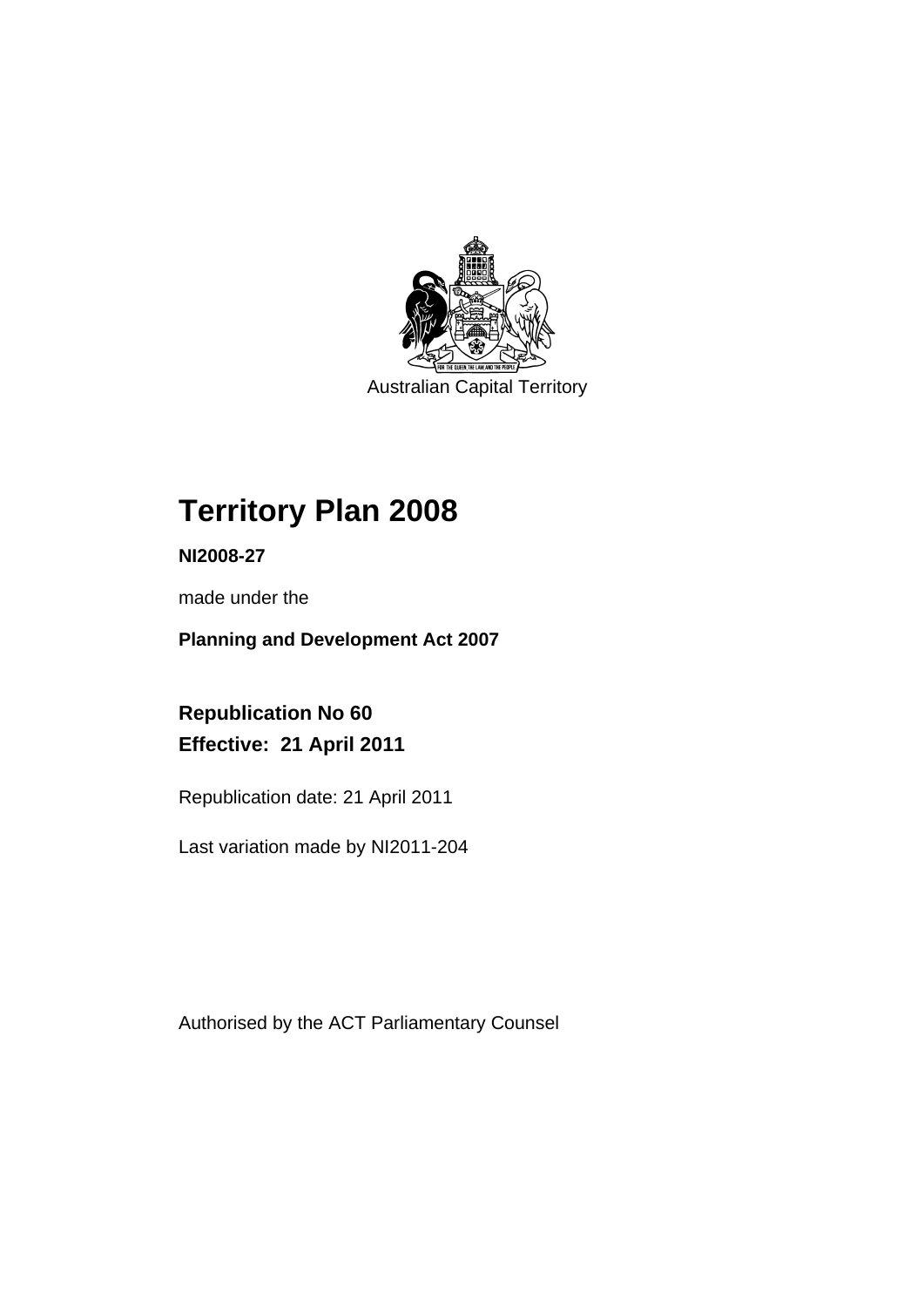1 About the endnotes

## **Endnotes**

## **1 About the endnotes**

Amending and modifying laws are annotated in the legislation history and the amendment history. Current modifications are not included in the republished law but are set out in the endnotes.

Not all editorial amendments made under the *Legislation Act 2001*, part 11.3 are annotated in the amendment history. Full details of any amendments can be obtained from the Parliamentary Counsel's Office.

Uncommenced amending laws and expiries are listed in the legislation history and the amendment history. These details are underlined. Uncommenced provisions and amendments are not included in the republished law but are set out in the last endnote.

If all the provisions of the law have been renumbered, a table of renumbered provisions gives details of previous and current numbering.

The endnotes also include a table of earlier republications.

| $A = Act$                                    | $NI =$ Notifiable instrument                |
|----------------------------------------------|---------------------------------------------|
| $AF =$ Approved form                         | $o = order$                                 |
| $am = amended$                               | $om = omitted/repealed$                     |
| $amdt = amendment$                           | $ord = ordinance$                           |
| $AR = Assembly resolution$                   | orig = original                             |
| $ch = chapter$                               | par = paragraph/subparagraph                |
| $CN =$ Commencement notice                   | $pres = present$                            |
| $def = definition$                           | $prev = previous$                           |
| $DI = Disallowable instrument$               | $(\text{prev}) = \text{previously}$         |
| $dict = dictionary$                          | $pt = part$                                 |
| disallowed = disallowed by the Legislative   | $r = rule/subrule$                          |
| Assembly                                     | $reloc = relocated$                         |
| $div = division$                             | $renum = renumbered$                        |
| $exp = expires/expired$                      | $R[X]$ = Republication No                   |
| $Gaz = gazette$                              | $RI = reissue$                              |
| $hdg = heading$                              | $s = section/subsection$                    |
| $IA = Interpretation Act 1967$               | $sch = schedule$                            |
| $ins = inserted/added$                       | $sdiv = subdivision$                        |
| $LA =$ Legislation Act 2001                  | $SL = Subordinate$ law                      |
| $LR =$ legislation register                  | $sub =$ substituted                         |
| $LRA =$ Legislation (Republication) Act 1996 | underlining $=$ whole or part not commenced |
| $mod = modified/modification$                | or to be expired                            |

## **2 Abbreviation key**

page 2 Territory Plan 2008 Effective: 21/04/11

R60 21/04/11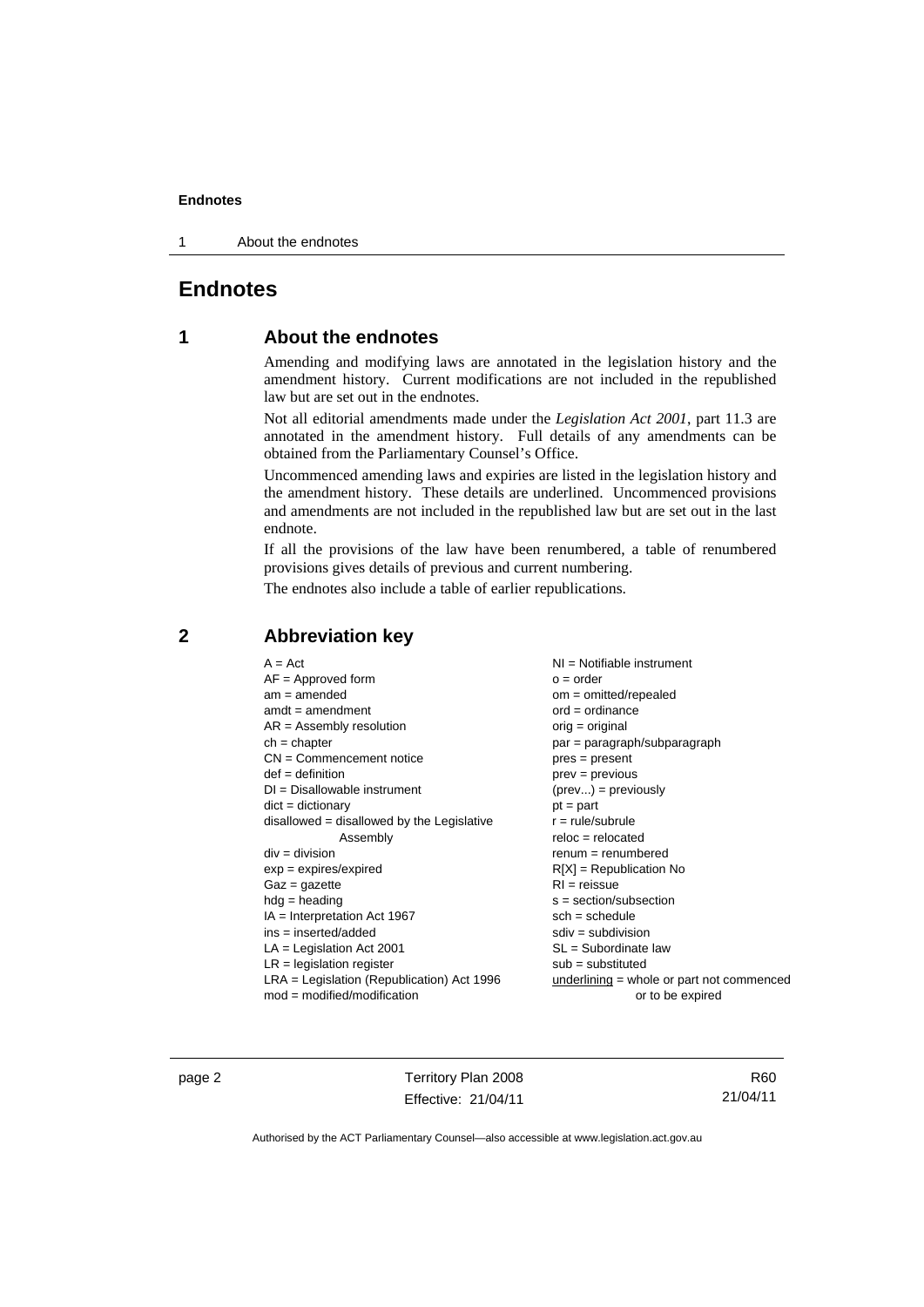## **3 Legislation history**

#### **Territory Plan 2008 NI2008-27**

notified LR 13 February 2008 commenced 31 March 2008 (see Planning and Development Act 2007 s 432 (3) (a))

as amended by

#### **Variation to the Territory Plan No 285**

(as notified in Planning and Development (Plan Variation No 285) Notice 2008 NI2008-123) commenced 18 April 2008 (CN2008-4)

## **Planning and Development (Technical Plan Variation—Forde) Notice 2008 NI2008-201**

notified LR 5 June 2008 commenced 6 June 2008 (LA s 73 (2) (a))

#### **Variation to the Territory Plan No 293**

(as notified in Planning and Development (Plan Variation No 293) Notice 2008 NI2008-219) commenced 15 August 2008 (CN2008-11)

## **Planning and Development (Technical Plan Variation—Residential and Commercial Zones Codes) Notice 2008 NI2008-289**

notified LR 10 July 2008 commenced 11 July 2008 (LA s 73 (2) (a))

**Planning and Development (Technical Plan Variation—Error Variation) Notice 2008 NI2008-290** 

notified LR 10 July 2008 commenced 11 July 2008 (LA s 73 (2) (a))

## **Planning and Development (Technical Plan Variation—Boundary Changes) Notice 2008 NI2008-298**

notified LR 31 July 2008 commenced 1 August 2008 (LA s 73 (2) (a))

## **Planning and Development (Technical Plan Variation—Dunlop) Notice 2008 NI2008-328**

notified LR 14 August 2008 commenced 15 August 2008 (LA s 73 (2) (a))

R60 21/04/11 Territory Plan 2008 Effective: 21/04/11 page 3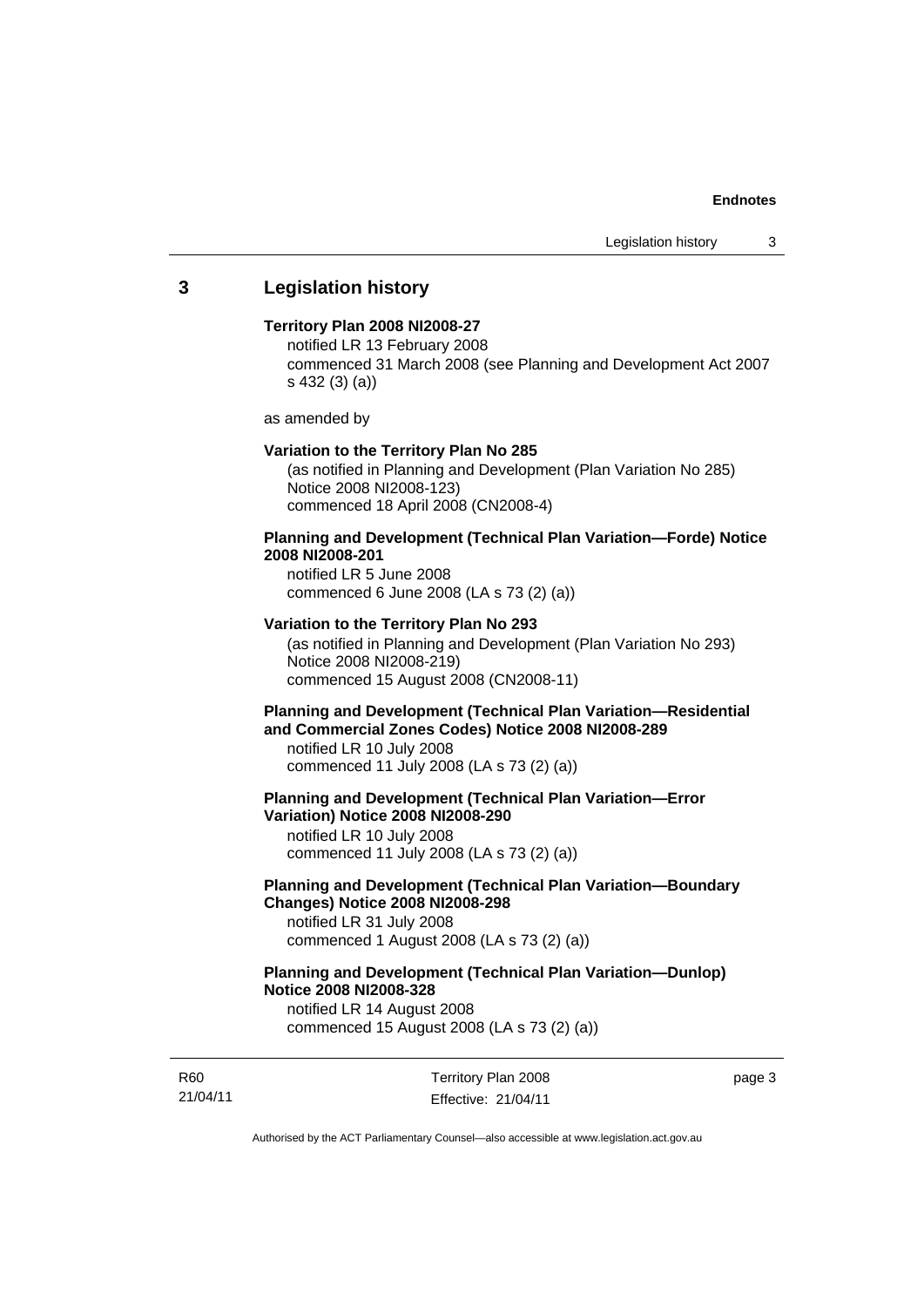| -3 | Legislation history |  |
|----|---------------------|--|
|----|---------------------|--|

## **Planning and Development (Technical Plan Variation—Watson) Notice 2008 NI2008-336**

notified LR 14 August 2008 commenced 15 August 2008 (LA s 73 (2) (a))

#### **Variation to the Territory Plan No 289**

(as notified in Planning and Development (Plan Variation No 289) Notice 2008 NI2008-339) commenced 5 September 2008 (CN2008-14)

#### **Variation to the Territory Plan No 281**

(as notified in Planning and Development (Plan Variation No 281) Notice 2008 NI2008-352) commenced 12 December 2008 (CN2008-16)

#### **Planning and Development (Technical Plan Variation—Residential Zones Codes) Notice 2008 NI2008-358**

notified LR 28 August 2008 commenced 29 August 2008 (LA s 73 (2) (a))

#### **Planning and Development (Technical Plan Variation—Franklin) Notice 2008 NI2008-499**

notified LR 30 October 2008 commenced 31 October 2008 (LA s 73 (2) (a))

## **Planning and Development (Technical Plan Variation—Gungahlin) Notice 2008 NI2008-516**

notified LR 6 November 2008 commenced 7 November 2008 (LA s 73 (2) (a))

## **Planning and Development (Technical Plan Variation—Error Variation) Notice 2008 (No 2) NI2008-541**

notified LR 20 November 2008 commenced 21 November 2008 (LA s 73 (2) (a))

## **Planning and Development (Technical Plan Variation—Residential Zones Code) Notice 2008 (No 2) NI2008-542**

notified LR 20 November 2008 commenced 21 November 2008 (LA s 73 (2) (a))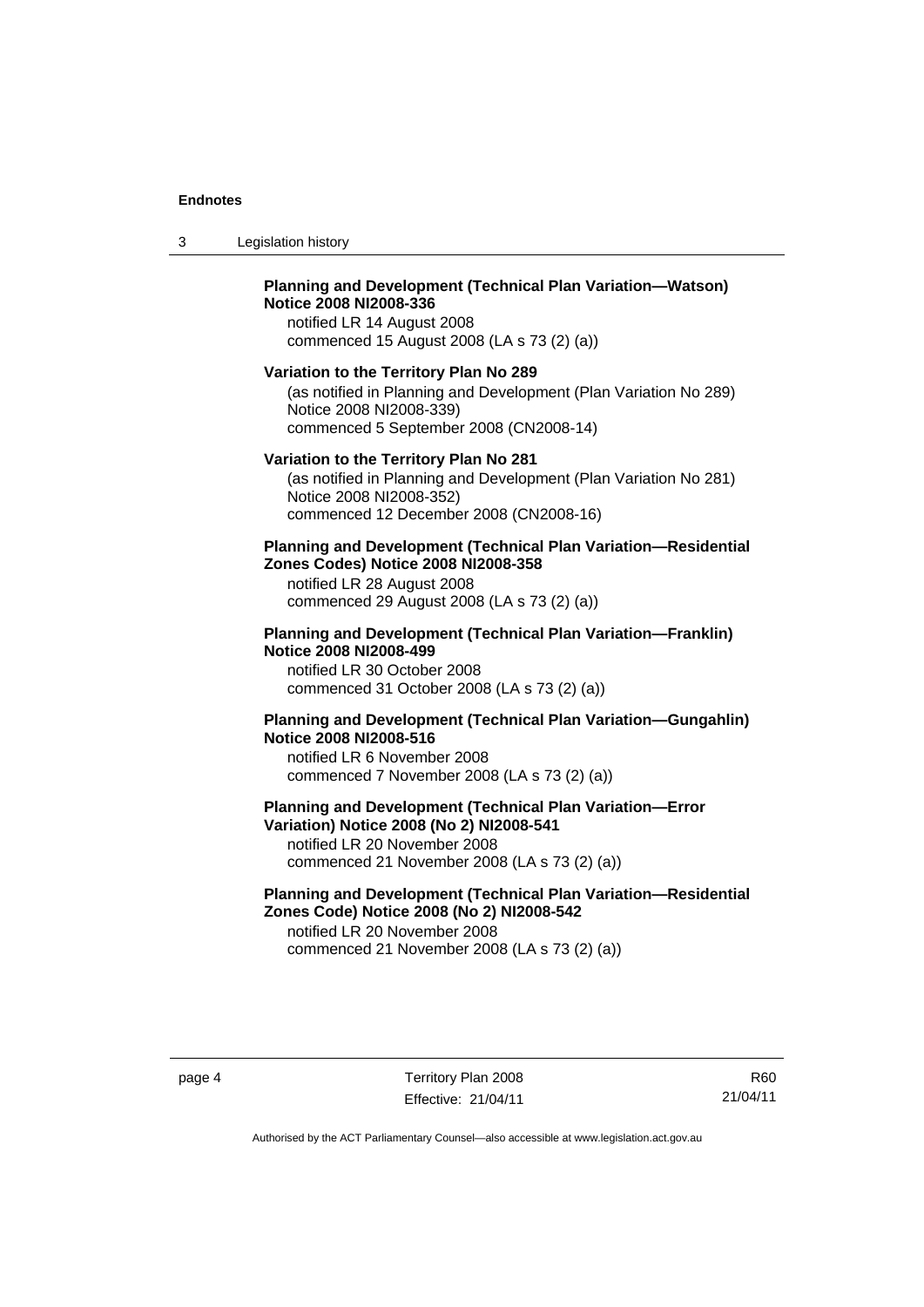#### **Planning and Development (Technical Plan Variation—Error Variation) Notice 2008 (No 3) NI2008-590**

notified LR 18 December 2008 commenced 19 December 2008 (LA s 73 (2) (a))

#### **Planning and Development (Technical Plan Variation—Belconnen District) Notice 2009 NI2009-6**

notified LR 8 January 2009 commenced 9 January 2009 (LA s 73 (2) (a))

#### **Planning and Development (Technical Plan Variation—Macgregor) Notice 2009 NI2009-17**

notified LR 15 January 2009 commenced 16 January 2009 (LA s 73 (2) (a))

#### **Planning and Development (Technical Plan Variation—Error Variation) Notice 2009 NI2009-37**

notified LR 5 February 2009 commenced 6 February 2009 (LA s 73 (2) (a))

#### **Planning and Development (Technical Plan Variation—Residential Zones Code) Notice 2009 NI2009-38**

notified LR 5 February 2009 commenced 6 February 2009 (LA s 73 (2) (a))

## **Planning and Development (Technical Plan Variation—Boundary Changes) Notice 2009 NI2009-59**

notified LR 12 February 2009 commenced 13 February 2009 (LA s 73 (2) (a))

## **Planning and Development (Technical Plan Variation—Forde) Notice 2009 NI2009-70**

notified LR 26 February 2009 commenced 27 February 2009 (LA s 73 (2) (a))

## **Planning and Development (Technical Plan Variation—Error Variation) Notice 2009 (No 2) NI2009-99**

notified LR 19 March 2009 commenced 20 March 2009 (LA s 73 (2) (a))

page 5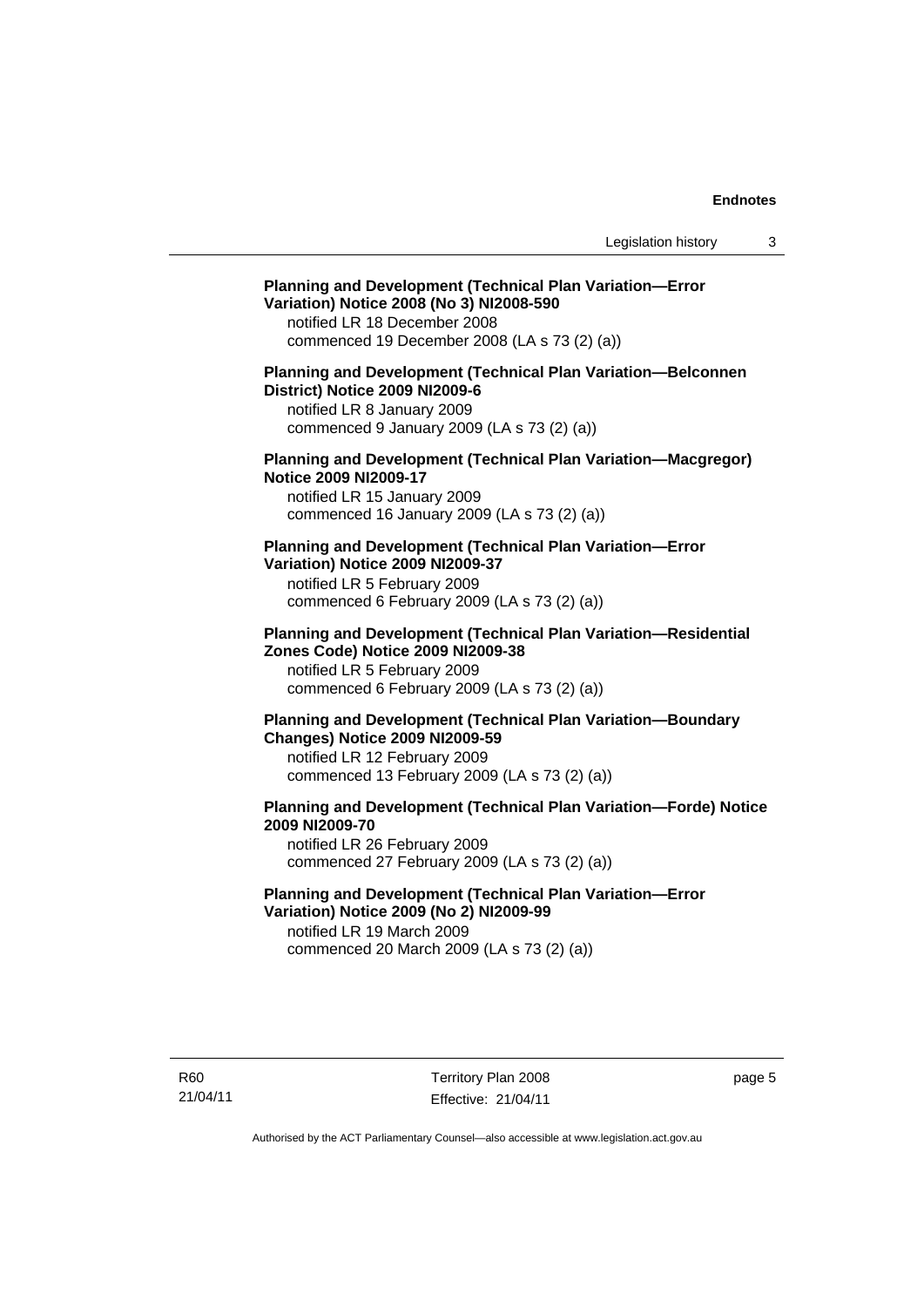3 Legislation history

## **Variation to the Territory Plan No 261**  (as notified in Planning and Development (Plan Variation No 261) Notice 2009 NI2009-107) commenced 17 April 2009 (CN2008-10) **Variation to the Territory Plan No 296**  (as notified in Planning and Development (Plan Variation No 296) Notice 2009 NI2009-108) commenced 17 April 2009 (CN2008-9) **Planning and Development (Technical Plan Variation—Gungahlin) Notice 2009 NI2009-181**  notified LR 16 April 2009 commenced 17 April 2009 (LA s 73 (2) (a)) **Planning and Development (Technical Plan Variation—Gungahlin) Notice 2009 (No 2) NI2009-199**  notified LR 30 April 2009 commenced 1 May 2009 (LA s 73 (2) (a)) **Planning and Development (Technical Plan Variation—Harrison) Notice 2009 NI2009-200**  notified LR 30 April 2009 commenced 1 May 2009 (LA s 73 (2) (a)) **Planning and Development (Technical Plan Variation—Franklin) Notice 2009 NI2009-216**  notified LR 14 May 2009 commenced 15 May 2009 (LA s 73 (2) (a)) **Planning and Development (Technical Plan Variation—Macgregor) Notice 2009 (No 2) NI2009-217**  notified LR 14 May 2009 commenced 15 May 2009 (LA s 73 (2) (a)) **Planning and Development (Technical Plan Variation—Harrison) Notice 2009 (No 2) NI2009-237**  notified LR 21 May 2009 commenced 22 May 2009 (LA s 73 (2) (a)) **Planning and Development (Technical Plan Variation—Casey) Notice 2009 NI2009-238**

notified LR 21 May 2009 commenced 22 May 2009 (LA s 73 (2) (a))

page 6 Territory Plan 2008 Effective: 21/04/11

R60 21/04/11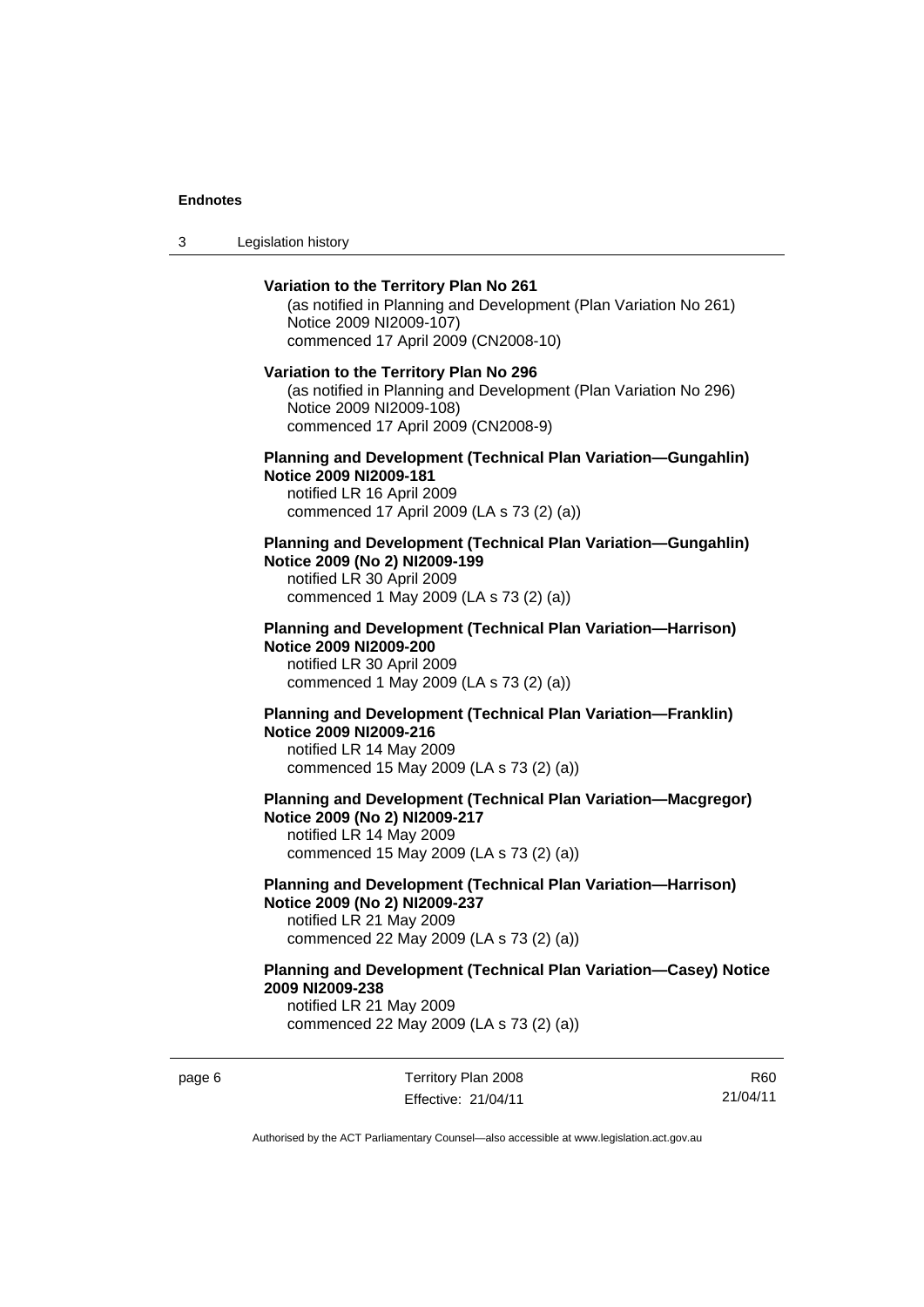## **Planning and Development (Technical Plan Variation—Franklin) Notice 2009 (No 2) NI2009-254**  notified LR 4 June 2009 commenced 5 June 2009 (LA s 73 (2) (a)) **Planning and Development (Technical Plan Variation—Dunlop) Notice 2009 NI2009-255**  notified LR 4 June 2009 commenced 5 June 2009 (LA s 73 (2) (a)) **Planning and Development (Technical Plan Variation—Forde) Notice 2009 (No 2) NI2009-256**  notified LR 4 June 2009 commenced 5 June 2009 (LA s 73 (2) (a)) **Planning and Development (Technical Amendment—Harrison and Flemington Road Corridor Concept Plan) Plan Variation 2009 (No 1) NI2009-272**  notified LR 18 June 2009 commenced 19 June 2009 (LA s 73 (2) (a)) **Planning and Development (Technical Amendment—Macgregor West Precinct Code) Plan Variation 2009 (No 1) NI2009-321**  notified LR 9 July 2009 commenced 10 July 2009 (LA s 73 (2) (a)) **Planning and Development (Technical Amendment—Residential Zones Codes and WaterWays General Code) Plan Variation 2009 (No 1) NI2009-322**  notified LR 9 July 2009 commenced 10 July 2009 (LA s 73 (2) (a)) **Planning and Development (Technical Amendment—Duffy) Plan Variation 2009 NI2009-323**  notified LR 16 July 2009 commenced 17 July 2009 (LA s 73 (2) (a)) **Planning and Development (Technical Amendment—Error) Plan Variation 2009 (No 1) NI2009-324**  notified LR 9 July 2009 commenced 10 July 2009 (LA s 73 (2) (a))

R60 21/04/11 page 7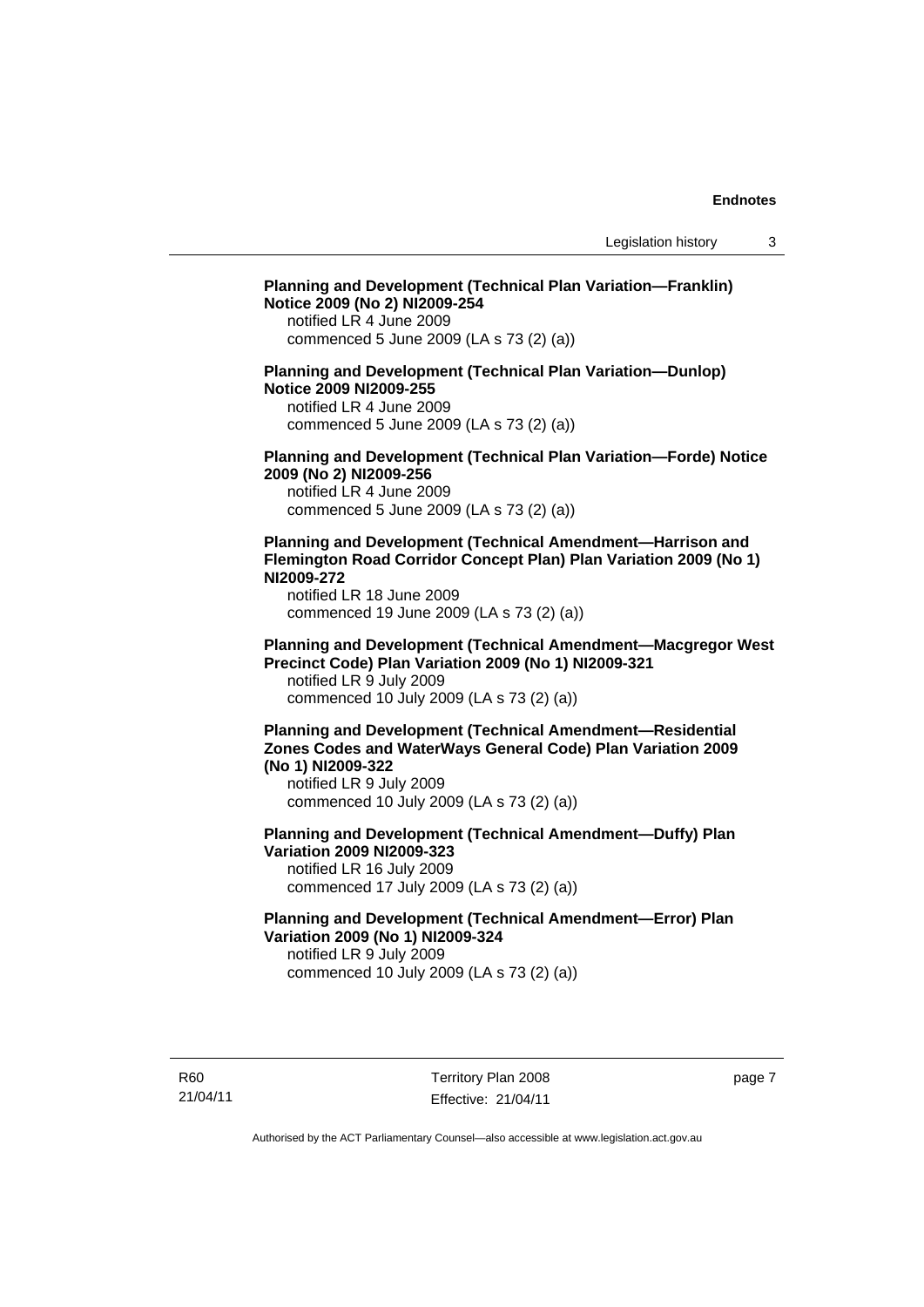| -3 | Legislation history |  |
|----|---------------------|--|
|----|---------------------|--|

## **Planning and Development (Technical Amendment—Kingston) Plan Variation 2009 NI2009-338**

notified LR 16 July 2009 commenced 17 July 2009 (LA s 73 (2) (a))

## **Planning and Development (Technical Amendment—Access and Mobility General Code) Plan Variation 2009 (No 1) NI2009-342**

notified LR 23 July 2009 commenced 24 July 2009 (LA s 73 (2) (a))

## **Variation to the Territory Plan No 288**

(as notified in Planning and Development (Plan Variation No 288) Notice 2009 NI2009-391) commenced 4 September 2009 (CN2009-12)

## **Planning and Development (Technical Amendment—Miscellaneous Amendments) Plan Variation 2009 (No 1) NI2009-392**

notified LR 20 August 2009 commenced 21 August 2009 (LA s 73 (2) (a))

## **Planning and Development (Technical Amendment—Bonner) Plan Variation 2009 NI2009-409**

notified LR 27 August 2009 commenced 28 August 2009 (LA s 73 (2) (a))

## **Planning and Development (Technical Amendment—Franklin) Plan Variation 2009 (No 1) NI2009-410**  notified LR 27 August 2009

commenced 28 August 2009 (LA s 73 (2) (a))

#### **Planning and Development (Technical Amendment—Griffith) Plan Variation 2009 NI2009-418**  notified LR 3 September 2009

commenced 4 September 2009 (LA s 73 (2) (a))

### **Planning and Development (Technical Amendment—Residential Zones Development Codes and Other Codes) Plan Variation 2009 (No 1) NI2009-487**

notified LR 1 October 2009 commenced 2 October 2009 (LA s 73 (2) (a))

R60 21/04/11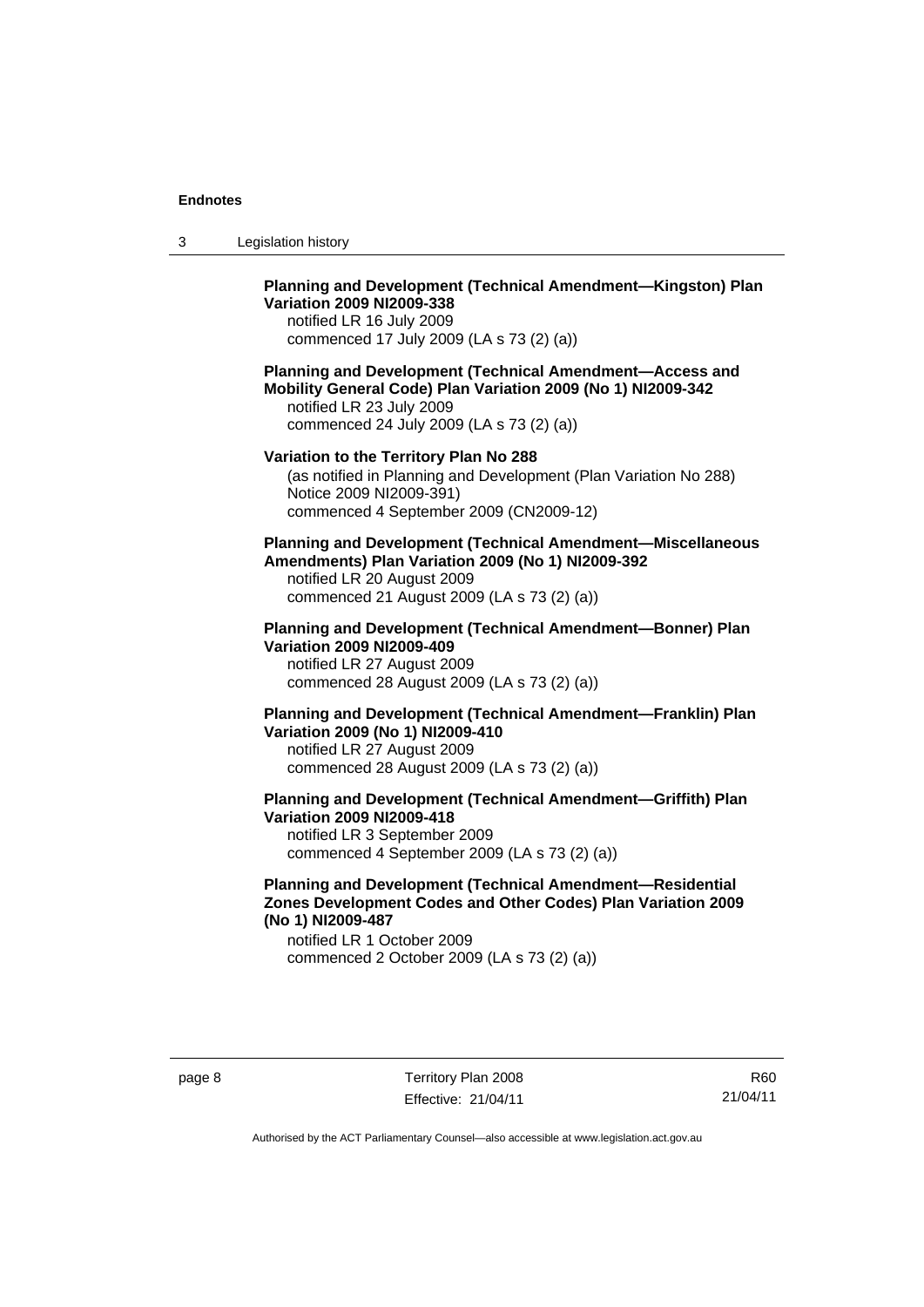## **Planning and Development (Technical Amendment—Single Dwelling Housing Development Code) Plan Variation 2009 (No 1) NI2009-488**  notified LR 1 October 2009 commenced 2 October 2009 (LA s 73 (2) (a)) **Planning and Development (Technical Amendment—Hume) Plan Variation 2009 NI2009-570**  notified LR 12 November 2009 commenced 13 November 2009 (LA s 73 (2) (a)) **Planning and Development (Technical Amendment—Macgregor) Plan Variation 2009 NI2009-617**  notified LR 3 December 2009 commenced 4 December 2009 (LA s 73 (2) (a)) **Planning and Development (Technical Amendment—Bonner) Plan Variation 2009 (No 2) NI2009-618**  notified LR 3 December 2009 commenced 4 December 2009 (LA s 73 (2) (a)) **Planning and Development (Technical Amendment—Nicholls) Plan Variation 2009 NI2009-619**  notified LR 3 December 2009 commenced 4 December 2009 (LA s 73 (2) (a)) **Planning and Development (Technical Amendment—Miscellaneous Amendments) Plan Variation 2010 (No 1) NI2010-21**  notified LR 21 January 2010 commenced 22 January 2010 (LA s 73 (2) (a)) **Planning and Development (Technical Amendment—Changes to concept plans (Flemington Road corridor, Coombs and Wright) and various code and miscellaneous changes) Plan Variation 2010 NI2010-22**  notified LR 21 January 2010 commenced 22 January 2010 (LA s 73 (2) (a)) **Planning and Development (Technical Amendment—Changes to a commercial code and general codes) Plan Variation 2010 NI2010-23**  notified LR 21 January 2010 commenced 22 January 2010 (LA s 73 (2) (a))

R60 21/04/11 Territory Plan 2008 Effective: 21/04/11 page 9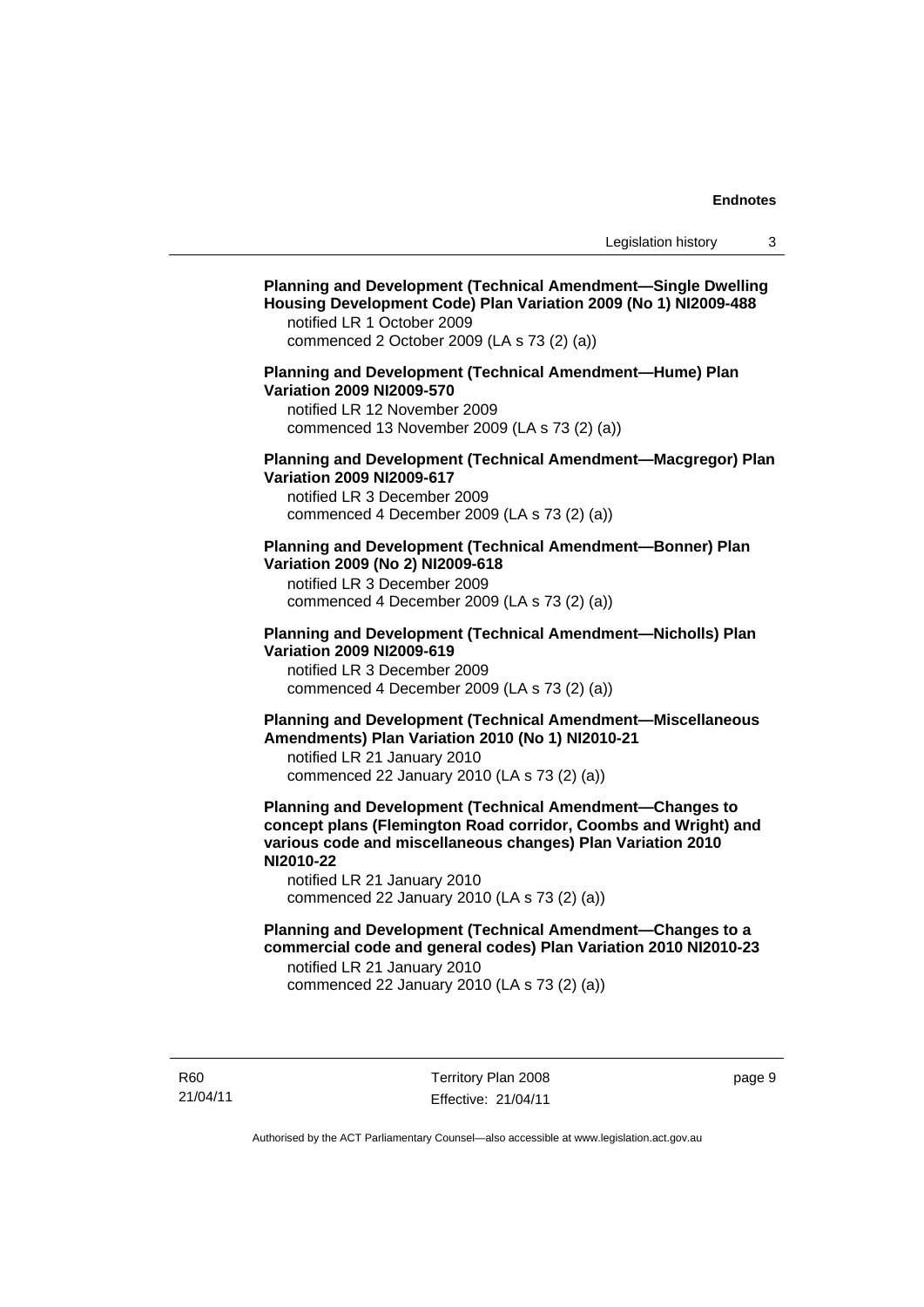| -3 | Legislation history |
|----|---------------------|
|----|---------------------|

## **Planning and Development (Technical Amendment—Franklin) Plan Variation 2010 NI2010-45**

notified LR 4 February 2010 commenced 5 February 2010 (LA s 73 (2) (a))

### **Planning and Development (Technical Amendment—Harrison) Plan Variation 2010 NI2010-82**

notified LR 25 February 2010 commenced 26 February 2010 (LA s 73 (2) (a))

## **Planning and Development (Technical Amendment—Casey) Plan Variation 2010 NI2010-83**

notified LR 25 February 2010 commenced 26 February 2010 (LA s 73 (2) (a))

#### **Planning and Development (Technical Amendment—Gungahlin) Plan Variation 2010 NI2010-84**

notified LR 25 February 2010 commenced 26 February 2010 (LA s 73 (2) (a))

#### **Planning and Development (Technical Amendment—Macgregor) Plan Variation 2010 NI2010-123**

notified LR 18 March 2010 commenced 19 March 2010 (LA s 73 (2) (a))

### **Planning and Development (Technical Amendment—Bonner) Plan Variation 2010 NI2010-124**

notified LR 18 March 2010 commenced 19 March 2010 (LA s 73 (2) (a))

## **Planning and Development (Technical Amendment—Bruce) Plan Variation 2010 NI2010-125**  notified LR 18 March 2010

commenced 19 March 2010 (LA s 73 (2) (a))

#### **Planning and Development (Technical Amendment—Miscellaneous Amendments and Corrections) Plan Variation 2010 (No 1) NI2010-217**  notified LR 6 May 2010

commenced 7 May 2010 (LA s 73 (2) (a))

R60 21/04/11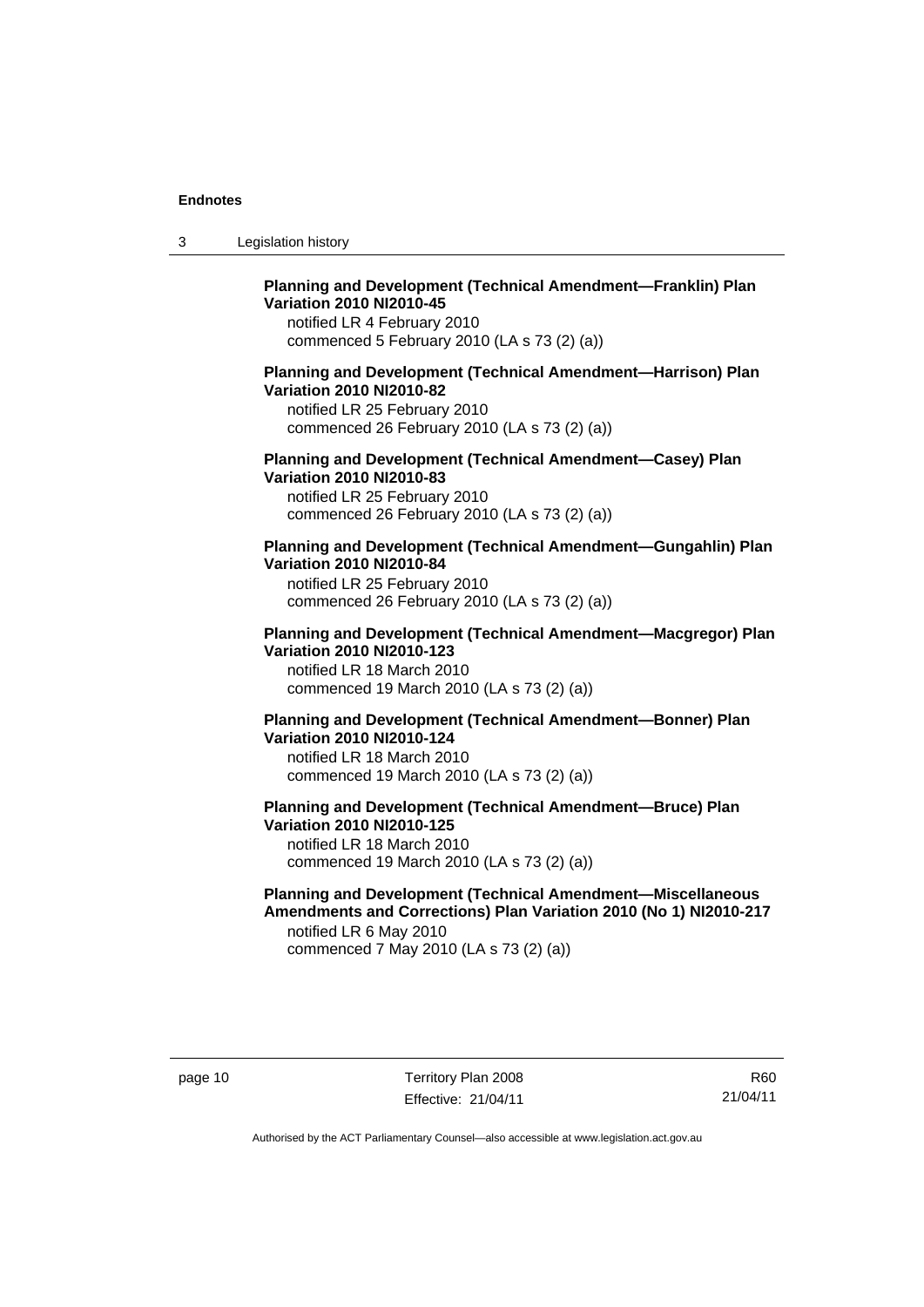**Planning and Development (Technical Amendment—Changes to noise attenuation provisions (single dwelling housing development code and multi unit housing development code) and other amendments) Plan Variation 2010 NI2010-218**  notified LR 6 May 2010 commenced 7 May 2010 (LA s 73 (2) (a)) **Planning and Development (Technical Amendment—Realignment of designated boundary and rezone future urban area - Molonglo) Plan Variation 2010 NI2010-219**  notified LR 6 May 2010 commenced 7 May 2010 (LA s 73 (2) (a)) **Planning and Development (Technical Amendment—Forde) Plan Variation 2010 NI2010-243**  notified LR 27 May 2010 commenced 28 May 2010 (LA s 73 (2) (a)) **Planning and Development (Technical Amendment—Crace) Plan Variation 2010 NI2010-244**  notified LR 27 May 2010 commenced 28 May 2010 (LA s 73 (2) (a)) **Planning and Development (Technical Amendment—Kingston) Plan Variation 2010 NI2010-246**  notified LR 3 June 2010 commenced 4 June 2010 (LA s 73 (2) (a)) **Planning and Development (Technical Amendment—Rezoning boundary changes) Plan Variation 2010 (No 1) NI2010-258**  notified LR 27 May 2010 commenced 28 May 2010 (LA s 73 (2) (a)) **Planning and Development (Technical Amendment—Gungahlin) Plan Variation 2010 (No 2) NI2010-321**  notified LR 24 June 2010 commenced 25 June 2010 (LA s 73 (2) (a)) **Planning and Development (Technical Amendment—Mitchell and Lyneham) Plan Variation 2010 NI2010-370**  notified LR 8 July 2010 commenced 9 July 2010 (LA s 73 (2) (a))

R60 21/04/11 Territory Plan 2008 Effective: 21/04/11 page 11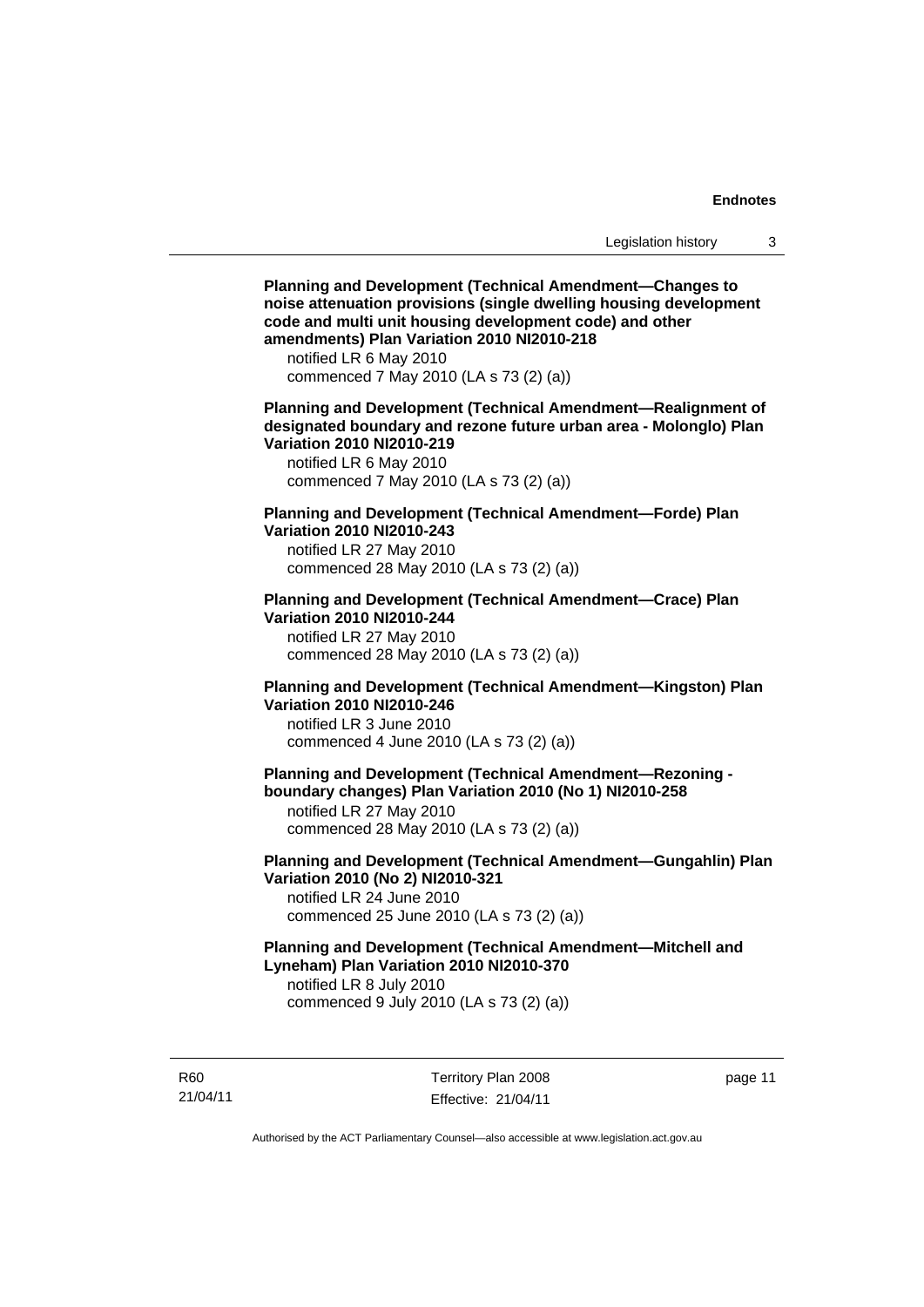3 Legislation history

**Planning and Development (Technical Amendment—Kingston) Plan Variation 2010 (No 2) NI2010-371** 

notified LR 8 July 2010 commenced 9 July 2010 (LA s 73 (2) (a))

**Planning and Development (Technical Amendment—Casey) Plan Variation 2010 (No 2) NI2010-384** 

notified LR 15 July 2010 commenced 16 July 2010 (LA s 73 (2) (a))

**Planning and Development (Technical Amendment - Miscellaneous Amendments) Plan Variation 2010 (No 2) NI2010-409** 

notified LR 22 July 2010 commenced 23 July 2010 (LA s 73 (2) (a))

**Planning and Development (Technical Amendment—Code and miscellaneous changes to parking and vehicular access general code) Plan Variation 2010 NI2010-410** 

notified LR 29 July 2010 commenced 30 July 2010 (LA s 73 (2) (a))

**Planning and Development (Technical Amendment—Inclusion of definitions to bring the Territory Plan into line with the National Capital Plan and miscellaneous amendments and corrections) Plan Variation 2010 NI2010-411** 

notified LR 29 July 2010 commenced 30 July 2010 (LA s 73 (2) (a))

**Planning and Development (Technical Amendment—Code changes to Coombs and Wright concept plan and changes to town centres development code) Plan Variation 2010 NI2010-412** 

notified LR 29 July 2010 commenced 30 July 2010 (LA s 73 (2) (a))

**Planning and Development (Technical Amendment—Harrison) Plan Variation 2010 (No 2) NI2010-426**  notified LR 29 July 2010

commenced 30 July 2010 (LA s 73 (2) (a))

**Planning and Development (Technical Amendment—Forde) Plan Variation 2010 (No 2) NI2010-440**  notified LR 12 August 2010

commenced 13 August 2010 (LA s 73 (2) (a))

page 12 Territory Plan 2008 Effective: 21/04/11

R60 21/04/11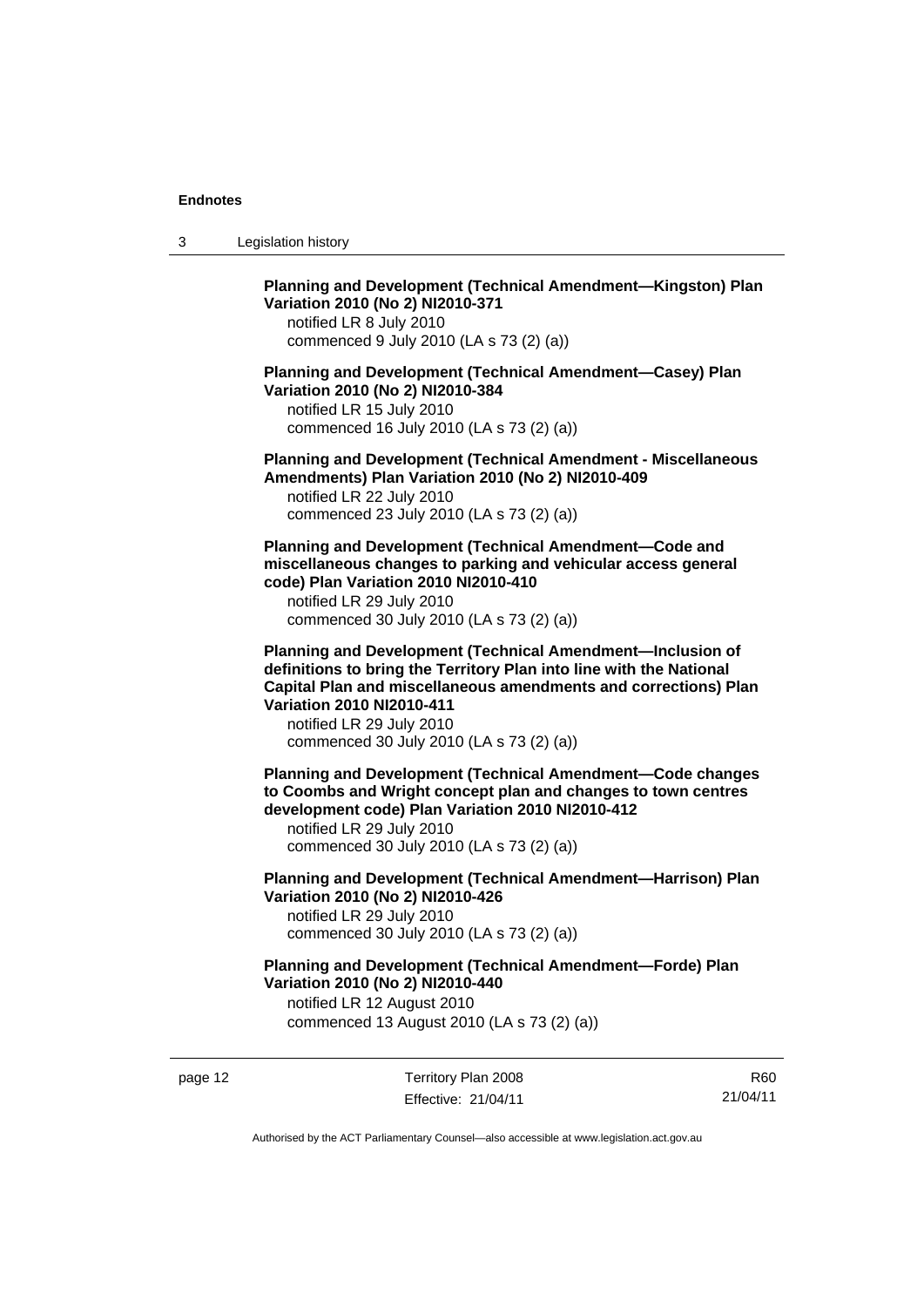## **Planning and Development (Technical Amendment—Weston) Plan Variation 2010 NI2010-441**

notified LR 12 August 2010 commenced 13 August 2010 (LA s 73 (2) (a))

#### **Planning and Development (Technical Amendment—Casey) Plan Variation 2010 (No 3) NI2010-538**

notified LR 23 September 2010 commenced 24 September 2010 (LA s 73 (2) (a))

#### **Planning and Development (Technical Amendment—Dunlop) Plan Variation 2010 NI2010-539**

notified LR 23 September 2010 commenced 24 September 2010 (LA s 73 (2) (a))

### **Planning and Development (Technical Amendment—Bonner) Plan Variation 2010 (No 2) NI2010-540**

notified LR 23 September 2010 commenced 24 September 2010 (LA s 73 (2) (a))

## **Planning and Development (Technical Amendment—Casey) Plan Variation 2010 (No 4) NI2010-566**

notified LR 7 October 2010 commenced 8 October 2010 (LA s 73 (2) (a))

## **Variation to the Territory Plan No 299**

(as notified in Planning and Development (Plan Variation No 299) Notice 2010 NI2010-575) commenced 5 November 2010 (CN2010-12)

**Planning and Development (Technical Amendment—Changes to Flemington Road corridor concept plan, non urban zones development code and group centres development code) Plan Variation 2010 NI2010-601** 

notified LR 28 October 2010 commenced 29 October 2010 (LA s 73 (2) (a))

#### **Planning and Development (Technical Amendment—Miscellaneous Amendments and Corrections) Plan Variation 2010 (No 2) NI2010-602**  notified LR 28 October 2010

commenced 29 October 2010 (LA s 73 (2) (a))

R60 21/04/11 Territory Plan 2008 Effective: 21/04/11 page 13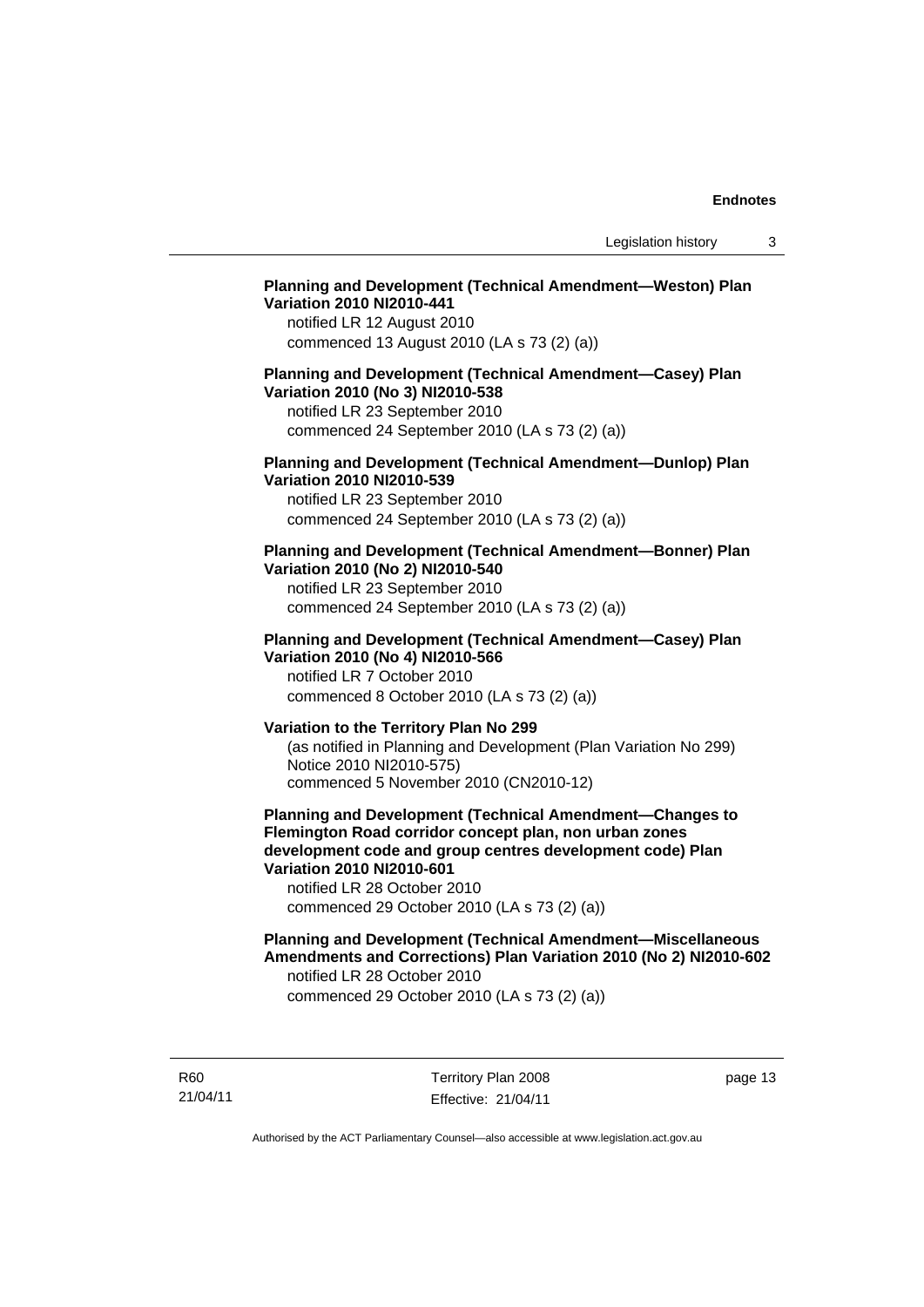| -3 | Legislation history |  |
|----|---------------------|--|
|----|---------------------|--|

| <b>Planning and Development (Technical Amendment-Changes to</b><br>commercial and industrial codes, PRZ2 restricted access recreation<br>zone and other codes) Plan Variation 2010 NI2010-697<br>notified LR 20 December 2010<br>commenced 22 December 2010 (LA s 73 (2) (b)) |
|-------------------------------------------------------------------------------------------------------------------------------------------------------------------------------------------------------------------------------------------------------------------------------|
| Planning and Development (Technical Amendment-Forde) Plan<br><b>Variation 2011 NI2011-23</b><br>notified LR 1 February 2011<br>commenced 2 February 2011 (LA s 73 (2) (a))                                                                                                    |
| Planning and Development (Technical Amendment-Rezoning-<br>boundary changes) Plan Variation 2011 (No 1) NI2011-30<br>notified LR 3 February 2011<br>commenced 4 February 2011 (LA s 73 (2) (a))                                                                               |
| Planning and Development (Technical Amendment-Franklin) Plan<br>Variation 2011 (No 1) NI2011-42<br>notified LR 10 February 2011<br>commenced 11 February 2011 (LA s 73 (2) (a))                                                                                               |
| Planning and Development (Technical Amendment-Miscellaneous<br>Amendments) Plan Variation 2011 (No 1) NI2011-81<br>notified LR 3 March 2011<br>commenced 4 March 2011 (LA s 73 (2) (a))                                                                                       |
| Planning and Development (Technical Amendment-Casey) Plan<br>Variation 2011 (No 1) NI2011-126<br>notified LR 10 March 2011<br>commenced 11 March 2011 (LA s 73 (2) (a))                                                                                                       |
| Variation to the Territory Plan No 298<br>(as notified in Planning and Development (Plan Variation No 298)<br>Notice 2011 NI2011-152)<br>commenced 18 March 2011 (CN2011-4)                                                                                                   |
| <b>Planning and Development (Technical Amendment-Bonner) Plan</b><br>Variation 2011 (No 1) NI2011-153<br>notified LR 17 March 2011<br>commenced 18 March 2011 (LA s 73 (2) (a))                                                                                               |

page 14 Territory Plan 2008 Effective: 21/04/11

R60 21/04/11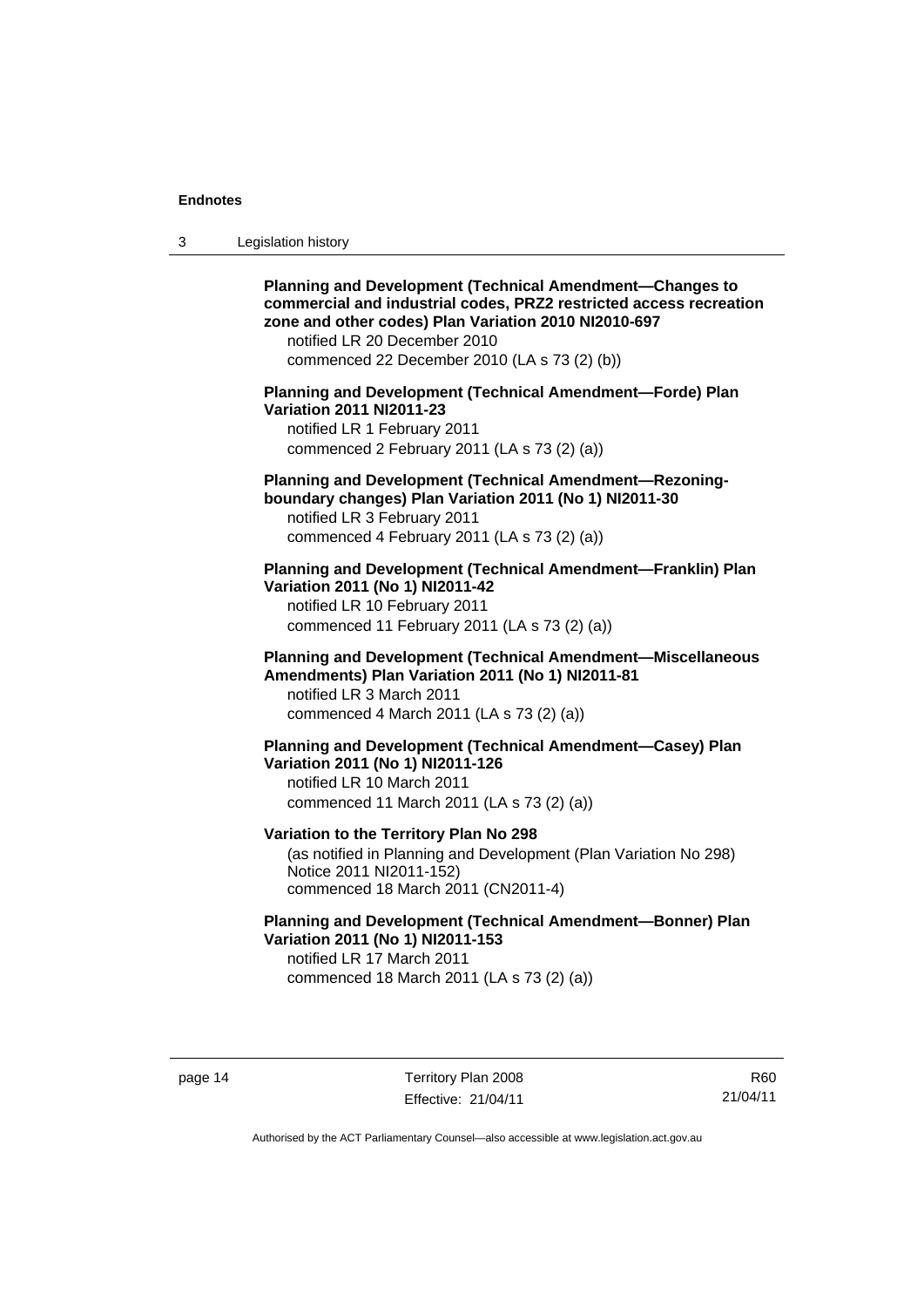## **Planning and Development (Technical Amendment—Macgregor) Plan Variation 2011 (No 1) NI2011-193**

notified LR 14 April 2011 commenced 15 April 2011 (LA s 73 (2) (a))

#### **Planning and Development (Technical Amendment—Franklin) Plan Variation 2011 (No 2) NI2011-194**

notified LR 14 April 2011 commenced 15 April 2011 (LA s 73 (2) (a))

**Planning and Development (Technical Amendment—Giralang) Plan Variation 2011 (No 1) NI2011-204** 

notified LR 20 April 2011 commenced 21 April 2011 (LA s 73 (3) (a))

## **4 Amendment history**

 **Maps** 

| reloc NI2008-590 R13      |                                                           |  |
|---------------------------|-----------------------------------------------------------|--|
| <b>Australian Capital</b> |                                                           |  |
| Territory                 | sub NI2008-201; NI2008-290; NI2008-298; NI2008-328;       |  |
|                           | NI2008-336; variation No 289; NI2008-499; NI2008-516;     |  |
|                           | variation No 281; NI2009-6; NI2009-17; NI2009-59;         |  |
|                           | NI2009-70; variation No 261; NI2009-181; NI2009-199;      |  |
|                           | NI2009-200; NI2009-216; NI2009-217; NI2009-237;           |  |
|                           | NI2009-238; NI2009-254; NI2009-255; NI2009-256;           |  |
|                           | NI2009-272; NI2009-323; NI2009-338; NI2009-409;           |  |
|                           | NI2009-410; variation No 288; NI2009-418; NI2009-570;     |  |
|                           | NI2009-617; NI2009-618; NI2009-619; NI2010-21; NI2010-22; |  |
|                           | NI2010-45: NI2010-82: NI2010-83: NI2010-84: NI2010-123:   |  |
|                           | NI2010-124; NI2010-125; NI2010-219; NI2010-243;           |  |
|                           | NI2010-244; NI2010-258; NI2010-246; NI2010-321;           |  |
|                           | NI2010-370; NI2010-371; NI2010-384; NI2010-426;           |  |
|                           | NI2010-440; NI2010-441; NI2010-538; NI2010-539;           |  |
|                           | NI2010-540; NI2010-566; variation 299; NI2011-23;         |  |
|                           | NI2011-30; NI2011-42; NI2011-126; NI2011-152; NI2011-153; |  |
|                           | NI2011-193; NI2011-194; NI2011-204                        |  |
| <b>Belconnen</b>          | sub NI2008-298; NI2008-328; variation No 289; variation   |  |
|                           | No 281; NI2009-6; NI2009-17; NI2009-59; NI2009-217;       |  |
|                           | NI2009-255; NI2009-617; NI2010-123; NI2010-125;           |  |
|                           | NI2010-258; NI2010-538; NI2010-539; NI2010-540;           |  |
|                           | variation 299; NI2011-30; NI2011-152; NI2011-193;         |  |
|                           | NI2011-204                                                |  |
|                           |                                                           |  |

| R60      |  |
|----------|--|
| 21/04/11 |  |

Territory Plan 2008 Effective: 21/04/11 page 15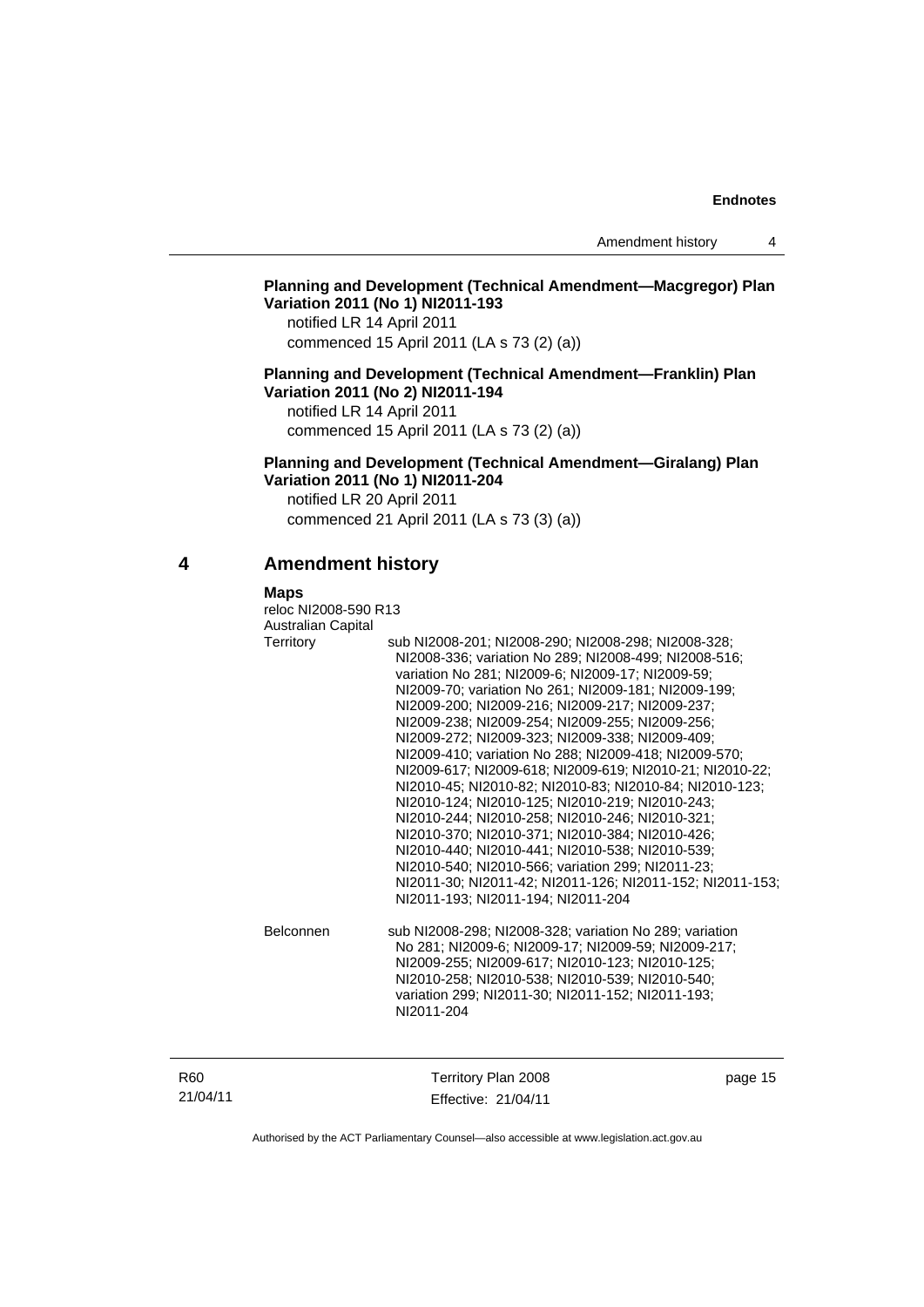| 4   | Amendment history                                                                                                                                                                                                                                                                                                                                                                                                                                                                                                                                                        |
|-----|--------------------------------------------------------------------------------------------------------------------------------------------------------------------------------------------------------------------------------------------------------------------------------------------------------------------------------------------------------------------------------------------------------------------------------------------------------------------------------------------------------------------------------------------------------------------------|
|     | Canberra Central<br><b>District</b><br>sub NI2008-336; variation No 281; NI2009-59; variation<br>No 261; NI2009-338; NI2009-418; NI2010-22; NI2010-246;<br>NI2010-370; NI2010-371; variation 299; NI2011-30                                                                                                                                                                                                                                                                                                                                                              |
|     | Gungahlin<br>sub NI2008-201; NI2008-336; NI2008-499; NI2008-516;<br>NI2009-59; NI2009-70; NI2009-181; NI2009-199; NI2009-200;<br>NI2009-216; NI2009-237; NI2009-238; NI2009-254;<br>NI2009-256; NI2009-272; NI2009-409; NI2009-410;<br>NI2009-618; NI2009-619; NI2010-45; NI2010-82; NI2010-83;<br>NI2010-84; NI2010-124; NI2010-243; NI2010-244;<br>NI2010-258; NI2010-321; NI2010-370; NI2010-384;<br>NI2010-426; NI2010-440; NI2010-538; NI2010-539;<br>NI2010-540; NI2010-566; variation 299; NI2011-23;<br>NI2011-30; NI2011-42; NI2011-126; NI2011-153; NI2011-194 |
|     | Molonglo<br>sub NI2009-6; NI2009-323; NI2010-219; NI2010-258                                                                                                                                                                                                                                                                                                                                                                                                                                                                                                             |
|     | Tuggeranong, Hume<br>and Tharwa<br>sub NI2009-570; sub NI2010-22; NI2010-258                                                                                                                                                                                                                                                                                                                                                                                                                                                                                             |
|     | Woden Valley and<br><b>Weston Creek</b><br>sub NI2008-290; variation No 281; NI2009-6; NI2009-323;<br>variation No 288; NI2010-219; NI2010-258; NI2010-441;<br>NI2011-30                                                                                                                                                                                                                                                                                                                                                                                                 |
| 1.1 | Governance<br><b>Future Urban Areas</b><br>Development<br>Codes<br>sub NI2010-22                                                                                                                                                                                                                                                                                                                                                                                                                                                                                         |
| 2.1 | <b>Strategic Direction</b><br><b>Environmental Sustainability</b><br>am NI2010-602<br>1.8                                                                                                                                                                                                                                                                                                                                                                                                                                                                                |
| 3.1 | RZ1 - RZ5 Objectives and Development Tables<br>RZ1 - Suburban Zone<br>Minimum Assessment Track<br>Merit<br>am NI2009-37; NI2011-152<br><b>Prohibited Development table</b><br>am NI2008-541; NI2009-324; NI2009-392                                                                                                                                                                                                                                                                                                                                                      |
|     | RZ2 - Suburban Core Zone<br>Minimum Assessment Track<br>Merit<br>am NI2009-37<br>Prohibited Development table<br>am NI2008-541; NI2009-324; NI2009-392                                                                                                                                                                                                                                                                                                                                                                                                                   |

page 16 Territory Plan 2008 Effective: 21/04/11

R60 21/04/11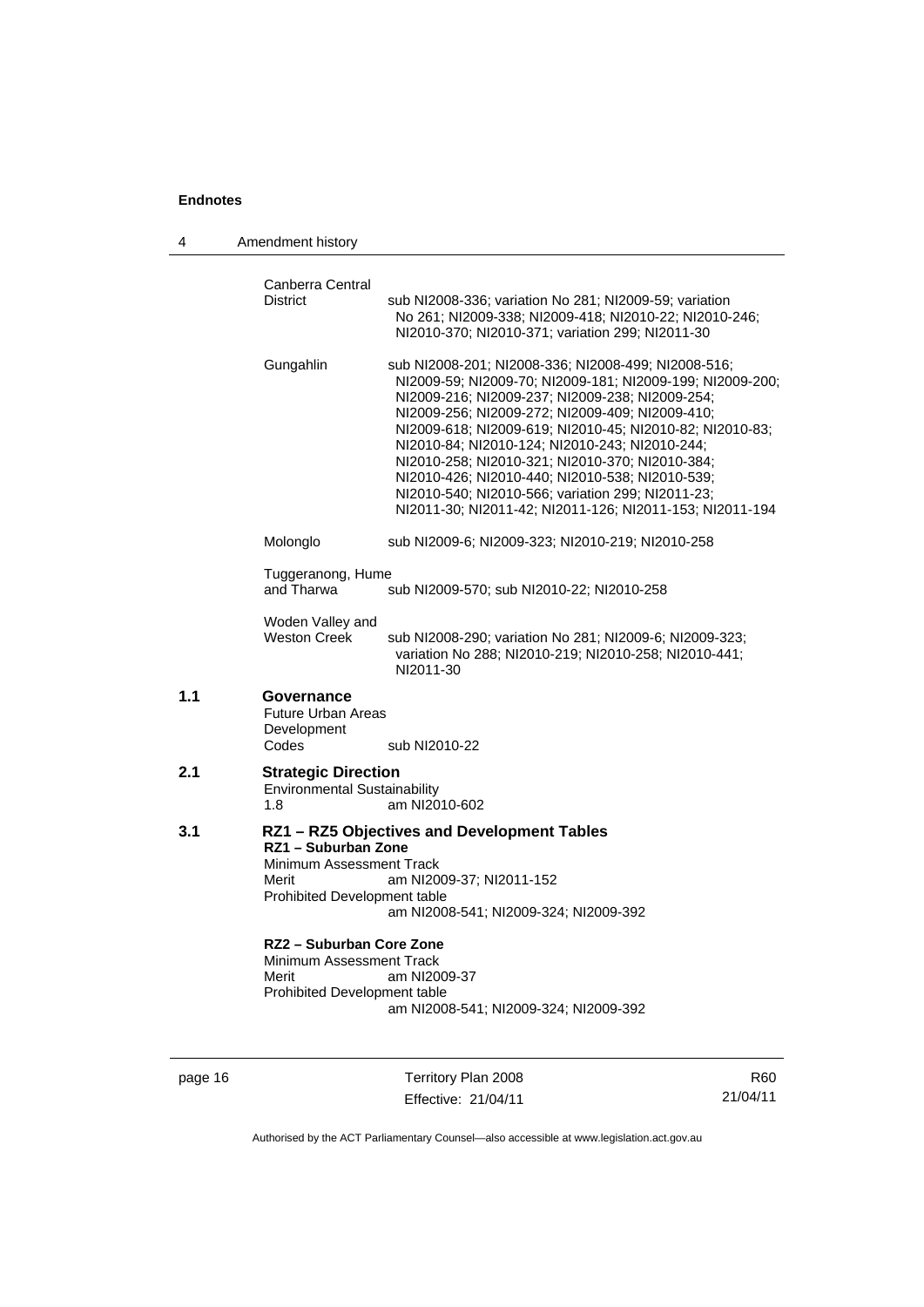#### **RZ3 – Urban Residential Zone**

Minimum Assessment Track Merit am NI2009-37 Prohibited Development table am NI2008-541; NI2009-324; NI2009-392

#### **RZ4 – Medium Density Residential Zone**

Minimum Assessment Track Merit am NI2009-37 Prohibited Development table am NI2008-541; NI2009-324; NI2009-392

#### **RZ5 – High Density Residential Zone**

Minimum Assessment Track Merit am NI2008-590; NI2009-37 Prohibited Development table am NI2008-541; NI2009-324; NI2009-392

## **3.2 Residential Zones – Single Dwelling Housing Development Code**

am NI2008-542; NI2009-38; NI2009-488; NI2010-22

## **Part A(1) – RZ1 – Suburban Zone**  Element 1<br>Item 1.1 hdg

sub NI2008-289 R1, C1 sub NI2008-289<br>R1 am NI2009-487 am NI2009-487 Element 2<br>Item 2.1 sub NI2008-542 Item  $2.2$ <br>R $3$ R3 am NI2009-324<br>R4 sub NI2009-487 sub NI2009-487

#### **Part A(2) – RZ2 – Suburban Core Zone**

| Flement 2       |                |
|-----------------|----------------|
| Item $2.1$      | sub NI2008-542 |
| Item $2.2$      |                |
| R6              | am NI2009-324  |
| Item 2.3 hdg    | sub NI2008-289 |
| Item $2.3$      | sub NI2008-542 |
| <b>R6A, C6A</b> | ins NI2008-289 |
|                 | sub NI2009-487 |
| Element 4       |                |
| Item $4.1$      | sub NI2008-542 |
|                 |                |

R60 21/04/11 Territory Plan 2008 Effective: 21/04/11 page 17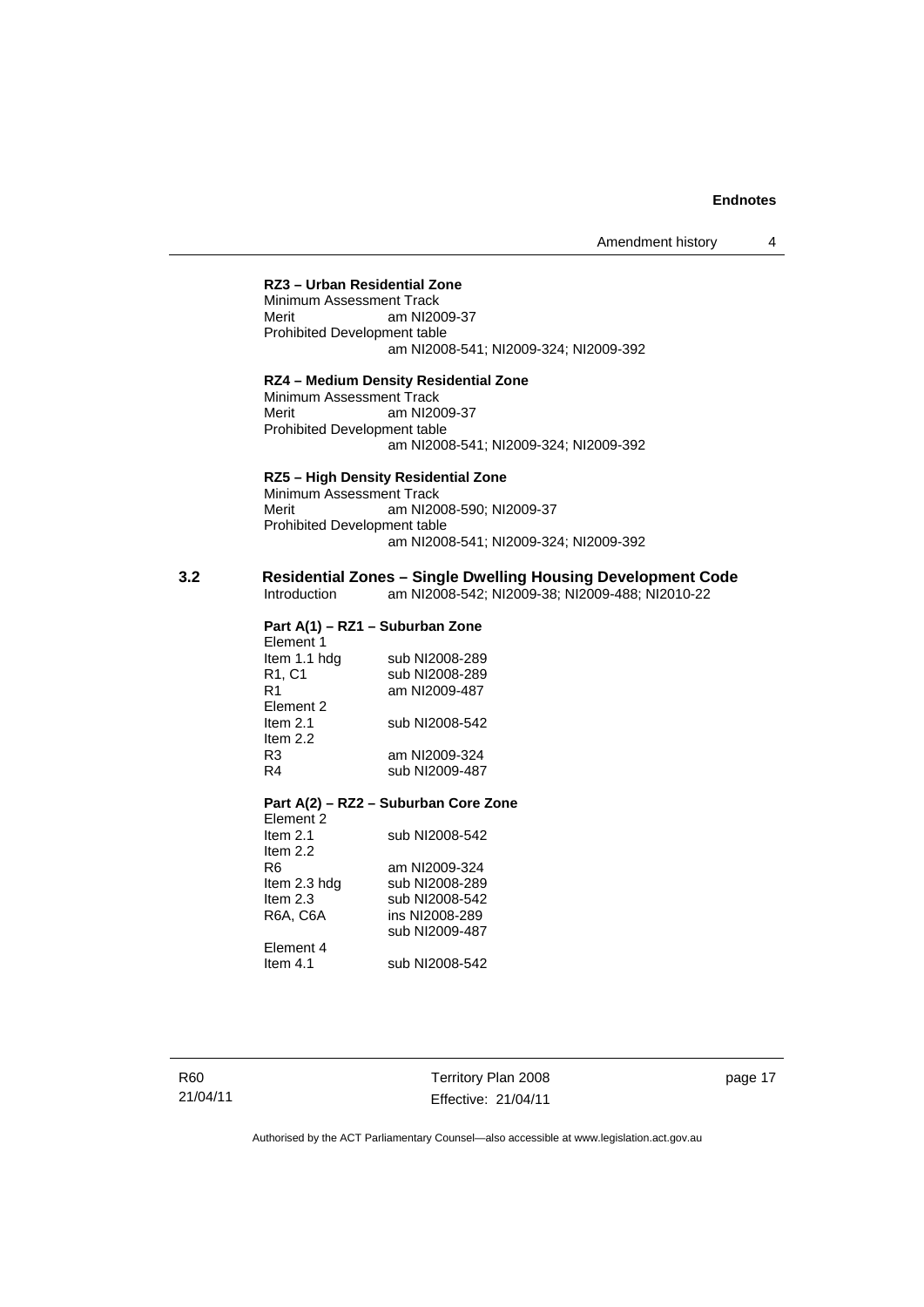4 Amendment history

| Part A(3) – RZ3 – Urban Residential Zone |                                                   |  |
|------------------------------------------|---------------------------------------------------|--|
| Element 2                                |                                                   |  |
| Item 2.1<br>Item $2.2$                   | sub NI2008-542                                    |  |
| R9                                       | am NI2009-324                                     |  |
|                                          | Part A(4) - RZ4 - Medium Density Residential Zone |  |
| Element 2<br>Item $2.1$<br>Item $2.2$    | sub NI2008-542                                    |  |
| R <sub>11</sub>                          | am NI2009-324                                     |  |
| Element 2<br>Item $2.2$                  | Part A(5) – RZ5 – High Density Residential Zone   |  |
| R <sub>13</sub>                          | am NI2009-324                                     |  |
|                                          | <b>Part B - General Development Controls</b>      |  |
| Element 1                                |                                                   |  |
| Item 1.1 hdg                             | sub NI2008-289                                    |  |
| R14, C14<br>R <sub>14</sub>              | sub NI2008-289                                    |  |
|                                          | am NI2009-487                                     |  |
| Element 2                                |                                                   |  |
| Item 2.1 hdg                             | om R <sub>16</sub>                                |  |
| R <sub>15</sub> , C <sub>15</sub>        | om NI2009-38                                      |  |
| Item 2.2                                 |                                                   |  |
| C16                                      | sub NI2009-38                                     |  |
| Item 2.3 hdg                             | sub NI2008-289                                    |  |
| R17, C17                                 | sub NI2008-289                                    |  |
| Item 2.4 hdg                             | sub NI2008-289                                    |  |
| R18, C18                                 | sub NI2008-289                                    |  |
| Item $2.7$                               |                                                   |  |
| hdg                                      | ins NI2009-488                                    |  |
| <b>R20A</b>                              | ins NI2009-488                                    |  |
|                                          | sub NI2010-218                                    |  |
| Item 2.8                                 |                                                   |  |
| hdg                                      | ins NI2009-488                                    |  |
| <b>R20B</b>                              | ins NI2009-488                                    |  |
| Item $2.9$                               |                                                   |  |
| hdg                                      | ins NI2010-218                                    |  |
| <b>R20C</b>                              | ins NI2010-218                                    |  |
| Element 6                                |                                                   |  |
| Item 6.1                                 |                                                   |  |
| R <sub>21</sub>                          | am NI2008-290                                     |  |
| Item 6.2<br>R23, C23                     | sub NI2008-542                                    |  |
|                                          |                                                   |  |

page 18 Territory Plan 2008 Effective: 21/04/11

R60 21/04/11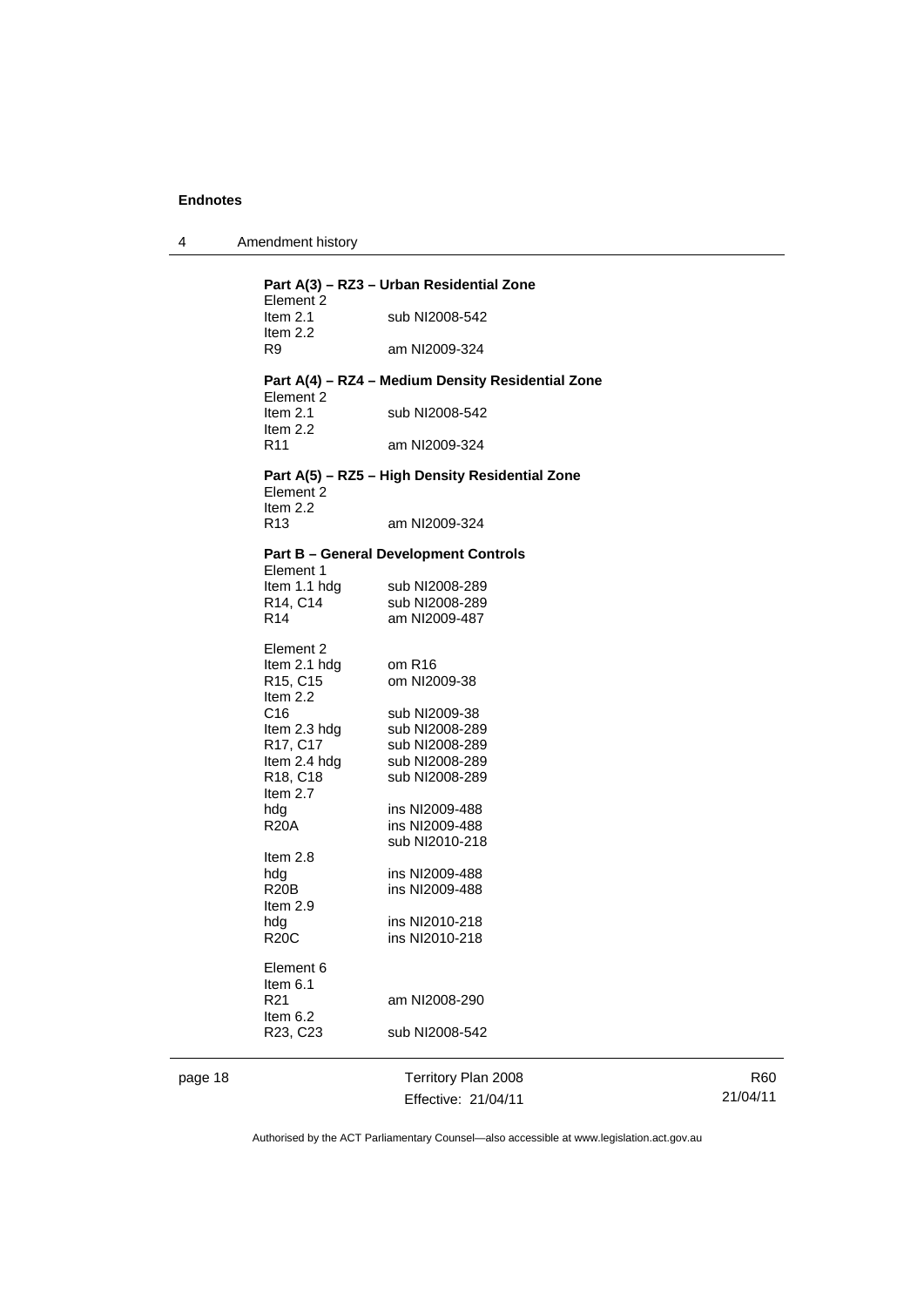| Element 7<br>Item 7.1 hdg<br>R26, C26<br>C <sub>26</sub><br>Item 7.2 hdg<br>R27, C27<br>Item 7.3 hdg<br>R <sub>28</sub> , C <sub>28</sub>                                                                                                                                           | sub NI2008-289<br>sub NI2008-289, NI2008-542<br>am NI2009-392<br>om NI2008-289<br>om NI2008-289<br>sub NI2008-289<br>renum as 7.2 NI2008-541<br>sub NI2008-289; NI2008-542; NI2009-38                                                              |
|-------------------------------------------------------------------------------------------------------------------------------------------------------------------------------------------------------------------------------------------------------------------------------------|----------------------------------------------------------------------------------------------------------------------------------------------------------------------------------------------------------------------------------------------------|
| Introduction                                                                                                                                                                                                                                                                        | <b>Part C - Development Type Controls</b><br>am NI2008-542; NI2009-488                                                                                                                                                                             |
| Part C(1) - Single Dwelling Housing<br><b>Introduction</b><br>Element 2<br>Table 1<br>Table 2<br>Table 3<br>Table 4, note<br>Item 2.3 hdg<br>R32, C32<br>Figure C1, C2, C3 am NI2008-290<br>Figure C <sub>3</sub><br>Item 2.4 hdg<br>R32A, C32A<br>Item $2.5$<br>hdg<br><b>R32B</b> | am NI2009-488<br>sub NI2008-290<br>am NI2008-541<br>sub NI2008-290<br>am NI2008-541<br>sub NI2008-542<br>sub NI2008-542<br>sub NI2008-542<br>sub NI2008-542<br>am NI2009-324<br>ins NI2009-38<br>ins NI2009-38<br>ins NI2009-488<br>ins NI2009-488 |
| Element 3<br>Item 3.2<br>R36                                                                                                                                                                                                                                                        | am NI2008-541                                                                                                                                                                                                                                      |
| Element 4<br>R40<br>R41<br>R 44, C44                                                                                                                                                                                                                                                | am NI2009-38<br>om NI2009-38<br>sub NI2008-289<br>am NI2009-38                                                                                                                                                                                     |
| Element 5<br>R49, C49                                                                                                                                                                                                                                                               | sub NI2008-289                                                                                                                                                                                                                                     |
| Element 6<br>Item 6.1 hdg                                                                                                                                                                                                                                                           | sub NI2008-289                                                                                                                                                                                                                                     |
|                                                                                                                                                                                                                                                                                     |                                                                                                                                                                                                                                                    |

R60 21/04/11

Territory Plan 2008 Effective: 21/04/11 page 19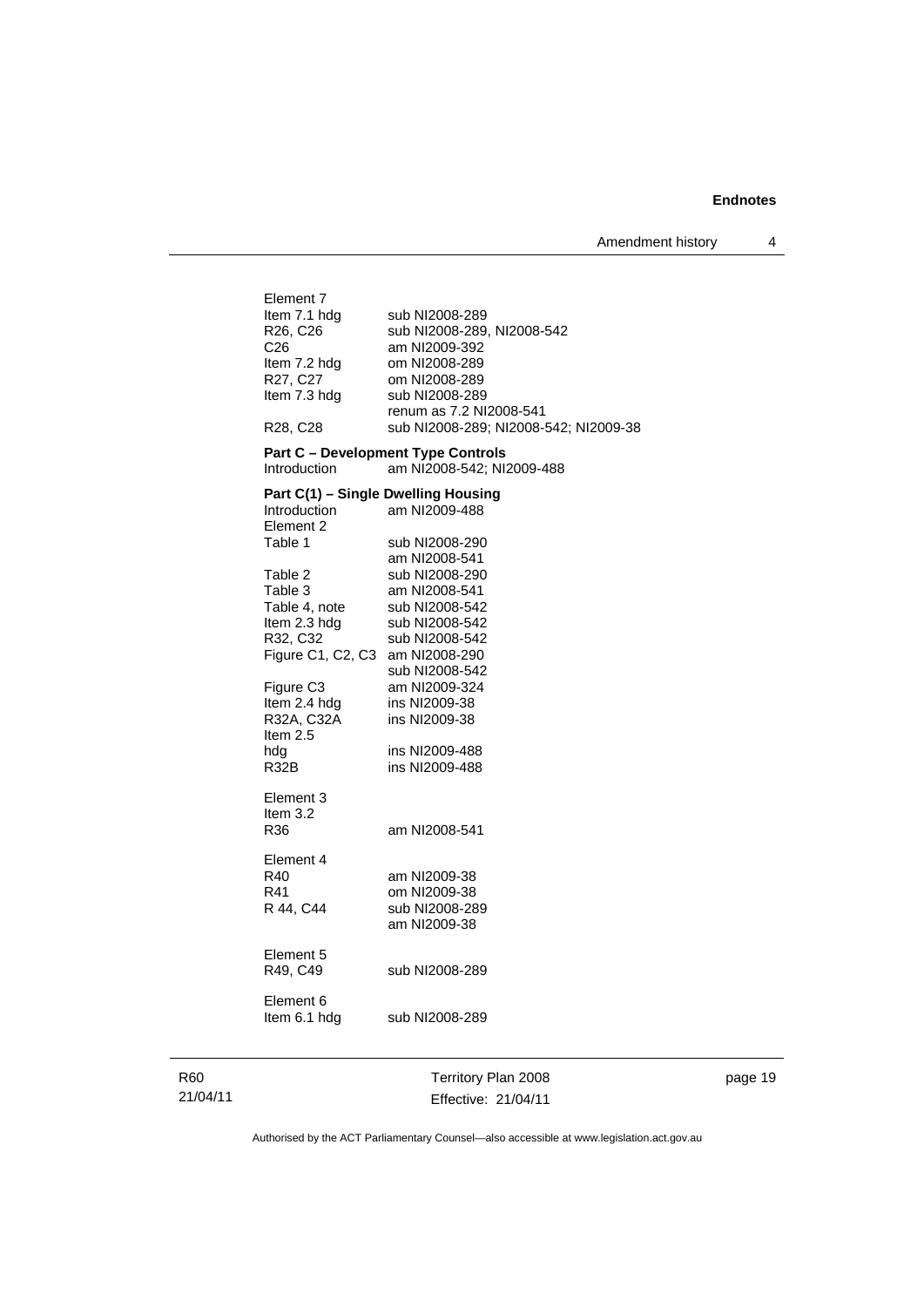| 4 | Amendment history                                         |                                                                                            |
|---|-----------------------------------------------------------|--------------------------------------------------------------------------------------------|
|   | R <sub>51</sub>                                           | sub NI2008-289<br>am NI2008-541<br>sub NI2009-487                                          |
|   | R <sub>52</sub><br>R <sub>53</sub>                        | sub NI2008-289; NI2009-487<br>sub NI2008-289<br>am NI2009-99<br>om NI2009-487              |
|   |                                                           | Part C(2) - Single Dwelling Housing - Additional Controls for Deakin and<br><b>Forrest</b> |
|   | Element 2<br>Item 2.2 hdg<br>Item 2.3 hdg<br>Item 2.4 hdg | am NI2009-392<br>am NI2008-290<br>am NI2008-290                                            |
|   |                                                           | Part C(3) - Single Dwelling Housing - Compact Blocks in New Estates                        |
|   | hdg<br>Introduction<br>Element 2                          | sub NI2008-542<br>am NI2008-542                                                            |
|   | R <sub>60</sub><br>Item 2.2 hdg                           | am NI2009-38<br>sub NI2009-38                                                              |
|   | Item 2.3 hdg<br>R62<br>Item $2.4$                         | am NI2008-290<br>sub NI2009-322                                                            |
|   | R <sub>63</sub><br>Item $2.6$                             | sub NI2009-322                                                                             |
|   | R65<br>Item $2.7$                                         | sub NI2009-322                                                                             |
|   | hdg<br><b>R65A</b>                                        | ins NI2009-488<br>ins NI2009-488                                                           |
|   | Element 3<br>Item $3.2$                                   | sub NI2009-322                                                                             |
|   | Element 4<br>Intent<br>Item $4.2$                         | am NI2008-541                                                                              |
|   | R70                                                       | sub NI2009-322                                                                             |
|   | Element 6<br>Item 6.1                                     |                                                                                            |
|   | R78<br>Element 7<br>R79                                   | am NI2008-541<br>sub NI2009-38                                                             |
|   | <b>R80</b>                                                | sub NI2009-38                                                                              |
|   |                                                           |                                                                                            |

page 20 Territory Plan 2008 Effective: 21/04/11

R60 21/04/11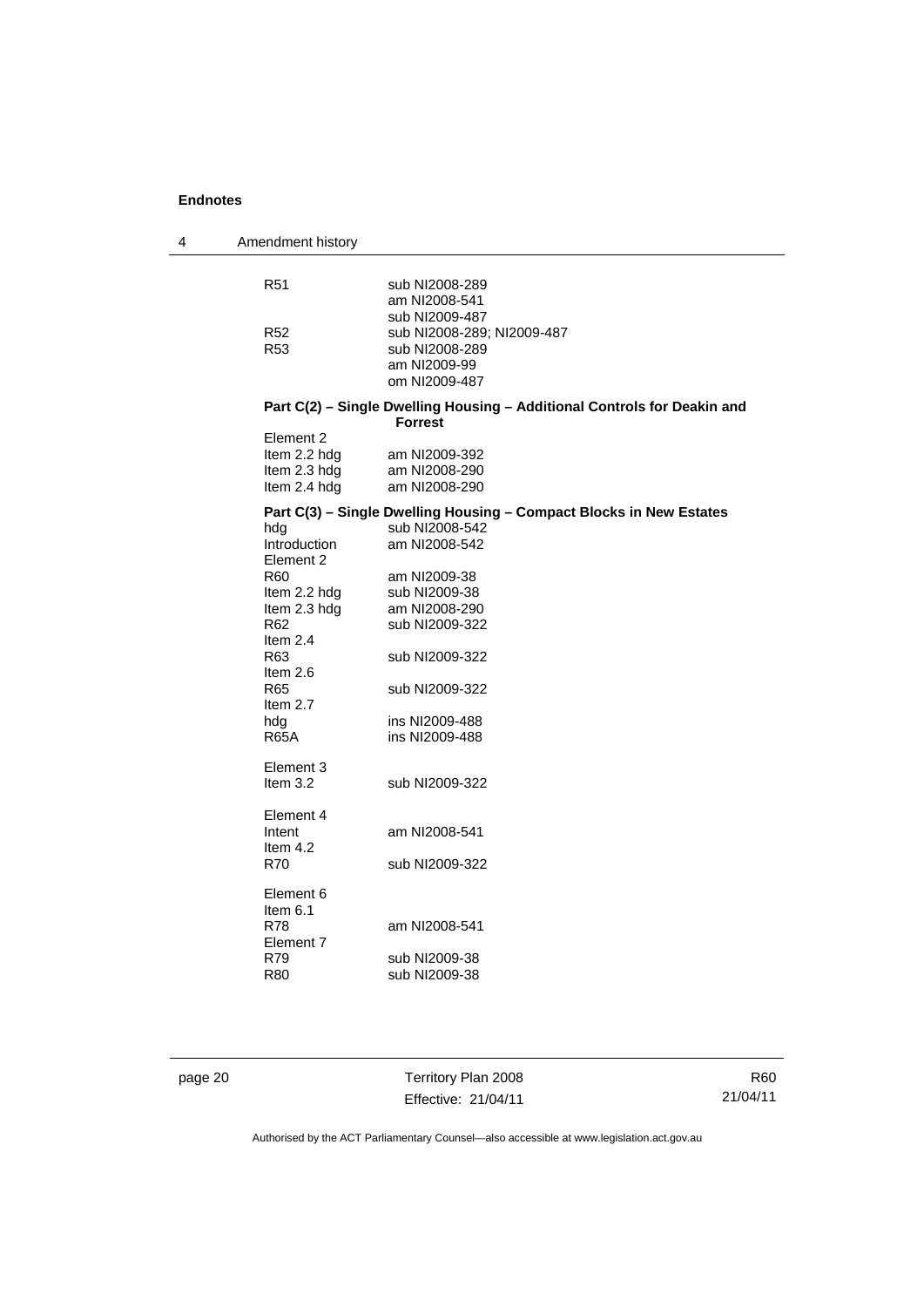Amendment history 4

|                           | <b>Estates</b>                   |
|---------------------------|----------------------------------|
| Introduction<br>Element 2 | ins NI2009-488                   |
| Intent                    | ins NI2009-488                   |
| Item $2.1$                |                                  |
| hda                       | ins NI2009-488                   |
| R81, C81                  | ins NI2009-488                   |
| Figure A4                 | ins NI2009-488                   |
| Item $2.2$                |                                  |
| hdg                       | ins NI2009-488                   |
| R82, C82                  | ins NI2009-488                   |
| Table 1                   | ins NI2009-488                   |
| Item $2.3$                |                                  |
| hdg                       | ins NI2009-488                   |
| R83, C83                  | ins NI2009-488                   |
| Table 2                   | ins NI2009-488                   |
| Fig $C(4)$                | ins NI2009-488                   |
| Fig C5                    | ins NI2009-488                   |
| Table 3                   | ins NI2009-488                   |
| Fig C6                    | ins NI2009-488                   |
| Fig C7                    | ins NI2009-488                   |
| Item 2.4                  |                                  |
| hda                       | ins NI2009-488                   |
| R84, V84                  | ins NI2009-488                   |
| Element 3                 |                                  |
| Intent                    | ins NI2009-488                   |
| Item $3.1$                |                                  |
| hda<br>R85, C85           | ins NI2009-488<br>ins NI2009-488 |
| Element 5                 |                                  |
| Intent                    | ins NI2009-488                   |
| Item $5.2$                |                                  |
| hda                       | ins NI2009-488                   |
| R86, C86                  | ins NI2009-488                   |
| R87, C87                  | ins NI2009-488                   |
|                           |                                  |

# **Part C(4) – Single Dwelling Housing – Midsized Blocks (>250 – 500m<sup>2</sup> ) in New**

### **3.3 Residential Zones – Multi Unit Housing Development Code Part A(1) – RZ1 – Suburban Zone**

Introduction am NI2008-290; NI2010-22; NI2010-218

| Element 1                       |                |
|---------------------------------|----------------|
| Item 1.1 hdg                    | sub NI2008-289 |
| R <sub>1</sub> , C <sub>1</sub> | sub NI2008-289 |
|                                 | am NI2009-38   |
| Item 1.2 hdg                    | sub NI2008-289 |
|                                 |                |

| R60      |  |
|----------|--|
| 21/04/11 |  |

Territory Plan 2008 Effective: 21/04/11

page 21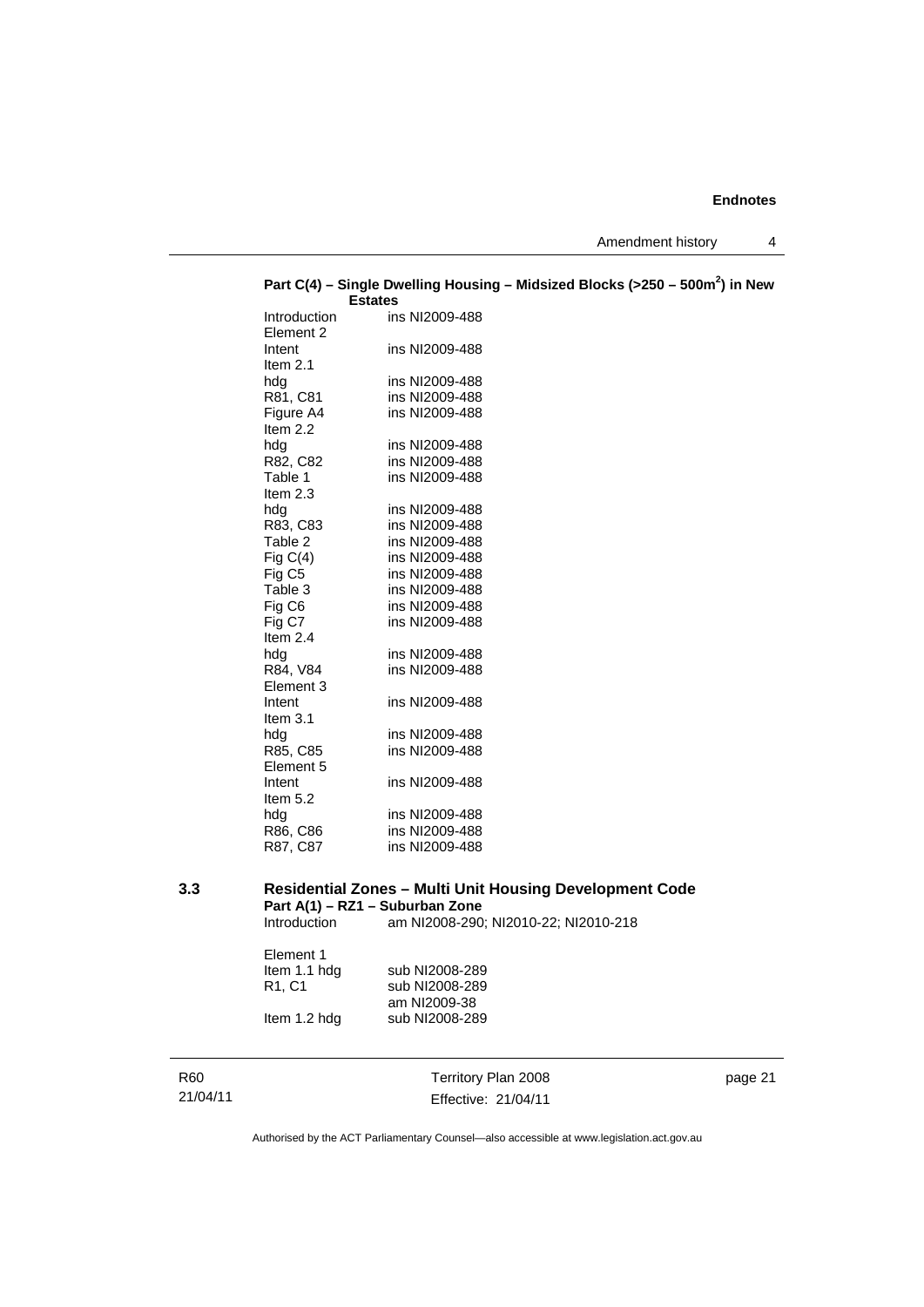| 4 | Amendment history                              |                                                   |
|---|------------------------------------------------|---------------------------------------------------|
|   |                                                |                                                   |
|   | R <sub>2</sub> , C <sub>2</sub>                | sub NI2008-289                                    |
|   |                                                | am NI2009-38                                      |
|   | Item $1.2$                                     | sub NI2008-542                                    |
|   | Element 2                                      |                                                   |
|   | Item 2.1 hdg                                   | sub NI2009-38                                     |
|   | Item $2.1$<br>R5                               | sub NI2008-542                                    |
|   | Item $2.2$                                     | am NI2008-590<br>sub NI2008-542                   |
|   | R7                                             | am NI2009-324                                     |
|   | R8                                             | am NI2009-38                                      |
|   | R9                                             | am NI2009-38                                      |
|   | Figure A1 note                                 | am NI2009-38                                      |
|   |                                                | Part A(2) – RZ2 – Suburban Core Zone              |
|   | Element 1                                      |                                                   |
|   | Item 1.1 hdg                                   | sub NI2008-289                                    |
|   | R <sub>10</sub> , C <sub>10</sub>              | sub NI2008-289                                    |
|   |                                                | am NI2009-38                                      |
|   | Item $1.1$                                     | sub NI2008-542                                    |
|   | R <sub>11</sub>                                | am NI2009-322                                     |
|   | Item 1.3 hdg                                   | sub NI2008-289                                    |
|   | R <sub>12</sub> , C <sub>12</sub><br>Element 2 | sub NI2008-289                                    |
|   | Item 2.1 hdg                                   | sub NI2009-38                                     |
|   | Item $2.1$                                     | sub NI2008-542                                    |
|   | Item 2.2                                       |                                                   |
|   | R14                                            | am NI2009-324                                     |
|   | Item $2.3$                                     |                                                   |
|   | R <sub>15</sub>                                | am NI2009-38                                      |
|   | R <sub>16</sub>                                | am NI2009-38                                      |
|   | Figure A2 note                                 | am NI2009-38                                      |
|   | Element 4                                      |                                                   |
|   | R17                                            | am NI2009-38                                      |
|   |                                                | Part A(3) – RZ3 – Urban Residential Zone          |
|   | Element 2                                      |                                                   |
|   | Item 2.1 hdg<br>Item $2.1$                     | sub NI2009-38<br>sub NI2008-542                   |
|   | R19                                            | am NI2009-324                                     |
|   | R20                                            | am NI2009-38                                      |
|   | Figure A3 note                                 | am NI2009-38                                      |
|   |                                                | Part A(4) - RZ4 - Medium Density Residential Zone |
|   | Element 2                                      |                                                   |
|   | Item 2.1 hdg                                   | sub NI2008-289                                    |
|   | R21, C21                                       | sub NI2008-289                                    |
|   | Item $2.1$                                     | sub NI2008-542                                    |
|   | Item 2.2 hdg                                   | sub NI2009-38                                     |

page 22 Territory Plan 2008 Effective: 21/04/11

R60 21/04/11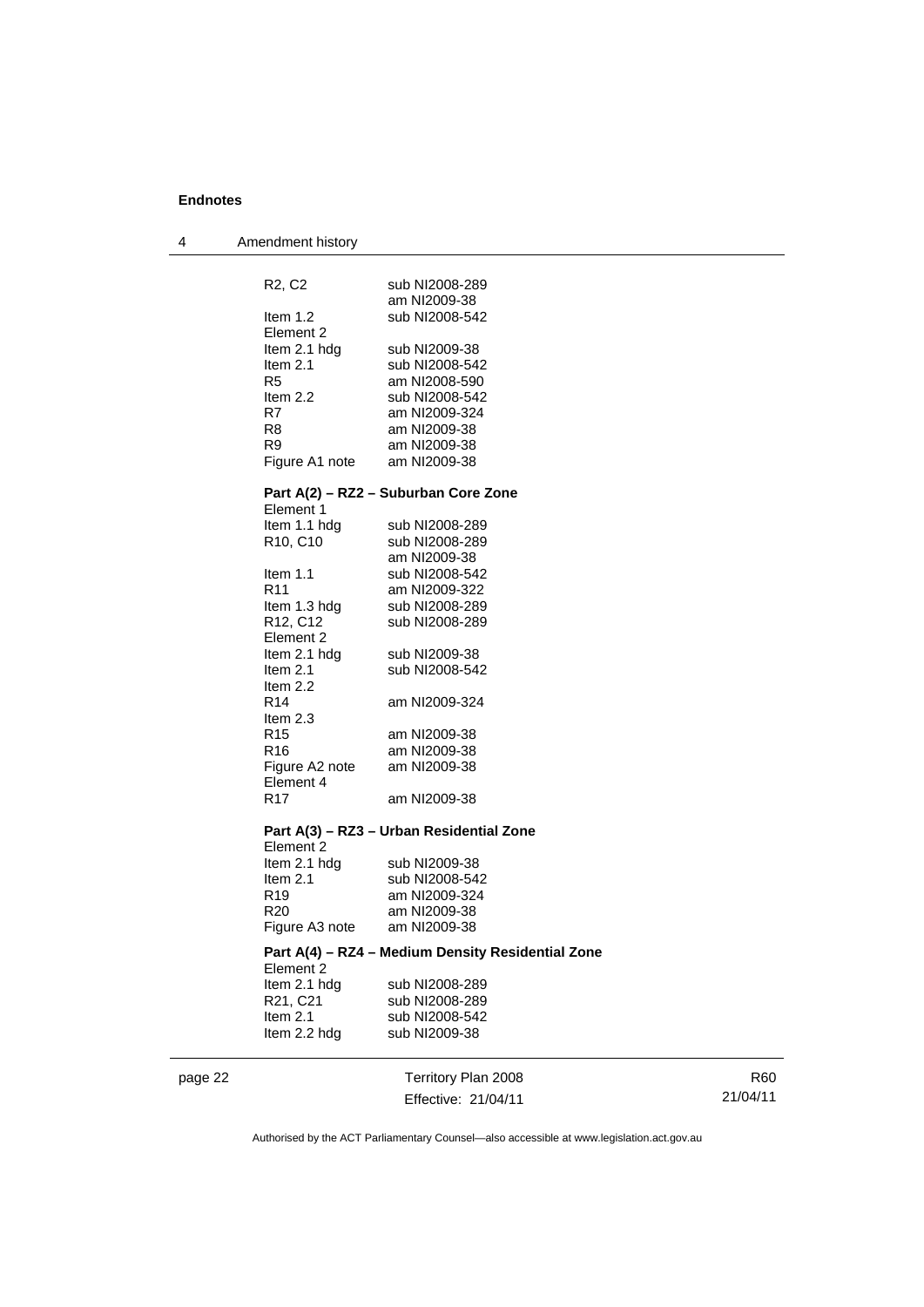| R24<br>Note               | am NI2009-38<br>am NI2009-38                    |
|---------------------------|-------------------------------------------------|
|                           | Part A(5) – RZ5 – High Density Residential Zone |
| Element 2                 |                                                 |
| Item 2.1 hdg              | sub NI2008-289                                  |
| R25, C25                  | sub variation No 288                            |
| R26, C26                  | sub NI2008-289                                  |
| R26A, C26A                | ins NI2008-289                                  |
| R27, C27                  | sub NI2008-289                                  |
| R27A, C27A                | ins variation No 288                            |
|                           | Part B - General Development Controls           |
| Element 1<br>Item 1.1 hdg | sub NI2008-289                                  |
| R28, C28                  | sub NI2008-289                                  |
| R28                       | am NI2009-487                                   |
|                           |                                                 |
| Element 2                 |                                                 |
| C <sub>30</sub>           | sub NI2009-38                                   |
| Item 2.3 hdg              | sub NI2008-289                                  |
| R31, C31                  | sub NI2008-289                                  |
| Item 2.4 hdg<br>R32, C32  | sub NI2008-289<br>sub NI2008-289                |
| ltem 2.5 hdg              | sub NI2009-38                                   |
| C34                       | am NI2009-38                                    |
| Item 2.7 hdg              | ins NI2010-218                                  |
| <b>R34A</b>               | ins NI2010-218                                  |
| Note                      | sub NI2009-38                                   |
| Element 6                 |                                                 |
| ltem 6.1                  |                                                 |
| R39                       | am NI2008-290                                   |
| ltem 6.4 hdg              | sub NI2008-542                                  |
| R42, C42                  | sub NI2008-542                                  |
|                           | am NI2009-99; NI2010-22                         |
| ltem 6.7                  |                                                 |
| R46                       | am NI2008-541                                   |
|                           | sub NI2009-487                                  |
| Item 6.8<br>R47           | sub NI2008-542<br>am NI2008-290                 |
| R47, C47                  | sub NI2009-487                                  |
| R48, C48                  | sub NI2009-487                                  |
| R49, C49                  | sub NI2009-487                                  |
| Item 6.9                  | sub NI2008-542                                  |
| Element 7                 |                                                 |
| Item 7.1 hdg              | sub NI2008-289                                  |
|                           |                                                 |
|                           |                                                 |
|                           | Territory Plan 2008                             |

page 23

Authorised by the ACT Parliamentary Counsel—also accessible at www.legislation.act.gov.au

Effective: 21/04/11

R60 21/04/11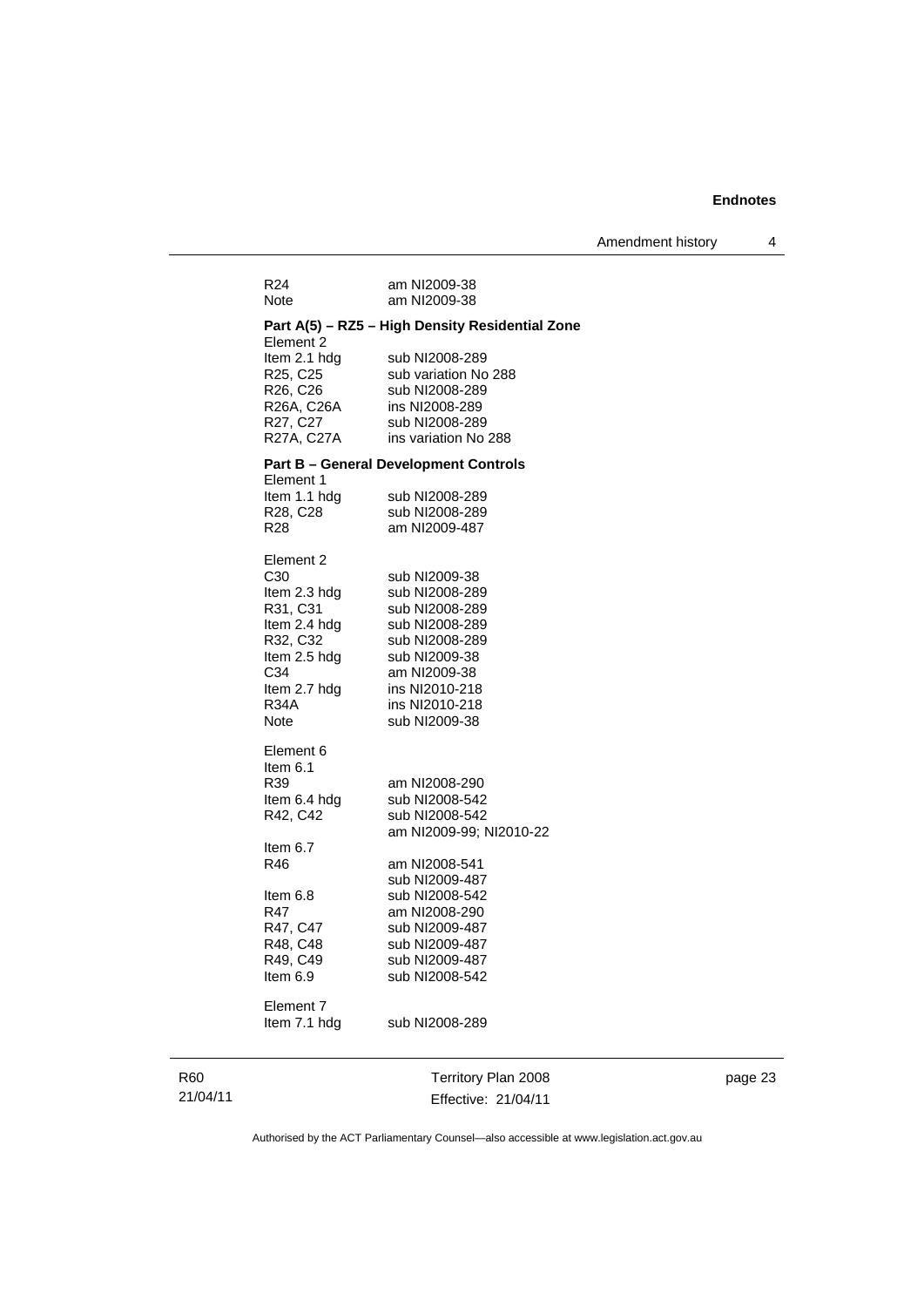| 4       | Amendment history              |                                            |
|---------|--------------------------------|--------------------------------------------|
|         |                                |                                            |
|         | Item 7.1                       | sub NI2008-542                             |
|         | R50, C50                       | sub NI2008-289                             |
|         | C <sub>50</sub>                | am NI2009-392                              |
|         | Item 7.3 hdg                   | sub NI2008-289                             |
|         | R52, C52                       | sub NI2008-289                             |
|         |                                | <b>Part C - Development Type Controls</b>  |
|         | Introduction                   | am NI2009-38                               |
|         | Part C(1) - Multi Unit Housing |                                            |
|         | Element 2                      |                                            |
|         | Table 1                        | sub NI2008-290                             |
|         |                                | am NI2008-541                              |
|         | Table 2                        | sub NI2008-290                             |
|         |                                | am NI2008-541                              |
|         | Table 4, note                  | sub NI2008-542                             |
|         | Item 2.3 hdg                   | sub NI2008-542                             |
|         | R56, C56                       | sub NI2008-542                             |
|         | Figure C1                      | am NI2008-290                              |
|         |                                | sub NI2008-542                             |
|         |                                |                                            |
|         | Element 3                      |                                            |
|         | Item $3.3$                     |                                            |
|         | R63                            | am NI2008-590; NI2009-38                   |
|         | R68, C68                       | sub NI2008-542                             |
|         | R69, C69                       | sub NI2008-542                             |
|         | R69                            | am NI2010-22                               |
|         | Figure C1A                     | ins NI2008-542                             |
|         | Item $3.4$                     |                                            |
|         | R70                            | am NI2009-487                              |
|         | Element 4                      |                                            |
|         | Item $4.1$                     |                                            |
|         | R72                            | am NI2008-541; NI2009-38                   |
|         | R73                            | om NI2009-38                               |
|         | Item 4.2                       |                                            |
|         |                                | om NI2008-289                              |
|         | R80, C80<br>R81, C81           | sub NI2008-289                             |
|         | R81                            |                                            |
|         |                                | am NI2009-99; NI2009-322<br>sub NI2008-542 |
|         | R84, C84                       |                                            |
|         | Element 5                      |                                            |
|         | Item $5.2$                     |                                            |
|         | C87                            | sub NI2010-22                              |
|         | Item 5.3                       |                                            |
|         | R88, C88                       | sub NI2008-289                             |
|         | R89, C89                       | sub NI2008-289                             |
|         | R89                            | am NI2009-322                              |
|         |                                |                                            |
| page 24 |                                | Territory Plan 2008                        |
|         |                                | Effective: 21/04/11                        |
|         |                                |                                            |

R60 21/04/11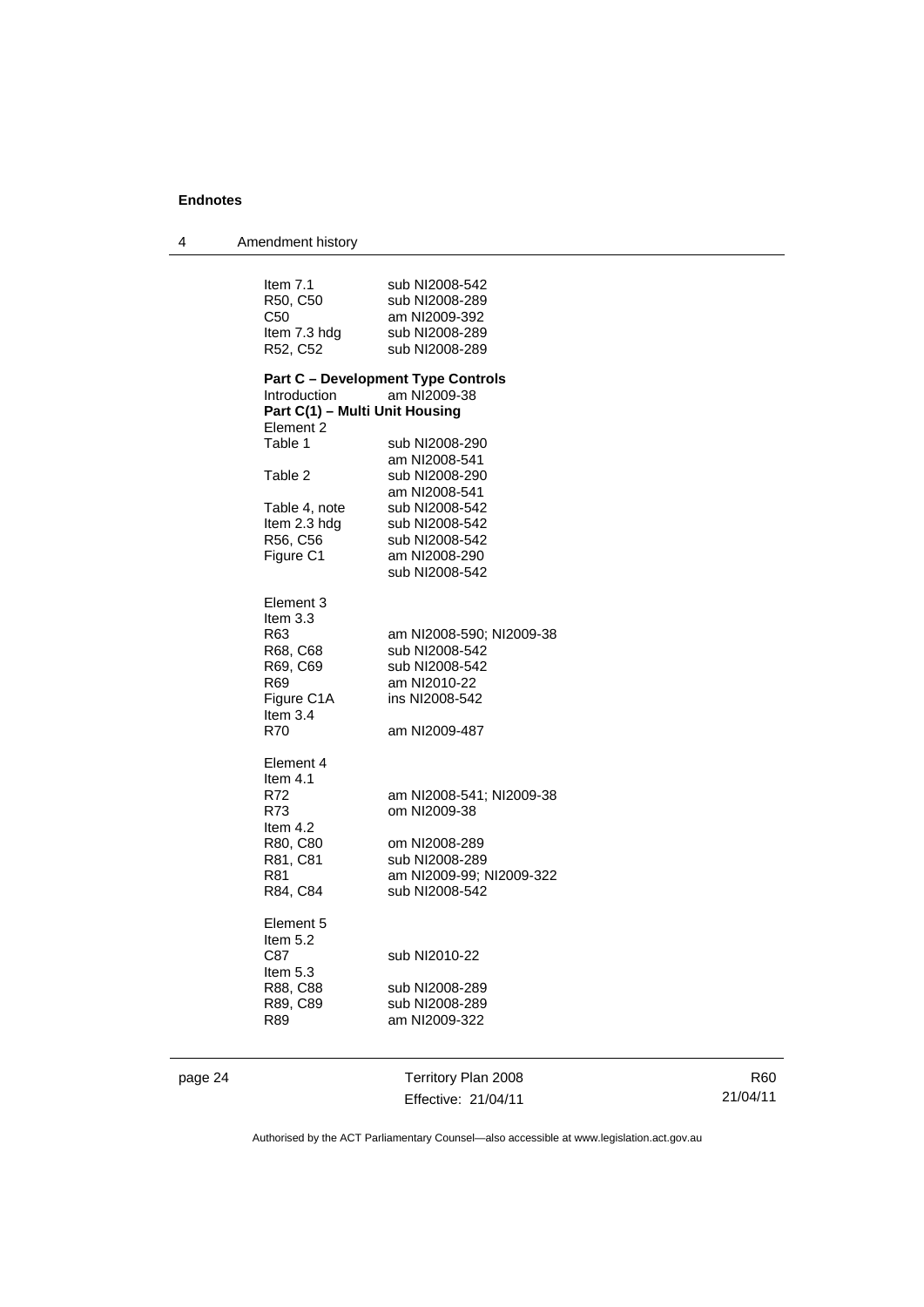Amendment history 4

|          | R90, C90                     | sub NI2008-289                                                                                      |         |
|----------|------------------------------|-----------------------------------------------------------------------------------------------------|---------|
|          | Element 2                    | Part C(2) - Multi Unit Housing - Additional Controls for Deakin and Forrest                         |         |
|          | Item 2.2 hdg<br>Item 2.3 hdg | sub NI2008-541<br>sub NI2008-541                                                                    |         |
|          |                              | Part C(3) - Multi Unit Housing - Inner North Canberra and Gungahlin District<br>- RZ3 and RZ4 Zones |         |
|          | Introduction                 | am NI2010-217                                                                                       |         |
|          | Element 2                    |                                                                                                     |         |
|          | Item $2.3$                   | sub NI2008-542                                                                                      |         |
|          | Item $2.4$                   | sub NI2008-542                                                                                      |         |
|          | Element 3                    |                                                                                                     |         |
|          | Item $2.2$                   |                                                                                                     |         |
|          | R <sub>128</sub>             | am NI2010-22                                                                                        |         |
|          | Item $3.4$                   |                                                                                                     |         |
|          | R <sub>129</sub>             | am NI2008-541<br>sub NI2009-487                                                                     |         |
|          | Item $3.5$                   |                                                                                                     |         |
|          | R <sub>132</sub>             | am NI2009-324                                                                                       |         |
|          | Element 4                    |                                                                                                     |         |
|          | Item $4.1$                   |                                                                                                     |         |
|          | R <sub>135</sub>             | am NI2009-324                                                                                       |         |
|          | Element 5                    |                                                                                                     |         |
|          | Item $5.2$                   |                                                                                                     |         |
|          | C <sub>147</sub>             | sub NI2010-22                                                                                       |         |
|          | Item $5.6$                   |                                                                                                     |         |
|          | R156                         | sub NI2010-218                                                                                      |         |
|          | C157                         | om NI2010-218                                                                                       |         |
|          |                              | Part C(5) - Multi Unit Housing - Other Areas - RZ4 and RZ5 Zones and All                            |         |
|          | Element 3                    | <b>Areas in the Commercial Zones</b>                                                                |         |
|          | Item $3.1$                   |                                                                                                     |         |
|          | R <sub>205</sub>             | sub NI2009-487                                                                                      |         |
|          | Element 5                    |                                                                                                     |         |
|          | Item $5.3$                   |                                                                                                     |         |
|          | C224                         | sub NI2010-22                                                                                       |         |
|          | Item $5.5$                   |                                                                                                     |         |
|          | R228                         | am NI2010-22                                                                                        |         |
|          |                              | sub NI2010-218                                                                                      |         |
|          |                              | Part C(6) - Subdivision of dual occupancy housing development                                       |         |
|          | hdg                          | ins NI2009-487                                                                                      |         |
|          | Introduction                 | ins NI2009-487                                                                                      |         |
|          | Element 1                    | ins NI2009-487                                                                                      |         |
|          | Item 1.1                     |                                                                                                     |         |
|          | hdg                          | ins NI2009-487                                                                                      |         |
| R60      |                              | Territory Plan 2008                                                                                 | page 25 |
| 21/04/11 |                              | Effective: 21/04/11                                                                                 |         |
|          |                              |                                                                                                     |         |

Authorised by the ACT Parliamentary Counsel—also accessible at www.legislation.act.gov.au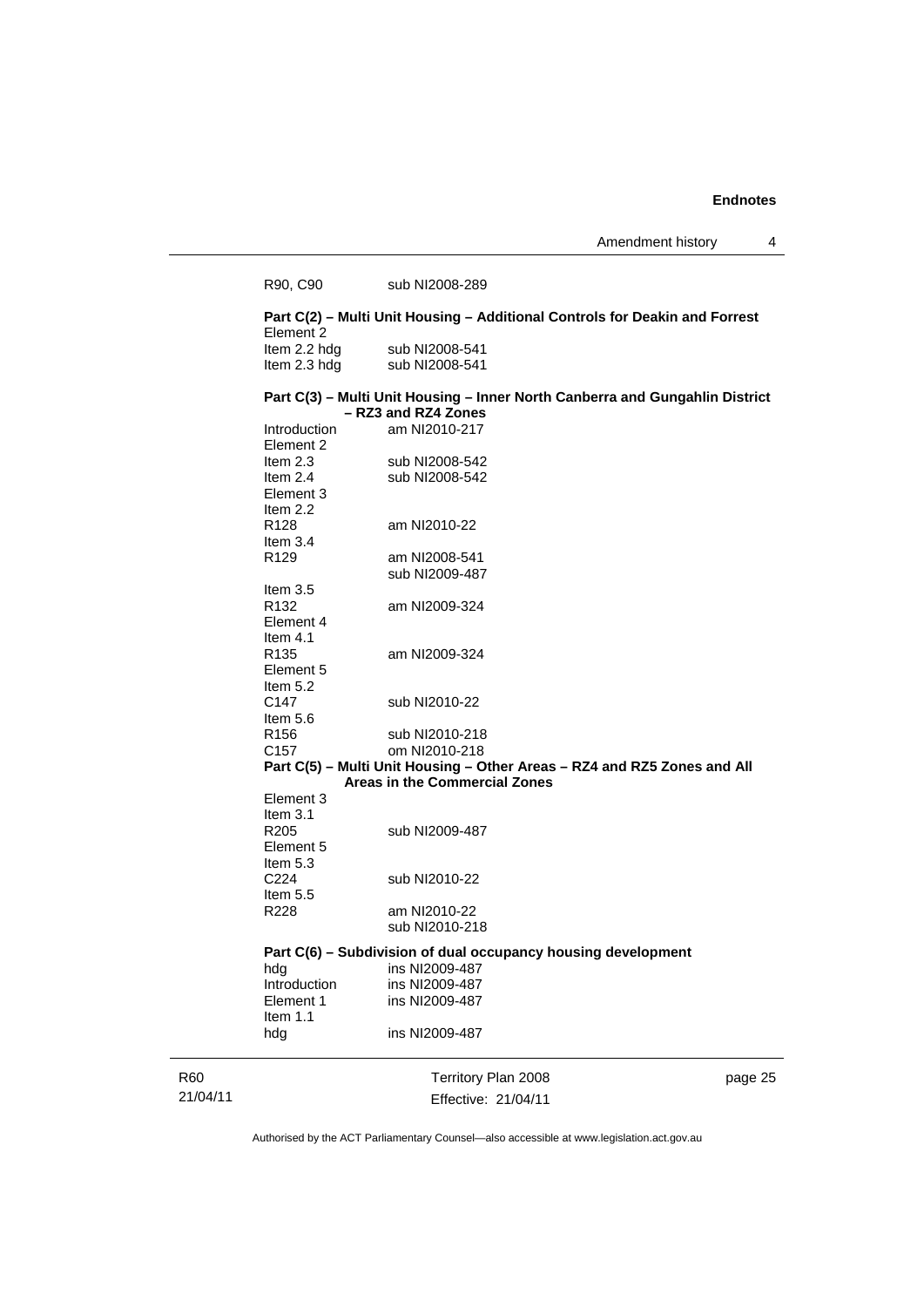| 4       | Amendment history                                                                        |                                                                                                                     |     |
|---------|------------------------------------------------------------------------------------------|---------------------------------------------------------------------------------------------------------------------|-----|
|         | R247A, C247A<br>Item $1.2$                                                               | ins NI2009-487                                                                                                      |     |
|         | hdg<br>R247B, C247B<br>Item $1.3$                                                        | ins NI2009-487<br>ins NI2009-487                                                                                    |     |
|         | hdg<br>R247C, C247C                                                                      | ins NI2009-487<br>ins NI2009-487                                                                                    |     |
|         |                                                                                          | Part D - Development Type Controls-Other forms of Residential<br><b>Development and Non-Residential Development</b> |     |
|         | Element 1<br>Item $1.6$<br>R <sub>260</sub><br>R <sub>261</sub>                          | sub NI2008-542<br>sub N2008-542                                                                                     |     |
|         | Item $1.13$<br>hdg<br>C <sub>268</sub>                                                   | ins NI2009-487<br>ins NI2009-487                                                                                    |     |
| 4.1     |                                                                                          | CZ1 - CZ6 Objectives and Development Tables                                                                         |     |
|         | CZ1 - Core Zone<br>Minimum Assessment Track<br>Merit<br>Prohibited Development table     | am NI2009-37; NI2009-324; NI2010-22; NI2010-602<br>am NI2008-541; NI2009-324; NI2009-392; NI2010-22;<br>NI2010-602  |     |
|         | Other Codes                                                                              | am NI2010-22                                                                                                        |     |
|         | CZ2 – Business Zone                                                                      |                                                                                                                     |     |
|         | Minimum Assessment Track<br>Merit                                                        | am NI2009-37; NI2009-324; NI2010-22; NI2010-411;<br>NI2010-602                                                      |     |
|         | Prohibited Development table<br><b>Other Codes</b>                                       | am NI2008-541; NI2009-324; NI2009-392<br>am NI2010-22                                                               |     |
|         |                                                                                          |                                                                                                                     |     |
|         | CZ3 - Services Zone<br>Minimum Assessment Track<br>Merit<br>Prohibited Development table | am NI2009-37; NI2009-324; NI2010-22; NI2010-602                                                                     |     |
|         | <b>Other Codes</b>                                                                       | am NI2008-541; NI2009-324; NI2009-392<br>am NI2010-22                                                               |     |
|         | <b>CZ4 - Local Centres Zone</b><br>Minimum Assessment Track<br>Merit                     | am variation No 281; NI2009-37; NI2009-324; NI2010-22;                                                              |     |
|         | Prohibited Development table                                                             | NI2010-602<br>am NI2008-541; NI2009-324; NI2009-392                                                                 |     |
| page 26 |                                                                                          | Territory Plan 2008                                                                                                 | R60 |

Authorised by the ACT Parliamentary Counsel—also accessible at www.legislation.act.gov.au

21/04/11

Effective: 21/04/11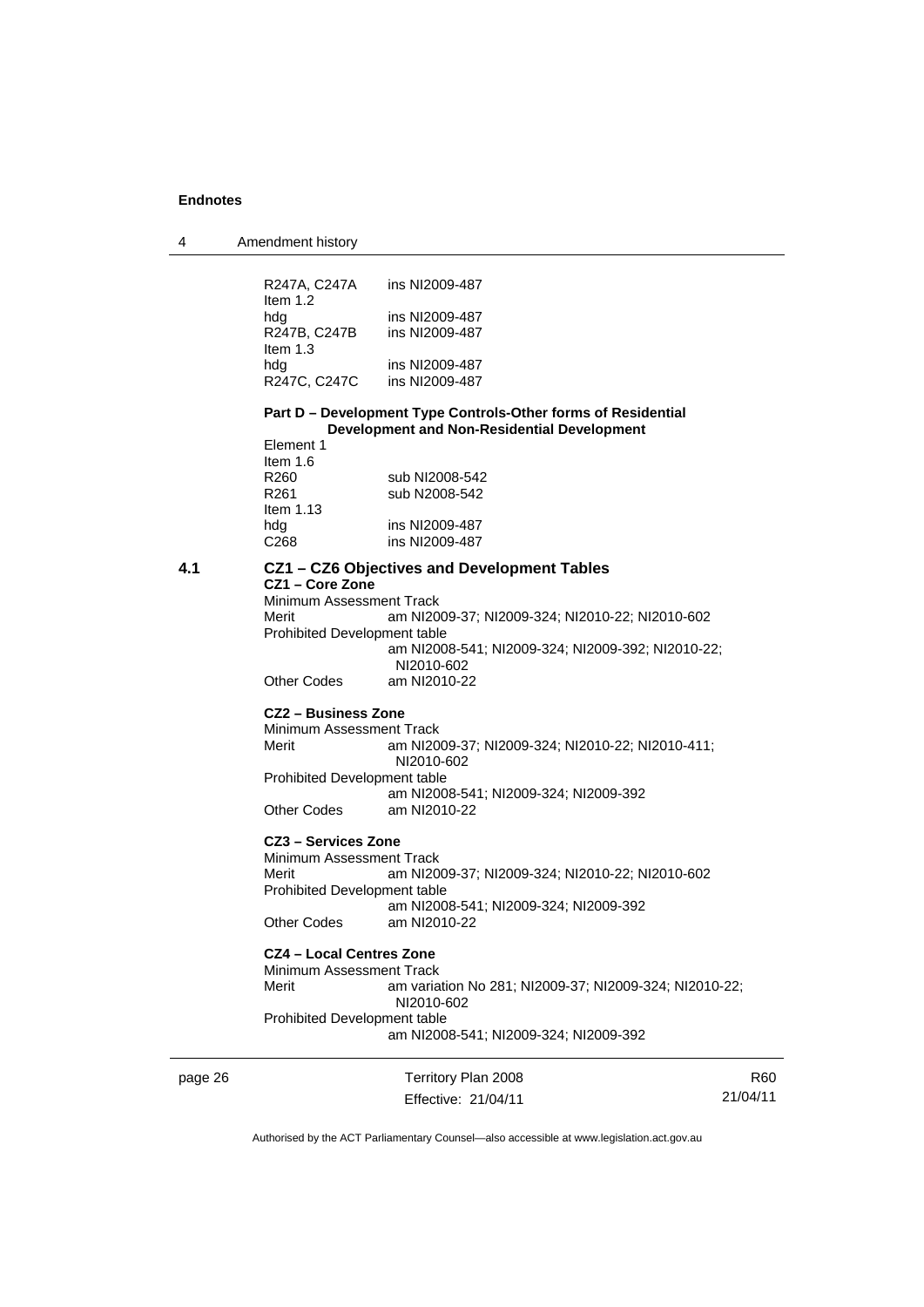Other Codes am NI2010-22

**CZ5 – Mixed Use Zone**  Minimum Assessment Track<br>Merit am NI20 am NI2009-37; NI2009-324; NI2010-22; NI2010-602 Prohibited Development table am NI2008-541; NI2009-324; NI2009-392; NI2010-217 **CZ6 – Leisure and Accommodation Zone** Minimum Assessment Track Merit am Variation No 293; NI2009-37; NI2010-22; NI2010-217 Prohibited Development table am NI2008-541; NI2009-324; NI2009-392 Fig 5<br>Narrabundah sub Variation No 293 **4.2 City Centre Development Code**  am NI2010-22 **Part A (1) – City Centre – CZ1 Core Zone**  Element 2<br>R20 am NI2010-217 **Part A (2) – City Centre – CZ2 Business Zone – Braddon and Turner**  Element 2<br>R34 am NI2008-290 **Part A (3) – City Centre – CZ3 Services Zone – Braddon**  Element 1 Item 1.1 hdg sub NI2008-290<br>R41, C41 sub NI2008-290 R41, C41 sub NI2008-290<br>R42, C42 sub NI2008-290 R42, C42 sub NI2008-290<br>R43, C43 sub NI2008-290 sub NI2008-290 R44, C44 sub NI2008-290<br>Figure A12 sub NI2008-290 sub NI2008-290 **Part B – General Development Controls**  Element 1

Item 1.3<br>R59A ins NI2010-22 Element 2 Item 2.3<br>C62 sub NI2009-38 Element 3 Item 3.6 hdg ins NI2009-487 C68A ins NI2009-487

R60 21/04/11 Territory Plan 2008 Effective: 21/04/11 page 27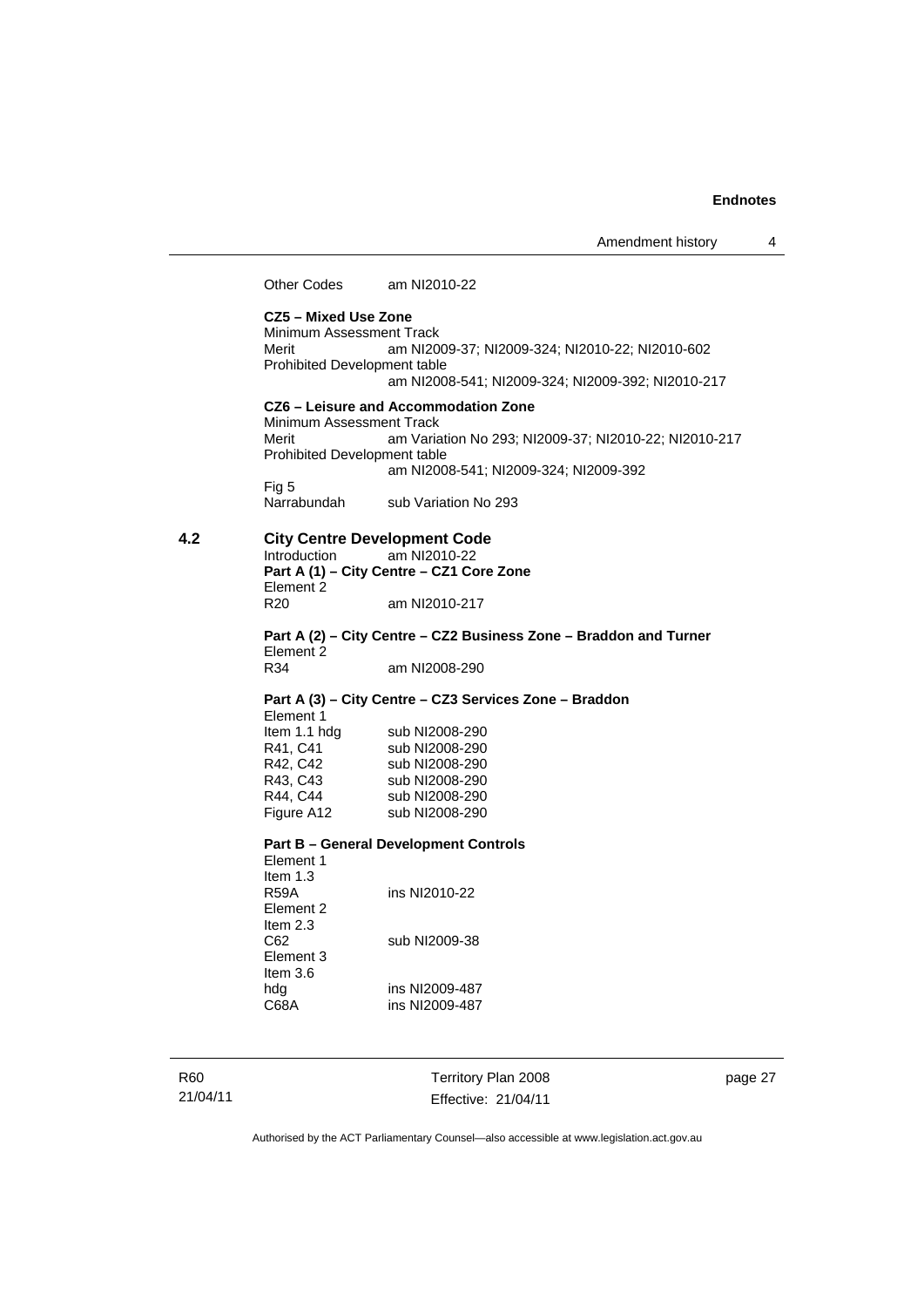4 Amendment history

|     | Element 4                                                            |                                                                              |
|-----|----------------------------------------------------------------------|------------------------------------------------------------------------------|
|     | Item 4.5                                                             |                                                                              |
|     | hdg                                                                  | am NI2010-697                                                                |
|     | C76                                                                  | am NI2010-697                                                                |
|     | Element 5                                                            |                                                                              |
|     | Item $5.2$                                                           |                                                                              |
|     | R79                                                                  | am NI2010-217                                                                |
|     | Item $5.4$                                                           |                                                                              |
|     | C82<br>Element 6                                                     | sub NI2010-22                                                                |
|     | Item $6.1$                                                           |                                                                              |
|     | R83                                                                  | am NI2008-541                                                                |
|     |                                                                      | sub NI2009-487                                                               |
|     | R84, C84                                                             | sub NI2009-487                                                               |
|     | R85, C85                                                             | sub NI2009-487                                                               |
|     | R86, C86                                                             | sub NI2009-487                                                               |
|     | Element 7                                                            |                                                                              |
|     | Item $7.1$                                                           |                                                                              |
|     | R99                                                                  | am NI2009-38                                                                 |
| 4.3 | Introduction<br><b>Part A - Town Centres - Overview</b><br>Figure A1 | <b>Town Centres Development Code</b><br>am NI2010-22<br>sub variation No 289 |
|     | Part A(2) - CZ2 Business Zone                                        |                                                                              |
|     | Element 1                                                            |                                                                              |
|     |                                                                      |                                                                              |
|     | Item $1.5$                                                           |                                                                              |
|     | C <sub>23</sub>                                                      | sub NI2010-602                                                               |
|     |                                                                      |                                                                              |
|     | Part A(3) – CZ3 Services Zone                                        |                                                                              |
|     | Element 1                                                            |                                                                              |
|     | Item $1.2$<br>R41                                                    | sub NI2010-412                                                               |
|     | C42                                                                  | om NI2010-412                                                                |
|     | Element 2                                                            |                                                                              |
|     | Item $2.4$                                                           |                                                                              |
|     | C47                                                                  | am NI2010-218                                                                |
|     | C48                                                                  | om NI2010-412                                                                |
|     | Element 3                                                            |                                                                              |
|     | Figure A5                                                            | sub variation No 289                                                         |
|     |                                                                      | <b>Part B – General Development Controls</b>                                 |
|     | Element 1                                                            |                                                                              |
|     | Item $1.3$                                                           |                                                                              |
|     | R61                                                                  | am NI2008-541                                                                |
|     | R61A                                                                 | ins NI2010-22                                                                |
|     |                                                                      |                                                                              |

page 28 Territory Plan 2008 Effective: 21/04/11

R60 21/04/11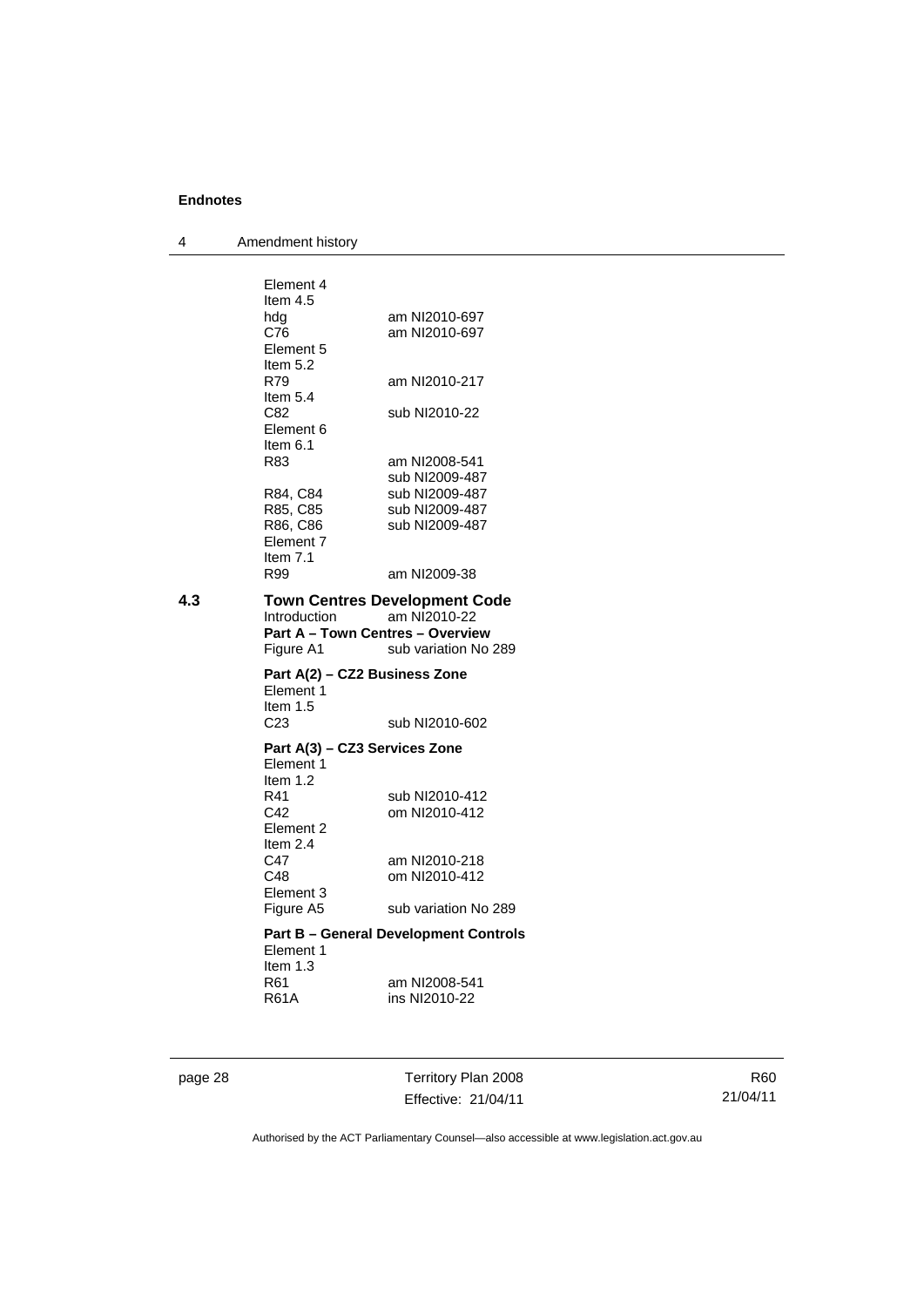Amendment history 4

| 4.4 | Introduction      | <b>Group Centres Development Code</b><br>am NI2010-22<br>$Part A = Grain$ Cantree - Overview |
|-----|-------------------|----------------------------------------------------------------------------------------------|
|     | R99               | am NI2009-38                                                                                 |
|     | Item $7.1$        |                                                                                              |
|     | Element 7         |                                                                                              |
|     | R86, C86          | sub NI2009-487                                                                               |
|     | R85, C85          | sub NI2009-487                                                                               |
|     | R84, C84          | sub NI2009-487                                                                               |
|     |                   | sub NI2009-487                                                                               |
|     | R83               | am NI2008-541                                                                                |
|     | Item 6.1          |                                                                                              |
|     | Element 6         |                                                                                              |
|     | C82               | sub NI2010-22                                                                                |
|     | Item $5.4$        |                                                                                              |
|     | Item $5.2$<br>R79 | am NI2010-217                                                                                |
|     | Element 5         |                                                                                              |
|     | C76               | am NI2010-697                                                                                |
|     | hdg               | am NI2010-697                                                                                |
|     | Item $4.5$        |                                                                                              |
|     | Element 4         |                                                                                              |
|     | C68A              | ins NI2009-487                                                                               |
|     | hda               | ins NI2009-487                                                                               |
|     | Item $3.5$        |                                                                                              |
|     | Element 3         |                                                                                              |
|     | C64               | sub NI2009-38                                                                                |
|     | Item $2.3$        |                                                                                              |
|     | Element 2         |                                                                                              |
|     |                   |                                                                                              |
|     |                   |                                                                                              |

**Part A – Group Centres – Overview Fig A11** sub NI2010-22 Fig A11 sub NI2010-22<br>Fig A12 sub NI2010-602 sub NI2010-602 **Part A(2) – CZ2 Business Zone**  Element 1 Item 1.1<br>R11 sub NI2010-22 Item 1.2 R12 am NI2008-541; NI2010-601 Item 1.4<br>R15 am NI2008-541 **Part A(3) – CZ3 Services Zone**  Element 1 Item 1.1 R23 am NI2010-22<br>C23 sub NI2010-22 sub NI2010-22

R60 21/04/11

Territory Plan 2008 Effective: 21/04/11 page 29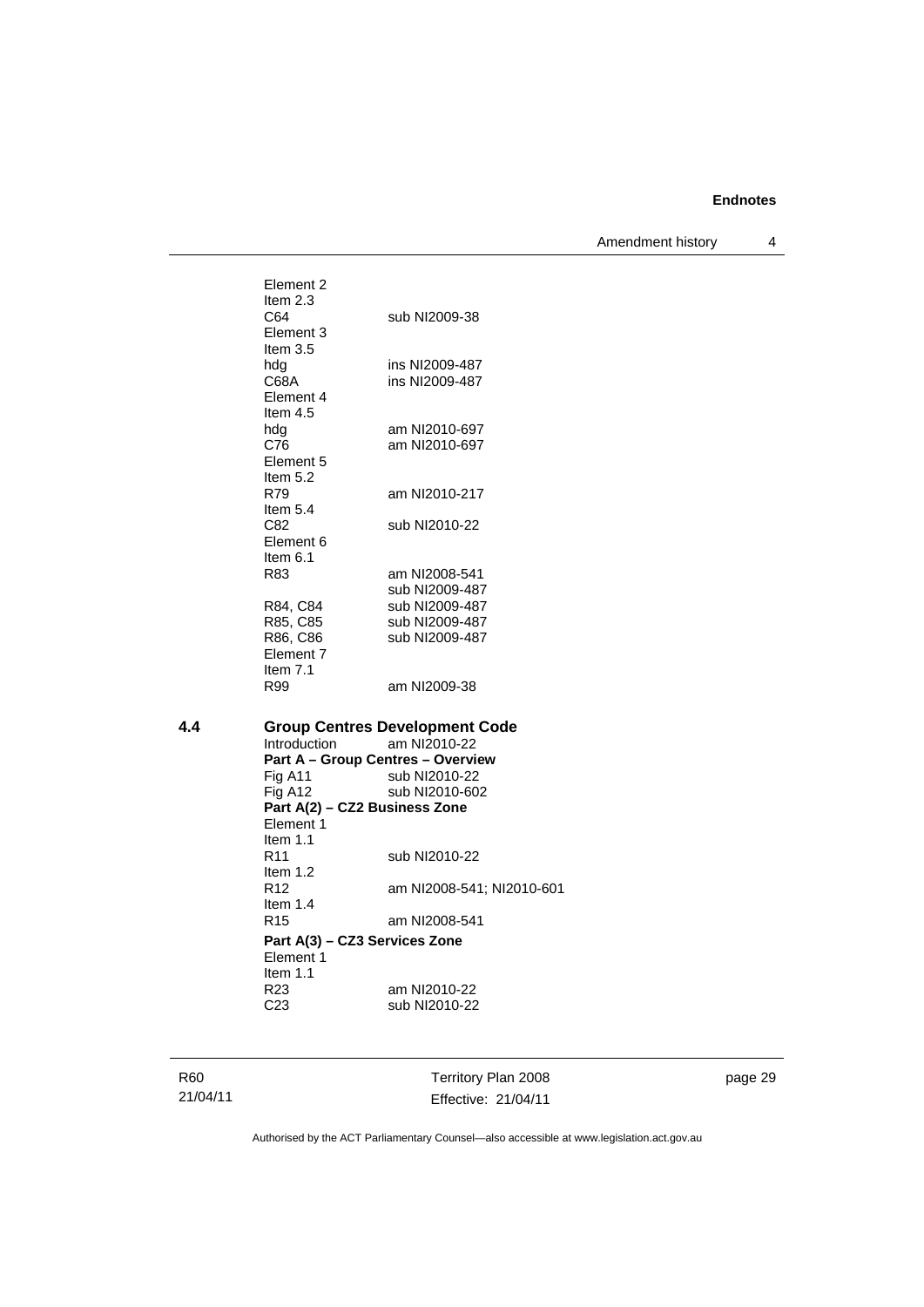| 4 | Amendment history |
|---|-------------------|
|---|-------------------|

|     | Element 1<br>Item $1.3$<br>R34<br>R34A<br>Element 2<br>Item $2.3$ | <b>Part B - General Development Controls</b><br>am NI2008-541<br>ins NI2010-22                        |
|-----|-------------------------------------------------------------------|-------------------------------------------------------------------------------------------------------|
|     | C37<br>Element 3<br>Item $3.5$                                    | sub NI2009-38<br>ins NI2009-487                                                                       |
|     | hdg<br>C42A<br>Element 4<br>Item $4.5$                            | ins NI2009-487                                                                                        |
|     | hdg<br>C50<br>Element 5<br>Item $5.2$                             | am NI2010-697<br>am NI2010-697                                                                        |
|     | R <sub>53</sub><br>Item 5.4                                       | am NI2010-217                                                                                         |
|     | C <sub>56</sub><br>Element 6<br>Item $6.1$                        | sub NI2010-22                                                                                         |
|     | <b>R57</b>                                                        | am NI2008-541<br>sub NI2009-487                                                                       |
|     | R58, C58<br>R59, C59<br>R60, C60<br>Element 7<br>Item $7.1$       | sub NI2009-487<br>om NI2009-487<br>sub NI2009-487                                                     |
|     | R71                                                               | am NI2009-38                                                                                          |
| 4.5 | Introduction<br>Element 1<br>Item $1.3$                           | <b>Local Centres Development Code</b><br>am NI2010-22<br><b>Part A - General Development Controls</b> |
|     | R5<br>R5A<br>Element 2<br>Item $2.5$                              | am NI2008-541<br>ins NI2010-22                                                                        |
|     | C <sub>13</sub><br>Element 3<br>Item $3.5$                        | sub NI2009-38                                                                                         |
|     | hdg<br>C18A                                                       | ins NI2009-487<br>ins NI2009-487                                                                      |

page 30 Territory Plan 2008 Effective: 21/04/11

R60 21/04/11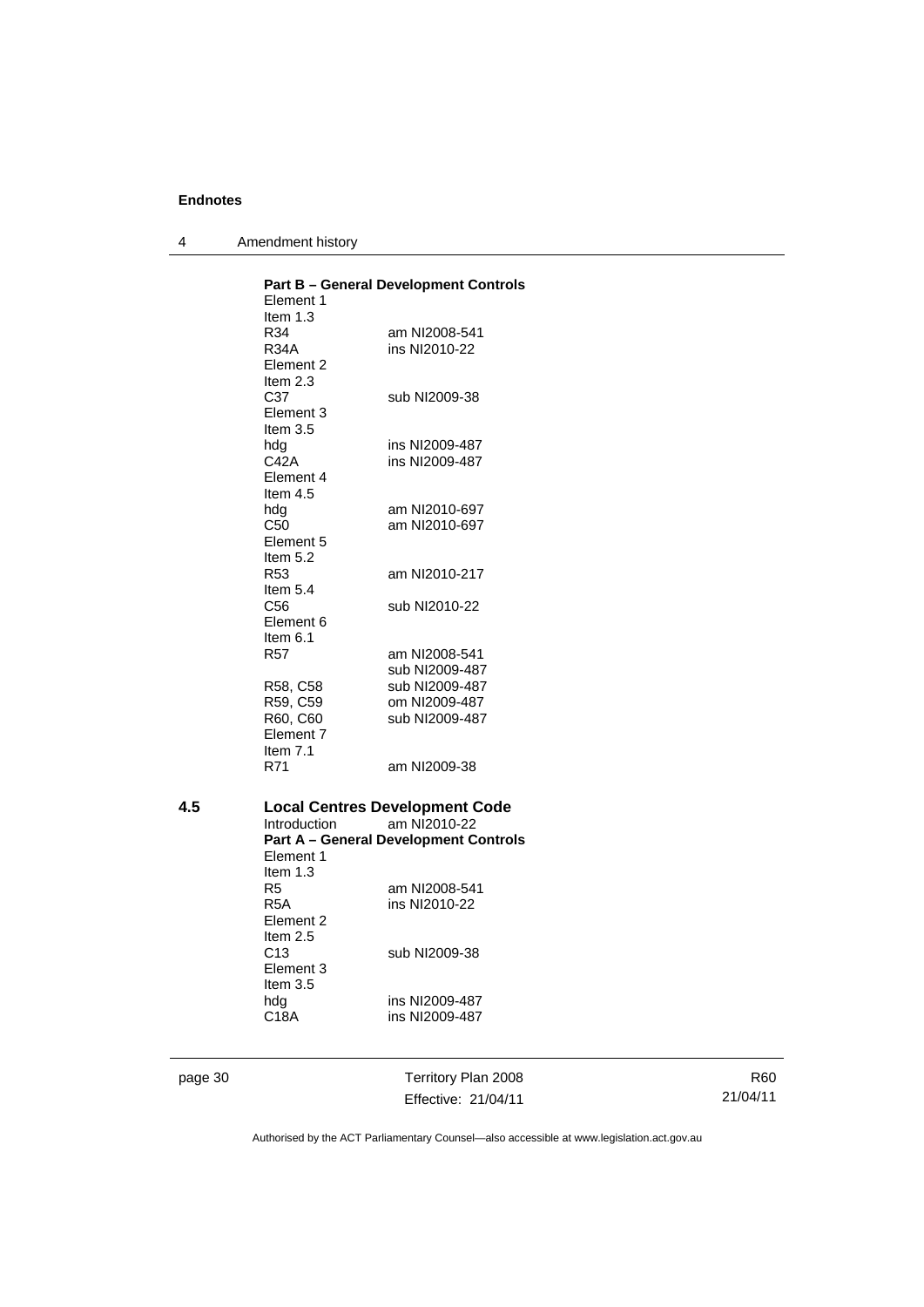Amendment history 4

R60 21/04/11 Territory Plan 2008 Effective: 21/04/11 page 31 Element 4 Item 4.5<br>hdg hdg am NI2010-697<br>C26 am NI2010-697 am NI2010-697 Element 5 Item  $5.1$ <br> $C32$ sub NI2010-22 Item 5.2 R29 am NI2010-217 Element 6 Item 6.1 R34 am NI2008-541 sub NI2009-487<br>R35, C35 sub NI2009-487 sub NI2009-487 R36, C36 om NI2009-487<br>R37, C37 sub NI2009-487 sub NI2009-487 Item  $6.9$ <br>R47 sub NI2010-22 Element 7 Item 7.1<br>R48 am NI2009-38 **4.6 CZ2 Office Areas Outside Centres Development Code**  Introduction am NI2010-22 **Part A – General Development Controls**  Element 1 Item 1.2<br>R4 am NI2008-541 Element 2 Item 2.5 C8 sub NI2009-38 Element 3 Item 3.5<br>hdg hdg ins NI2009-487<br>C12A ins NI2009-487 ins NI2009-487 Element 4 Item 4.5 hdg am NI2010-697<br>C20 am NI2010-697 am NI2010-697 Element 5 Item  $5.2$ <br>R<sub>23</sub> am NI2010-217 Element 6 Item 6.1<br>R27 am NI2008-541 sub NI2009-487 R28, C28 sub NI2009-487<br>R29, C29 sub NI2009-487 sub NI2009-487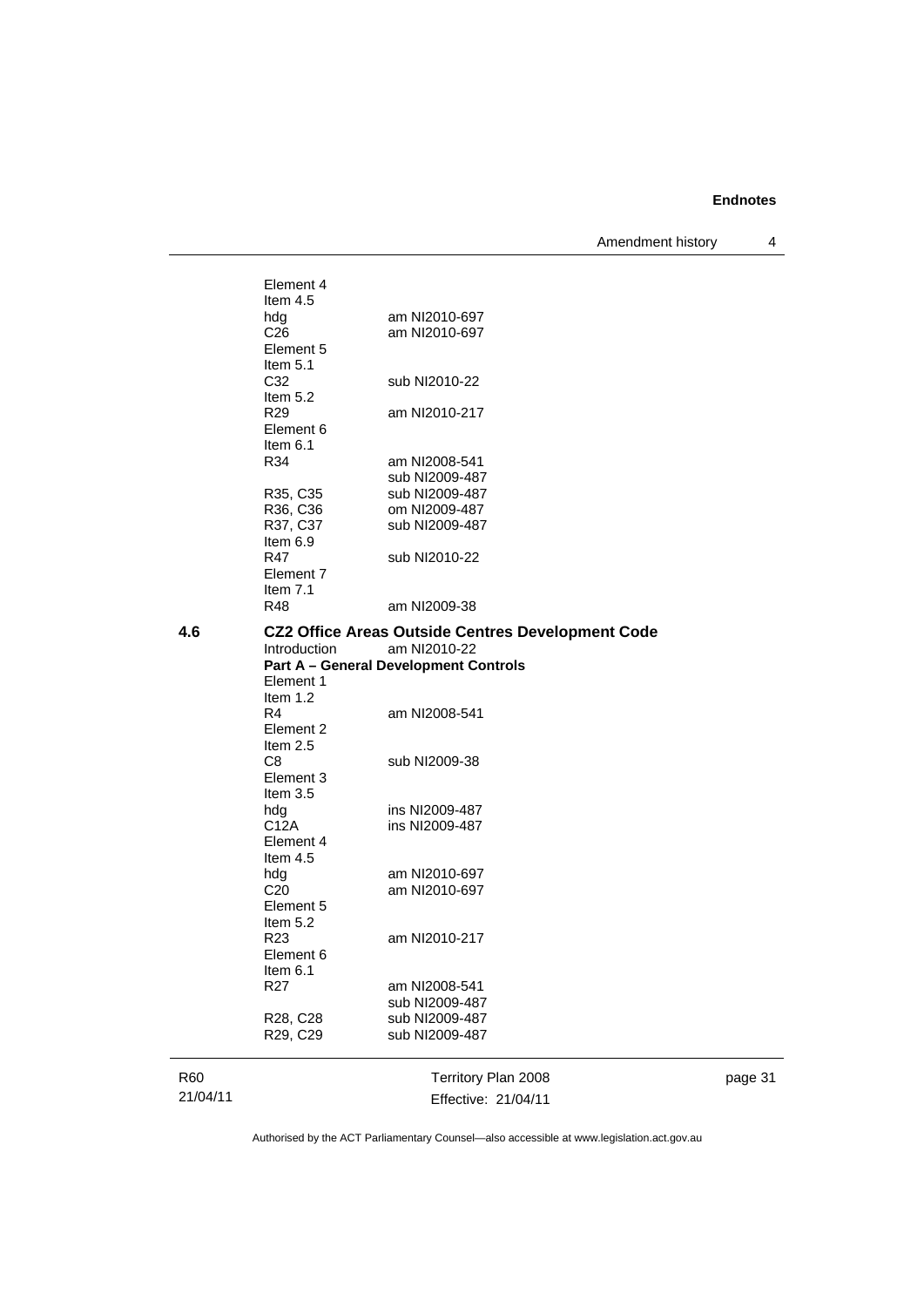| 4   | Amendment history                                         |                                                                                                            |
|-----|-----------------------------------------------------------|------------------------------------------------------------------------------------------------------------|
|     | R30, C30<br>Element 7<br>Item $7.1$<br>R43                | sub NI2009-487<br>am NI2009-38                                                                             |
|     | Element 1                                                 | <b>Part B - General Development Controls</b>                                                               |
|     | Item $1.1$<br>R <sub>53</sub>                             | am NI2008-541<br>sub NI2010-23                                                                             |
|     | Item $1.3$<br>R <sub>4</sub> A                            | ins NI2010-22                                                                                              |
| 4.7 | Introduction<br>Element 1<br>Item 1.2                     | <b>CZ5 Mixed Use Zone Development Code</b><br>am NI2010-22<br><b>Part A – General Development Controls</b> |
|     | R3A, C3A<br>R4<br>Element 2<br>Item 2.4                   | ins Variation No 293<br>am NI2008-541                                                                      |
|     | C <sub>8</sub><br>Element 3<br>Item $3.5$                 | sub NI2009-38                                                                                              |
|     | hdg<br>C12A<br>Element 4<br>Item 4.5                      | ins NI2009-487<br>ins NI2009-487                                                                           |
|     | hdg<br>C <sub>20</sub><br>Element 5<br>Item $5.2$         | am NI2010-697<br>am NI2010-697                                                                             |
|     | R <sub>23</sub><br>Item 5.4                               | am NI2010-217                                                                                              |
|     | C <sub>26</sub><br>Element 6<br>Item 6.1                  | sub NI2010-218                                                                                             |
|     | R27                                                       | am NI2008-541<br>sub NI2009-487                                                                            |
|     | R28, C28<br>R29, C29<br>R30, C30<br>Element 7<br>Item 7.1 | sub NI2009-487<br>sub NI2009-487<br>sub NI2009-487                                                         |
|     | R43                                                       | am NI2009-38                                                                                               |

page 32 Territory Plan 2008 Effective: 21/04/11

R60 21/04/11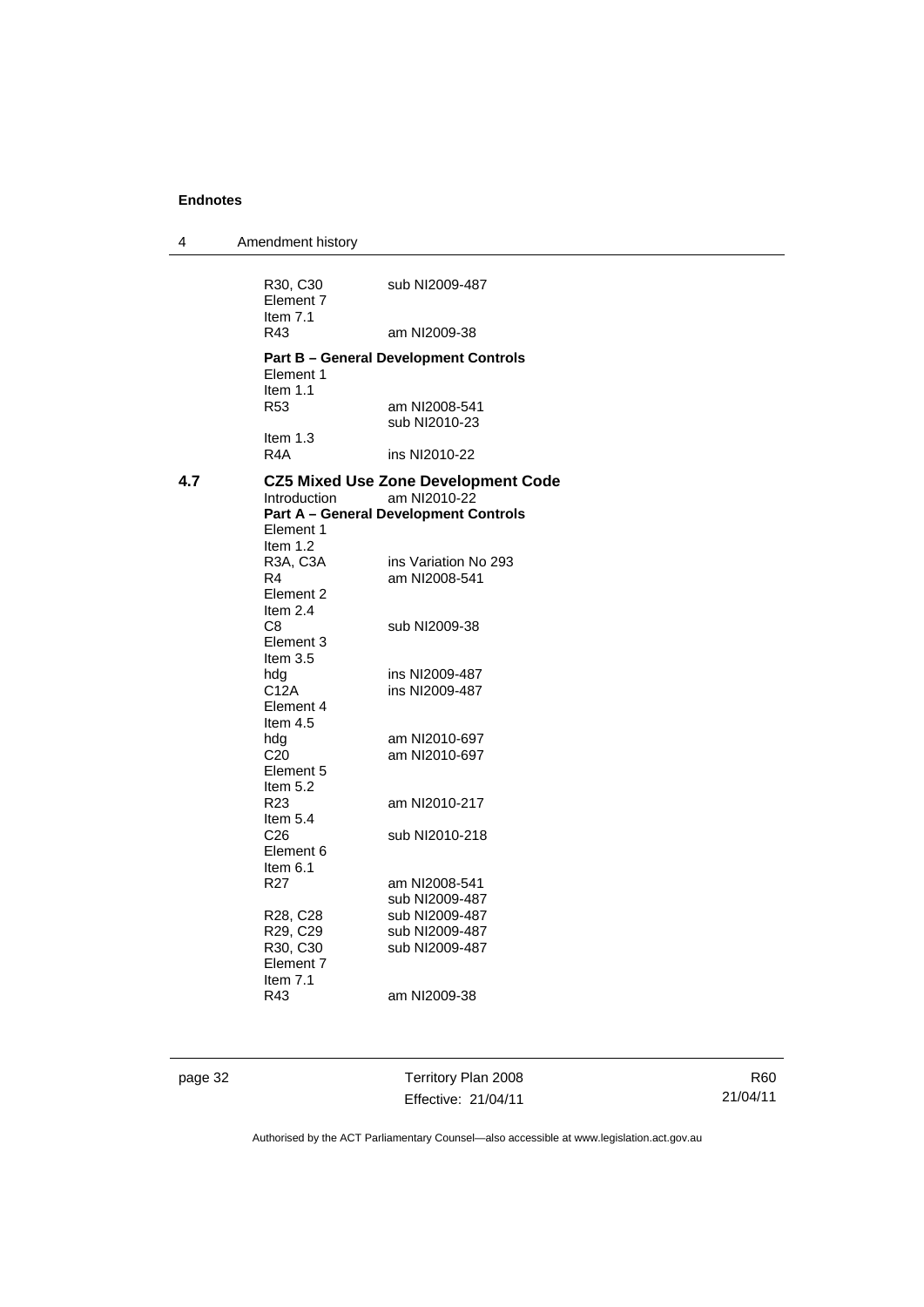|          | <b>Part B - Sit Specific Controls</b><br>Element 1                                                       |                                                                                                                     |  |  |  |
|----------|----------------------------------------------------------------------------------------------------------|---------------------------------------------------------------------------------------------------------------------|--|--|--|
|          | Item $1.6$<br>C63                                                                                        | sub NI2010-411                                                                                                      |  |  |  |
| 4.8      | <b>Introduction</b><br>Element 1<br>Item $1.1$                                                           | CZ6 Leisure and Accommodation Zone Development Code<br>am NI2010-22<br><b>Part A - General Development Controls</b> |  |  |  |
|          | R2<br>Item $1.2$                                                                                         | am NI2008-541                                                                                                       |  |  |  |
|          | R <sub>5</sub><br>Element 2<br>Item $2.5$                                                                | am NI2008-541                                                                                                       |  |  |  |
|          | C10<br>Element 3<br>Item $3.5$                                                                           | sub NI2009-38                                                                                                       |  |  |  |
|          | hdg<br>C14A<br>Element 4<br>Item $4.5$                                                                   | ins NI2009-487<br>ins NI2009-487                                                                                    |  |  |  |
|          | hdg<br>C <sub>22</sub><br>Element 5<br>Item $5.2$                                                        | am NI2010-697<br>am NI2010-697                                                                                      |  |  |  |
|          | R <sub>25</sub><br>Element 6<br>Item $6.1$                                                               | am NI2010-217                                                                                                       |  |  |  |
|          | R29                                                                                                      | amNI2008-541<br>sub NI2009-487                                                                                      |  |  |  |
|          | R30, C30<br>R31, C31<br>R32, C32<br>Element 7                                                            | sub NI2009-487<br>sub NI2009-487<br>sub NI2009-487                                                                  |  |  |  |
|          | Item $7.1$<br>R45                                                                                        | am NI2009-38                                                                                                        |  |  |  |
|          | <b>Part B - Site Specific Development Controls</b><br>Element 1                                          |                                                                                                                     |  |  |  |
|          | Item 1.4 hdg<br>R55A                                                                                     | ins Variation No 293<br>ins Variation No 293                                                                        |  |  |  |
| 5.1      | IZ1 - IZ2 Objectives and Development Tables<br>IZ1 - General Industrial Zone<br>Minimum Assessment Track |                                                                                                                     |  |  |  |
|          | Merit                                                                                                    | am NI2009-37                                                                                                        |  |  |  |
| R60      |                                                                                                          | Territory Plan 2008                                                                                                 |  |  |  |
| 21/04/11 |                                                                                                          | Effective: 21/04/11                                                                                                 |  |  |  |

page 33

Authorised by the ACT Parliamentary Counsel—also accessible at www.legislation.act.gov.au

Effective: 21/04/11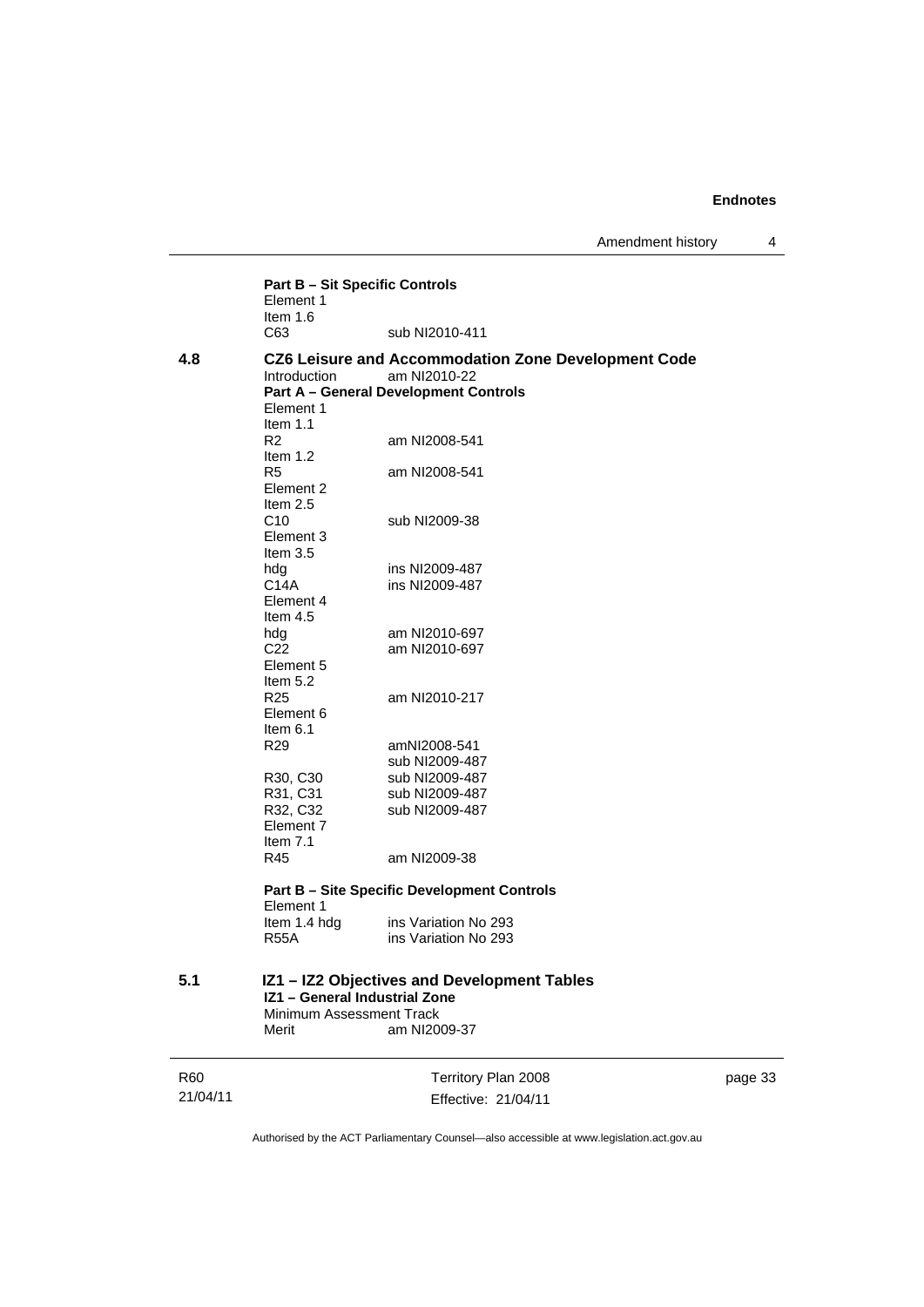4 Amendment history

Prohibited Development table am NI2008-541; NI2009-324; NI2009-392

**IZ2 – Mixed Use Industrial Zone**  Exempt Development table<br>hdg am NI2 am NI2010-602 Minimum Assessment Track Merit am NI2009-37; NI2010-22 Prohibited Development table am NI2008-541; NI2009-324; NI2009-392; NI2010-602

## **5.2 Industrial Zones Development Code Part A(2) – IZ2 – Industrial Mixed Use Zone**  Element 1<br>R2

am NI2008-290

#### **Part B – General Development controls**

| Element 1        |                |
|------------------|----------------|
| Item 1.2 hdg     | am NI2010-22   |
| Flement 2        |                |
| Item $2.3$       |                |
| R11, C11         | am NI2008-590  |
| Flement 2        |                |
| Item $2.5$       |                |
| C13              | sub NI2009-38  |
| Element 3        |                |
| Item 3.6         |                |
| hda              | ins NI2009-487 |
| C <sub>23A</sub> | ins NI2009-487 |
| Element 4        |                |
| Item 4.2         |                |
| hda              | am NI2010-697  |
| C30              | am NI2010-697  |
| Element 6        |                |
| ltem 6.1         |                |
| R38              | am NI2008-541  |
|                  | sub NI2009-487 |
| ltem 6.2         |                |
| R39. C39         | sub NI2009-487 |
| R40, C40         | sub NI2009-487 |
| ltem 6.3         |                |
| R41, C41         | sub NI2009-487 |
| Flement 7        |                |
| ltem 7.1         |                |
| R50              | am NI2009-38   |

page 34 Territory Plan 2008 Effective: 21/04/11

R60 21/04/11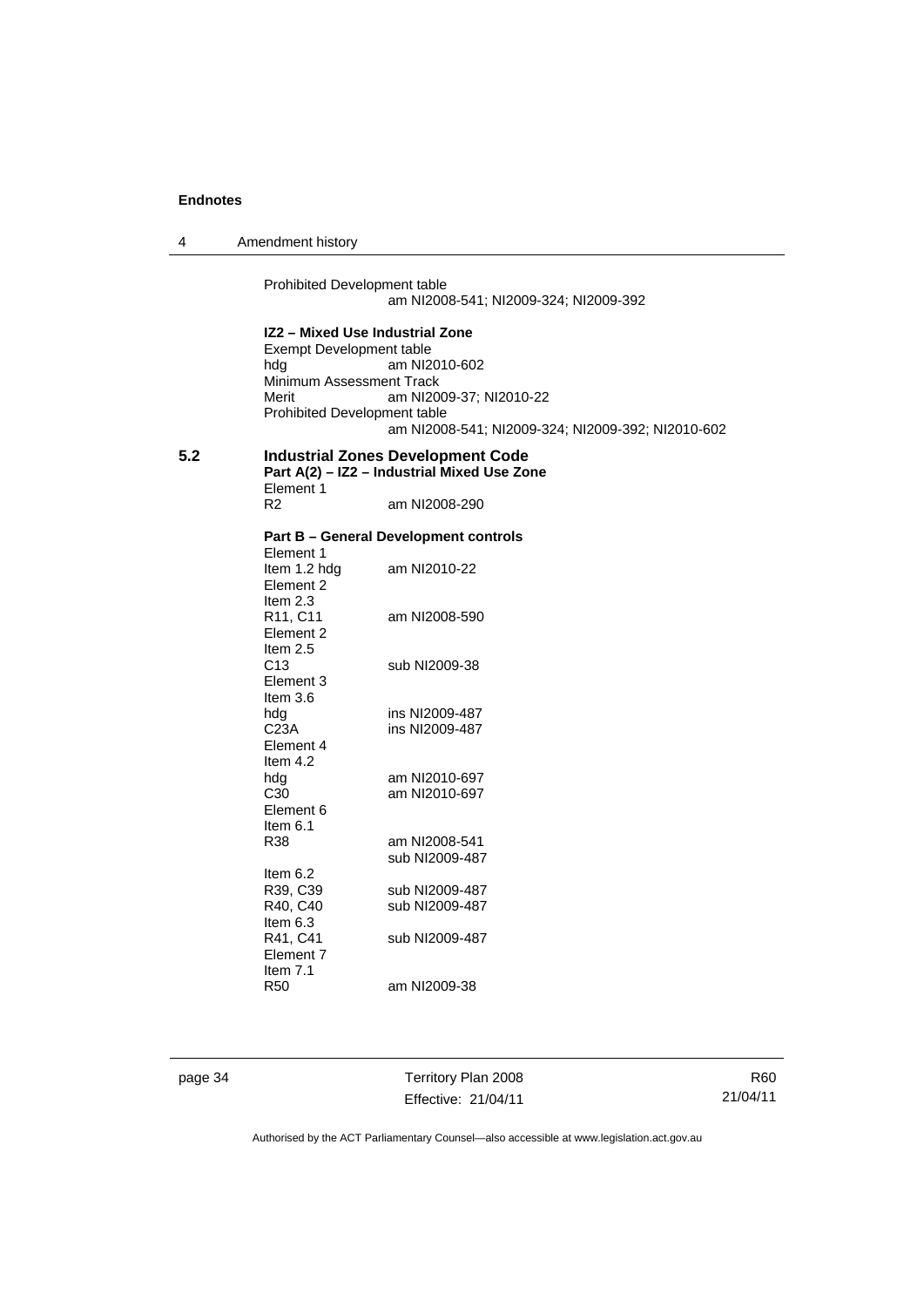## **6.1 CFZ Objectives and Development Table CFZ Community Facility Zone**  Exempt Development table<br>hdg am NI2 am NI2010-602 Minimum Assessment Track<br>Merit am NI20 am NI2009-37 Prohibited Development table am NI2008-541; NI2009-324; NI2009-392; NI2010-217; NI2010-602

#### **6.2 Community Facility Zone Development Code Part A – General Development Controls**  Element 1

| Item 1.3             |                |
|----------------------|----------------|
| R3                   | am NI2008-541  |
| ltem 1.6             |                |
| hdg                  | om NI2009-487  |
| R7, C7               | om NI2009-487  |
| Element <sub>2</sub> |                |
| Item $2.3$           |                |
| R <sub>10</sub>      | am NI2009-38   |
| C10                  | sub NI2009-38  |
| R <sub>11</sub>      | am NI2009-38   |
| C <sub>11</sub>      | sub NI2009-38  |
| Element <sub>2</sub> |                |
| Item $2.5$           |                |
| C <sub>12</sub>      | sub NI2009-38  |
| Element 3            |                |
| Item $3.5$           |                |
| hda                  | ins NI2009-487 |
| C18A                 | ins NI2009-487 |
| Element 5            |                |
| Item 5.2             |                |
| R <sub>24</sub>      | am NI2010-217  |
| Item $5.4$           |                |
| C <sub>27</sub>      | sub NI2010-218 |
| Element 6            |                |
| Item 6.1             |                |
| R <sub>28</sub>      | am NI2008-541  |
|                      | sub NI2009-487 |
| Item 6.2             |                |
| R29, C29             | sub NI2009-487 |
| R30, C30             | sub NI2009-487 |
| Item 6.3             |                |
| R31, C31             | sub NI2009-487 |
|                      |                |

R60 21/04/11

Territory Plan 2008 Effective: 21/04/11 page 35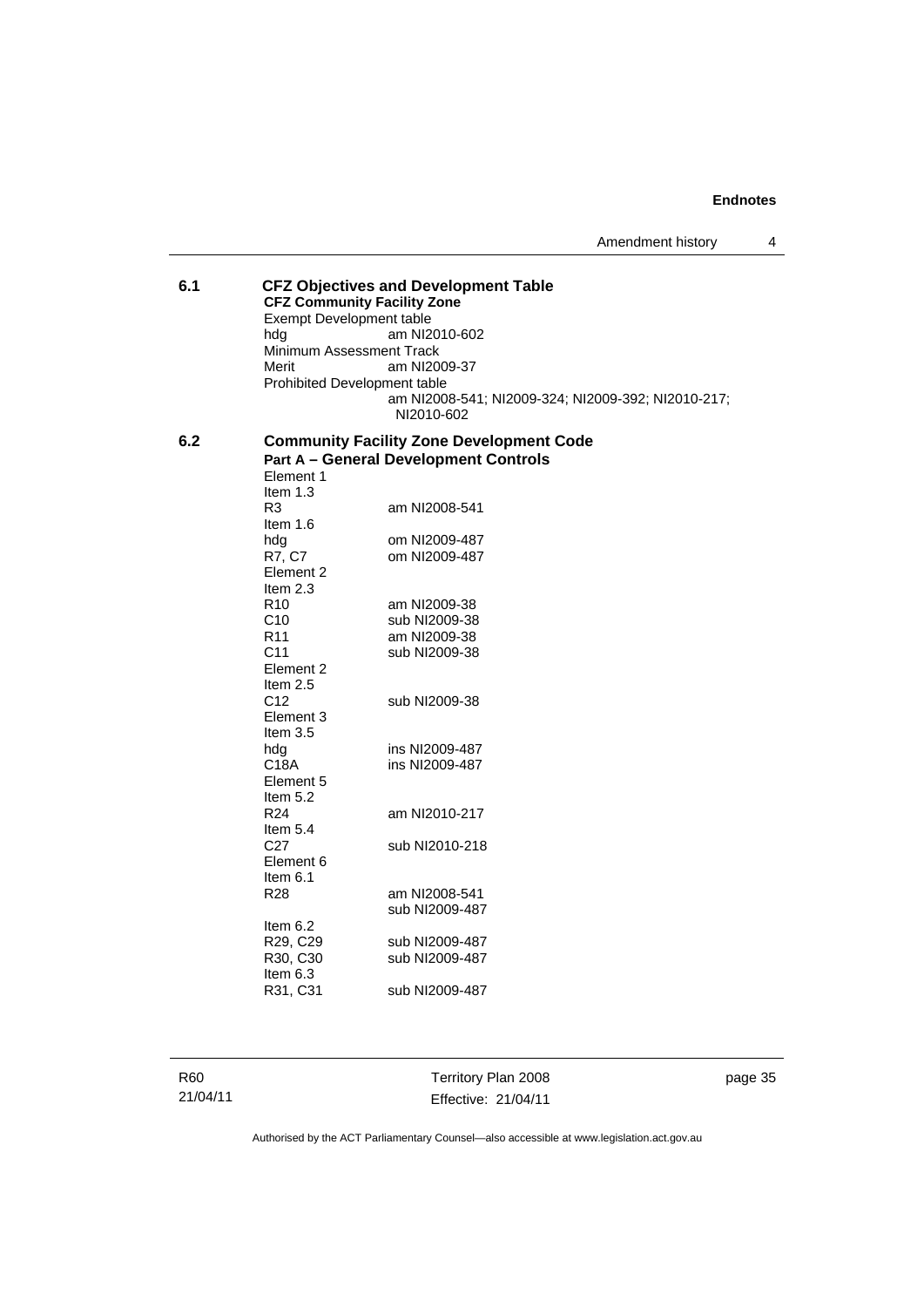| 4 | Amendment history |
|---|-------------------|
|---|-------------------|

Element 7 Item 7.1<br>R39 am NI2009-38

**7.1 PRZ1 – PRZ2 Objectives and Development Tables PRZ1 – Urban Open Space Zone**  Exempt Development table hdg am NI2010-602 Minimum Assessment Track<br>Merit am NI20 am NI2009-37; NI2009-99; NI2009-324 Prohibited Development table am NI2008-541; NI2009-324; NI2009-392; NI2010-602 **PRZ2 – Restricted Access Recreation Zone**  Exempt Development table<br>hdg am NI2 am NI2010-602 Minimum Assessment Track<br>Merit am NI20 am NI2009-37; NI2009-324; NI2010-697 Prohibited Development table am NI2008-541; NI2009-324; NI2009-392; NI2010-602; NI2010-697 **7.2 Parks and Recreation Zones Development Code Part A – Zone Specific Controls**  Part A(1) – PRZ1 – Urban Open Space Zone Element 1<br>C<sub>2</sub> sub NI2010-697 **Part A(2) – PRZ2 – Restricted Access Recreation Zone**  Element 1<br>R7A, C7A ins NI2010-697

#### **Part B – General Development Controls**  Element 1

| Item $1.3$ | ins NI2009-324 |
|------------|----------------|
| Flement 2  |                |
| Item $2.3$ |                |
| C15        | sub NI2009-38  |
| Element 5  |                |
| Item $5.2$ |                |
| R27        | am NI2010-217  |
| Flement 6  |                |
| ltem 6.2   |                |
| R32        | am NI2008-541  |
|            | sub NI2009-487 |
| Item $6.3$ |                |
| R33, C33   | sub NI2009-487 |
| R34, C34   | sub NI2009-487 |

page 36 Territory Plan 2008 Effective: 21/04/11

R60 21/04/11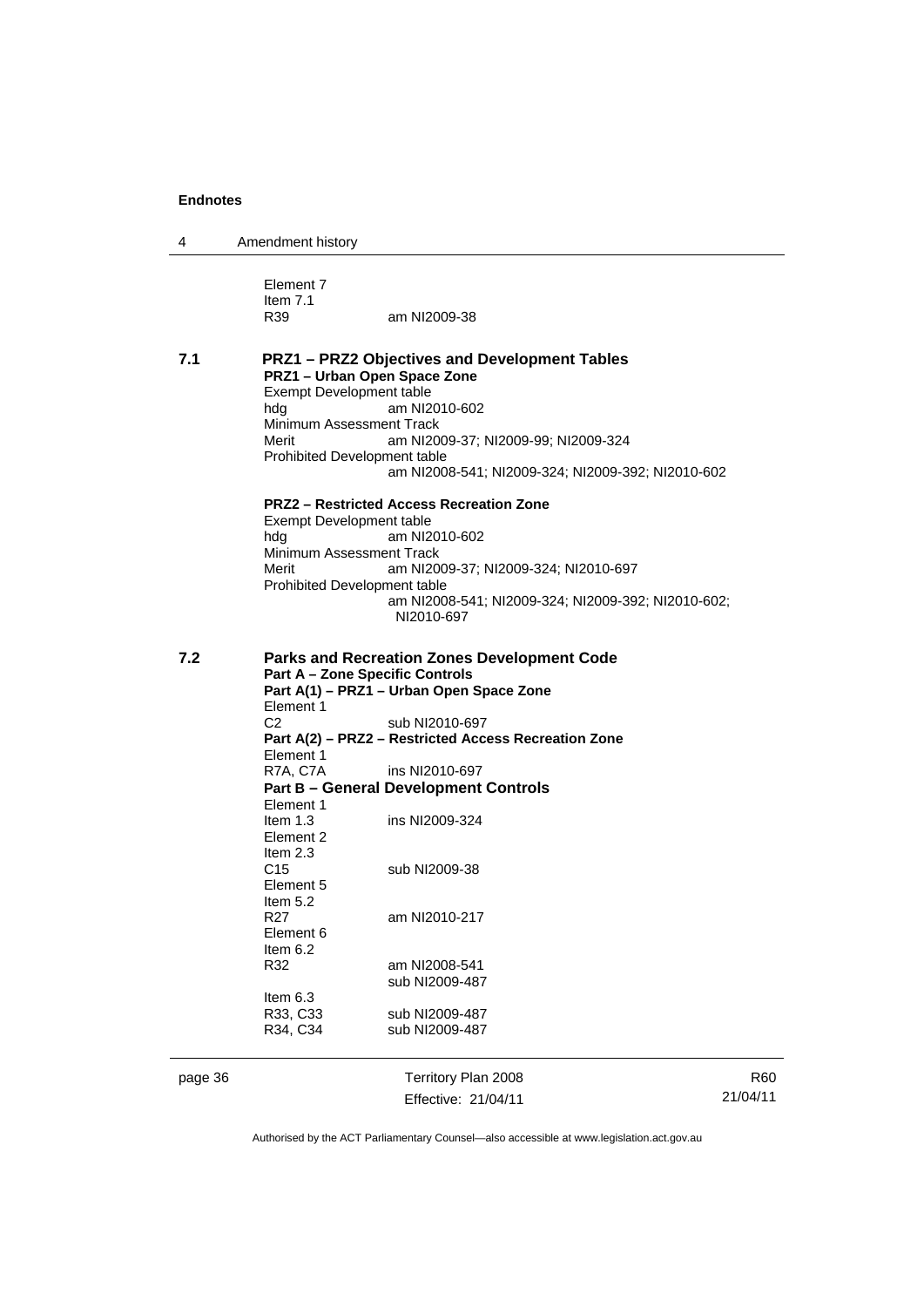Amendment history 4

|     | Item $6.4$<br>R35, C35<br>Element 7                                                                                                  | sub NI2009-487                                                                                                                                         |
|-----|--------------------------------------------------------------------------------------------------------------------------------------|--------------------------------------------------------------------------------------------------------------------------------------------------------|
|     | Item $7.1$<br>R43                                                                                                                    | am NI2009-38                                                                                                                                           |
| 8.1 | <b>TSZ1 - Transport Zone</b><br>Exempt Development table<br>hdg<br>Minimum Assessment Track<br>Merit<br>Prohibited Development table | TSZ1 - TSZ2 Objectives and Development Tables<br>am NI2010-602<br>am NI2009-37<br>am NI2008-541; NI2009-324; NI2009-392; NI2010-602                    |
|     | TSZ2 – Services Zone<br><b>Exempt Development table</b><br>hdg<br>Minimum Assessment Track<br>Merit<br>Prohibited Development table  | am NI2010-602<br>am NI2009-37<br>am NI2008-541; NI2009-324; NI2009-392; NI2010-602                                                                     |
| 8.2 | Element 2<br>Item 2.3<br>C10<br>Element 5<br>Item $5.2$<br>R <sub>19</sub><br>Element 6<br>Item $6.2$<br>R <sub>23</sub>             | <b>Transport and Services Zone Development Code</b><br><b>Part B - General Development Controls</b><br>sub NI2009-38<br>am NI2010-217<br>am NI2008-541 |
|     | Item $6.3$<br>R <sub>24</sub><br>R <sub>25</sub> , C <sub>25</sub><br>Item 6.4<br>R26, C26<br>Element 7<br>Item $7.1$<br>R33         | sub NI2009-487<br>om NI2009-487<br>sub NI2009-487<br>sub NI2009-487<br>am NI2009-38                                                                    |

R60 21/04/11

Territory Plan 2008 Effective: 21/04/11 page 37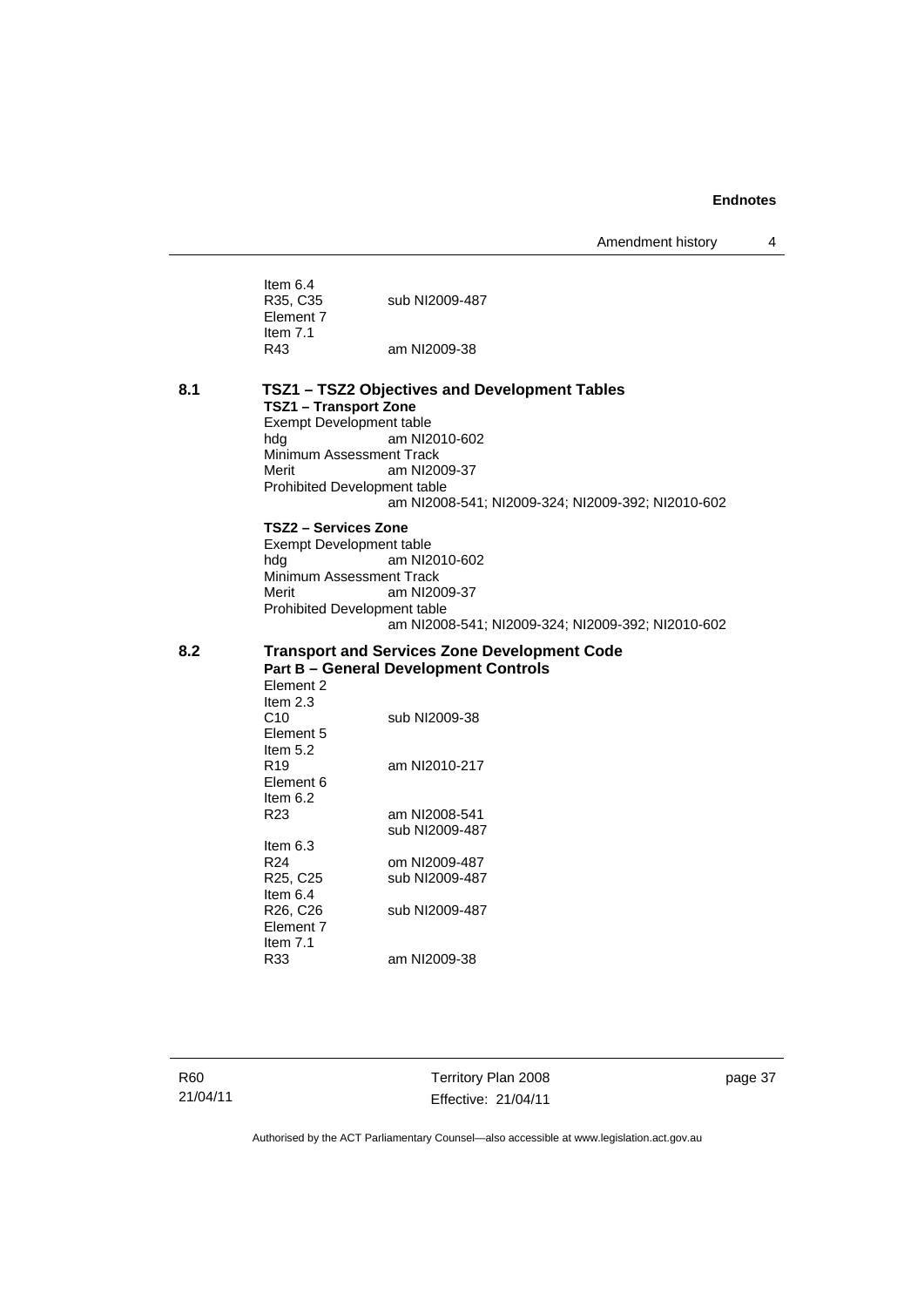| 4 | Amendment history |  |
|---|-------------------|--|
|---|-------------------|--|

| 9.1 | Exempt Development table<br>hda<br>Minimum Assessment Track<br>Merit<br>Prohibited development table<br>fig 6 Pialligo    | NUZ1 - NUZ5 Objectives and Development Tables<br>NUZ1 - Broadacre Zone Development Table<br>am NI2010-602<br>am NI2008-541; NI2009-37; NI2009-99; NI2010-411<br>am NI2008-541; NI2009-324; NI2009-392; NI2010-217;<br>NI2010-411; NI2010-602 |
|-----|---------------------------------------------------------------------------------------------------------------------------|----------------------------------------------------------------------------------------------------------------------------------------------------------------------------------------------------------------------------------------------|
|     | Area 'a'<br>Area 'b'                                                                                                      | sub NI2011-30<br>sub NI2011-30                                                                                                                                                                                                               |
|     | fig 7 Symonston<br>Area 'a'<br>Area 'b'                                                                                   | sub NI2011-30<br>sub Variation No 285; NI2011-30                                                                                                                                                                                             |
|     | Exempt Development table<br>hda<br>Minimum Assessment Track<br>Merit<br>Prohibited development table                      | NUZ2 - Rural Zone Development Table<br>am NI2010-602<br>am NI2008-290; NI2009-37<br>am NI2008-541; NI2009-324; NI2009-392; NI2010-217;<br>NI2010-602                                                                                         |
|     | Title<br>Exempt Development table<br>hda<br>Minimum Assessment Track<br>Merit<br>Prohibited development table             | NUZ3-Hills, Ridges and Buffer Zone Development Table<br>am NI2009-37<br>am NI2010-602<br>am variation No 281; NI2009-37; NI2009-99; NI2010-411<br>am NI2008-541; NI2009-324; NI2009-392; NI2010-217;<br>NI2010-602                           |
|     | <b>Objectives</b><br>Exempt Development table<br>hda<br>Minimum Assessment Track<br>Merit<br>Prohibited development table | <b>NUZ4-River Corridor Zone Development Table</b><br>am NI2009-324<br>am NI2010-602<br>am NI2009-37<br>NI2008-541; NI2009-324; NI2009-392; NI2010-602                                                                                        |
|     | Title                                                                                                                     | NUZ5-Mountains and Bushland Zone Development Table<br>am NI2009-37                                                                                                                                                                           |

page 38 Territory Plan 2008 Effective: 21/04/11

R60 21/04/11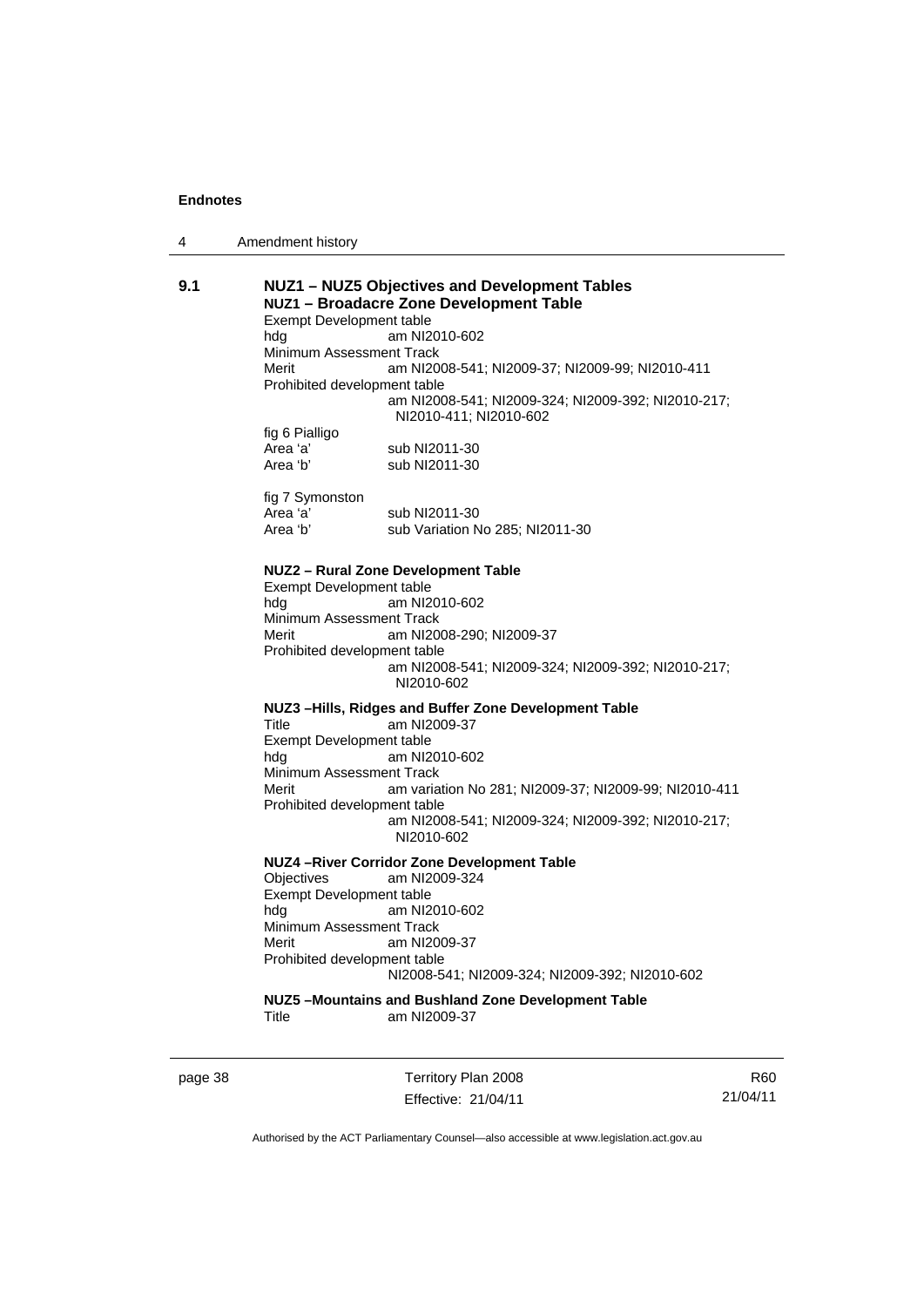Exempt Development table<br>hdg am NI2 am NI2010-602 Minimum Assessment Track<br>Merit am NI20 am NI2009-37 Prohibited development table NI2008-541; NI2009-324; NI2009-392; NI2010-602

**9.2 Non-Urban Zones Development Code Part A(1) – NUZ1 – Broadacre zone**  Element 1<br>Intent sub NI2010-601 Item 1.1 C2 am NI2008-590 C2A ins NI2010-601 **Part A(4) – NUZ4 – River corridor zone**  Element 1 Item 1.1 C11 am NI2009-324

#### **Part B – General Development Controls**

Element 2 Item  $2.3$ <br>C<sub>21</sub> sub NI2009-38 Element 3 Item 3.4 hdg ins NI2009-487 C25A ins NI2009-487 Element 5 Item 5.1 R30 am NI2010-217 Element 7 Item 7.1 R40 am NI2009-38

**Part C(8) – Harman Industrial Area,**  Jerrabomberra ins NI2008-290; renum as Part C(8) R4 LA

**10.1 Precinct Code by Suburb Casey Precinct Code**  (prev 10.4) renum and reloc NI2010-602 ins NI2010-384 **Part A – Suburb of Casey – ongoing block specific provisions**  hdg sub NI2010-566<br>Map sub NI2010-409 sub NI2010-409; NI2010-566; NI2011-126 **Franklin Precinct Code** 

ins NI2011-81

R60 21/04/11 Territory Plan 2008 Effective: 21/04/11 page 39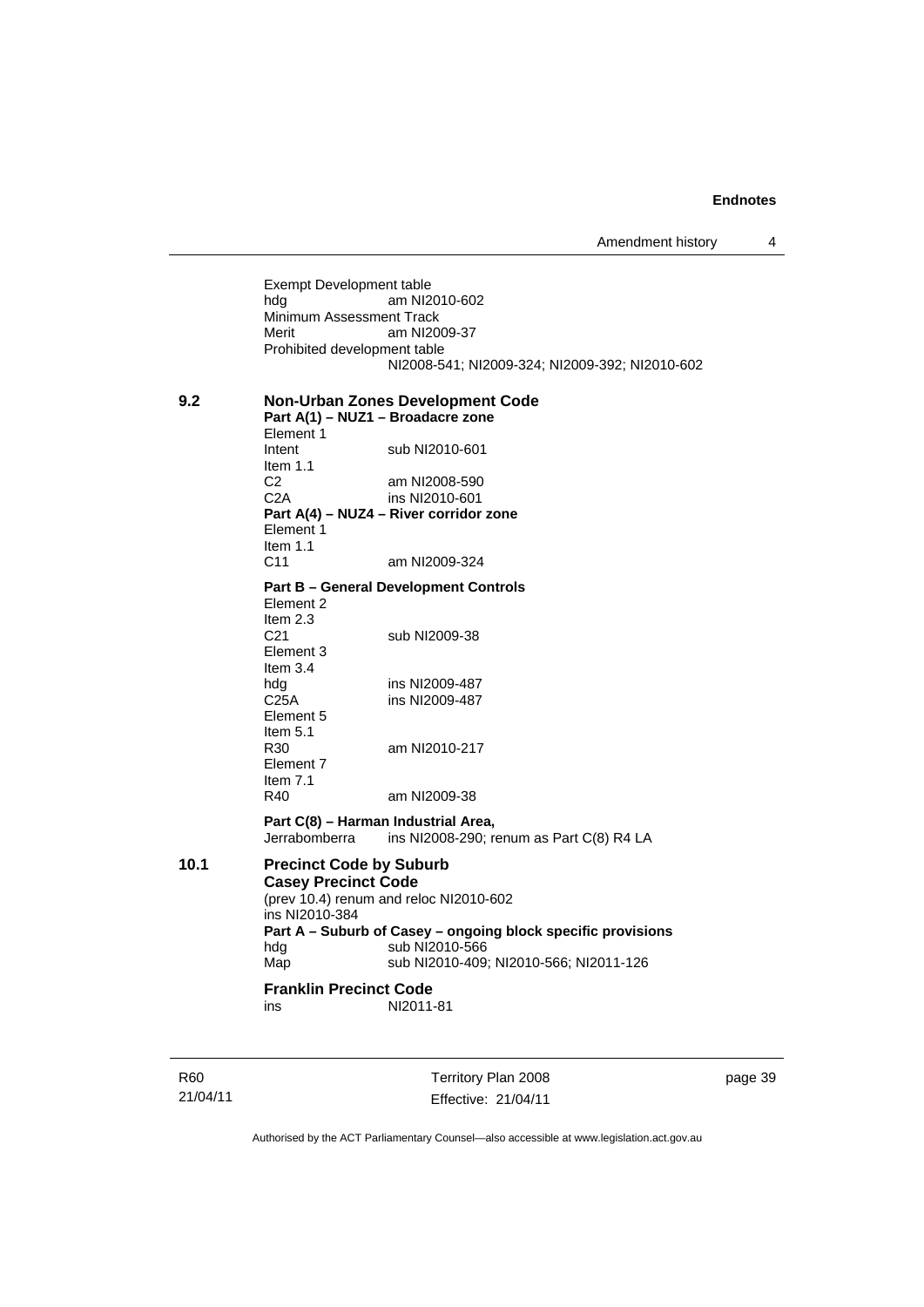4 Amendment history

#### **Macgregor Precinct Code**<br>
NI2011-193 NI2011-193 **10.2 Other Precinct Codes Northbourne Avenue Precinct Code**  (prev 10.1) renum and reloc NI2010-602 am NI2010-22; NI2010-217 **Part B – General Development Controls**  Element 1 Item 1.1<br>R18 sub NI2010-217 Element 2 Item 2.1<br>R21 sub NI2009-487 Item 2.4<br>R26 am NI2009-487 Item 2.7 C29 sub NI2009-38 Element 3 Item 3.1 R30 am NI2010-217 R31 am NI2010-217 Element 5 Item 5.2 R53 am NI2010-217 Item 5.4<br>C56 sub NI2010-22 Element 6 Item 6.1 om NI2009-487 ins NI2010-217 R57 am NI2008-541 om NI2009-487 ins NI2010-217<br>R58 om NI2009-487 om NI2009-487 R58, C58 ins NI2010-217 R59, C59 om NI2009-487 ins NI2010-217 R60 om NI2009-487 R60, C60 ins NI2010-217 Element 7 Item 7.1 R73 am NI2009-38 **Rural Villages Precinct Code**  (prev 10.2) renum and reloc NI2010-602 Introduction am NI2010-22

page 40 Territory Plan 2008 Effective: 21/04/11

R60 21/04/11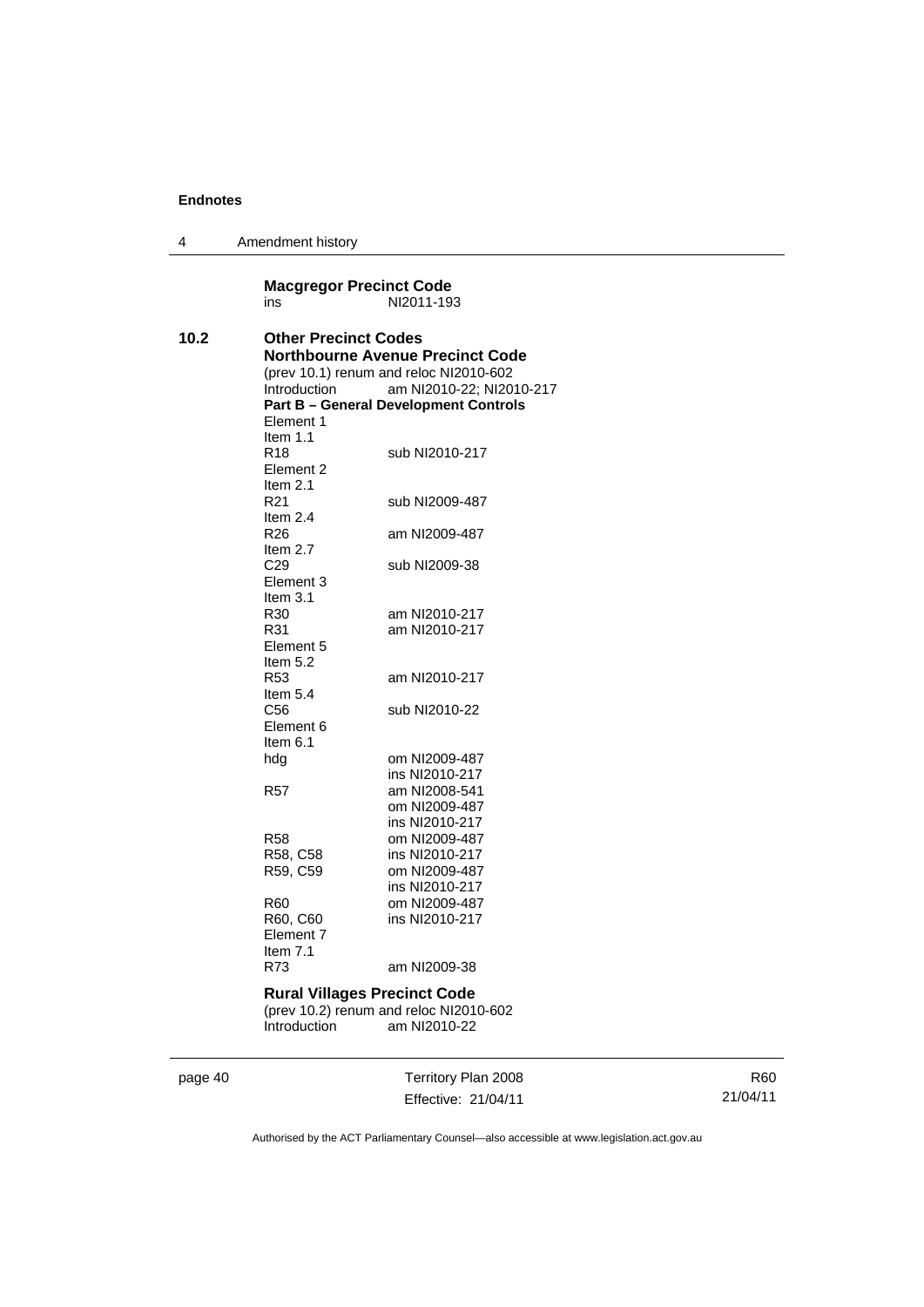Amendment history 4

## **Part A – Village of Hall**<br>Figure 1 sub sub NI2008-290 **Part B – Stromlo Settlement**  Element 5<br>C33 am NI2028-290

**Part D – Uriarra Village**<br>Part D(1) hdg sub I sub NI2010-22 Element 2 Item 2.1 C50 sub NI2009-38

**Part E – General Controls For All Villages**  Element 1 Item 1.1 C51 sub NI2010-22

#### **Inner North Precinct Code**

(prev 3.4) renum NI2010-22 R35 (prev 10.3) renum and reloc NI2010-602 **Part A – General Development Controls**  Element 2<br>Item 2.1 hdg Item 2.1 hdg sub NI2008-358<br>R3 sub NI2008-358 R3 sub NI2008-358<br>Item 2.3 hdg sub NI2008-358 sub NI2008-358 R6 sub NI2008-358<br>R7 sub NI2008-358 R7 sub NI2008-358<br>C11 sub NI2008-358 C11 sub NI2008-358<br>Figure 1 sub NI2008-358 sub NI2008-358 R13 sub NI2008-358 am NI2009-322<br>Item 2.5 hdg sub NI2008-541 sub NI2008-541 Element 3 Figure 2 sub NI2008-358 Item 3.2 hdg sub NI2008-358<br>R18 sub NI2008-358 sub NI2008-358

## Element 5 Item  $5.1$ <br> $C<sub>21</sub>$

sub NI2010-22

am NI2010-217

#### **Part B – Control Plans**

| Braddon | sub NI2008-358 |
|---------|----------------|
| Lyneham | sub NI2010-217 |

R60 21/04/11 Territory Plan 2008 Effective: 21/04/11 page 41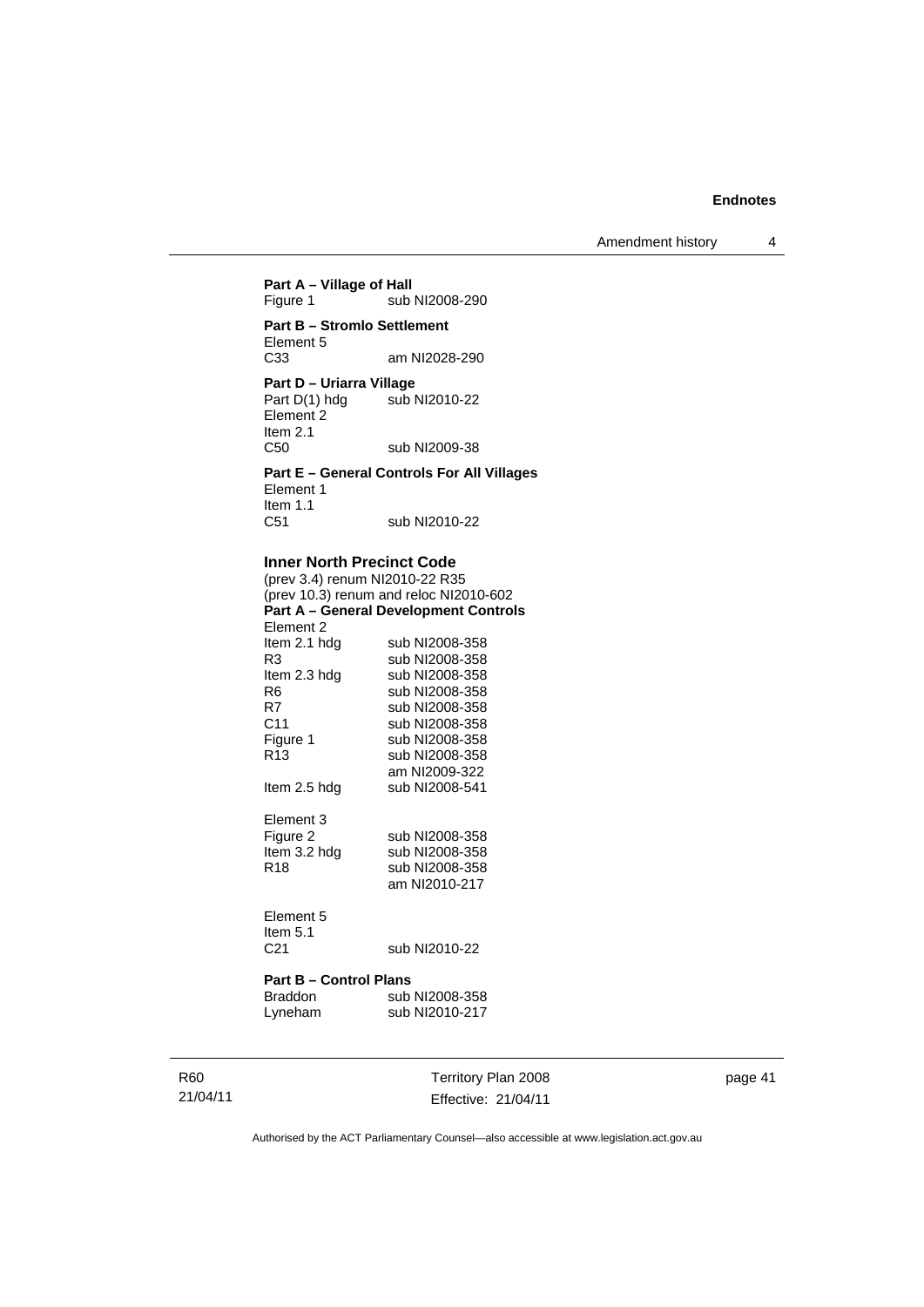4 Amendment history

|      | <b>Part C - Site Specific Controls</b> |                                                  |
|------|----------------------------------------|--------------------------------------------------|
|      | Part C (1) - Braddon                   |                                                  |
|      | Item 2.2 hdg                           | om NI2008-358                                    |
|      | R25                                    | om NI2008-358                                    |
|      | Item 2.3 hdg                           | om NI2008-358                                    |
|      | R26                                    | om NI2008-358                                    |
|      | Part C (3) - Lyneham                   |                                                  |
|      | Hdg                                    | am NI2010-411                                    |
|      | Item 2.2 hdg                           | om NI2008-358                                    |
|      | R32                                    | om NI2008-358                                    |
|      | Item 2.3 hdg                           | om NI2008-358                                    |
|      | R33                                    | om NI2008-358                                    |
|      | Item 2.4 hdg                           | om NI2008-358                                    |
|      | R34                                    | om NI2008-358                                    |
|      | Item 2.5 hdg                           | om NI2008-358                                    |
|      | R35                                    | om NI2008-358                                    |
|      | Item 2.6 hdg                           | om NI2008-358                                    |
|      | R36                                    | om NI2008-358                                    |
|      | Item 2.7 hdg                           | om NI2008-358                                    |
|      | R37                                    | om NI2008-358                                    |
|      | Item 2.8 hdg                           | om NI2008-358                                    |
|      | R38                                    | om NI2008-358                                    |
|      | Item 2.9 hdg                           | om NI2008-358                                    |
|      | R39                                    | om NI2008-358                                    |
|      | Item 2.10 hdg                          | om NI2008-358                                    |
|      | R40                                    | om NI2008-358                                    |
|      | Part C (4) - O'Connor                  |                                                  |
|      | hdg                                    | am NI2010-411                                    |
|      | Part C (5) - Turner                    |                                                  |
|      | hdg<br>Element 2                       | am NI2010-411                                    |
|      | Item 2.1 hdg                           | sub NI2008-358                                   |
|      | R45                                    | sub NI2008-358                                   |
|      | Figure 3                               | ins NI2008-358                                   |
| 11.1 |                                        | <b>Parking and Vehicular Access General Code</b> |
|      |                                        | sub NI2010-410                                   |
|      | 2.2                                    | sub NI2010-23                                    |
|      | 2.3.2                                  | am NI2010-23                                     |
|      | $2.4$ hdg                              | ins NI2010-23                                    |
|      | 2.5                                    | (prev 2.4) renum NI2010-23 R35                   |
|      | 2.6                                    | (prev 2.5) renum NI2010-23 R35                   |
|      | 3.2.4                                  | am NI2010-22                                     |
|      | 3.2.5 sch 2                            | am NI2008-290, NI2008-541; NI2                   |

page 42 Territory Plan 2008 Effective: 21/04/11

NI2010-697

R60 21/04/11

Authorised by the ACT Parliamentary Counsel—also accessible at www.legislation.act.gov.au

am NI2008-290, NI2008-541; NI2010-22; NI2010-602;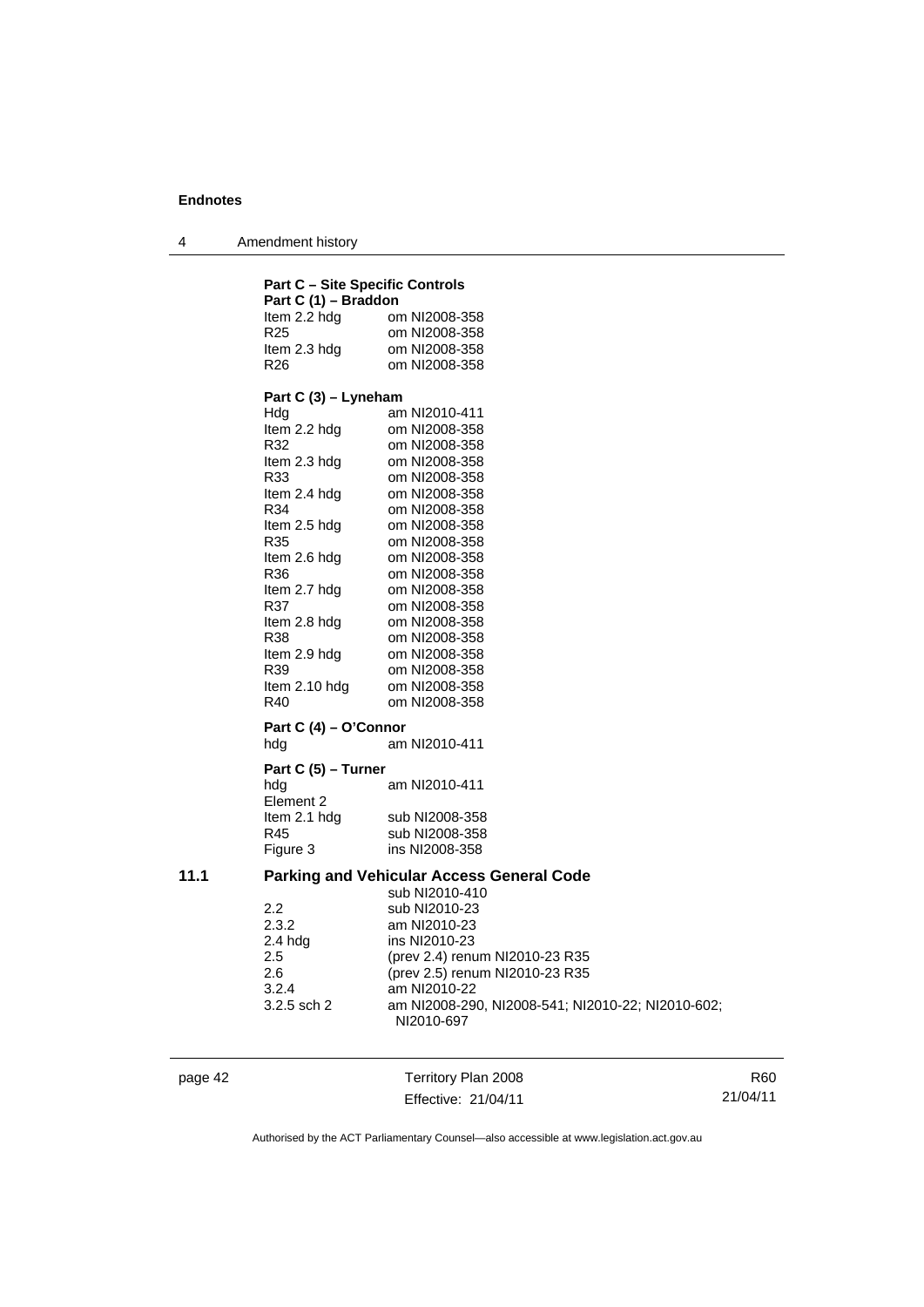Amendment history 4

3.5.5 sch 5 am NI2010-22 **11.3 Access and Mobility General Code**  sub NI2009-342 Introduction am NI2008-541 **Part A – General Development Controls**  Element 1 Item 1.1 R2 sub NI2010-23<br>Figure 1 om NI2010-23 om NI2010-23 Element 2 Item  $2.2$ <br>R5 am NI2010-217 **Part B – Additional Specific Controls**  Element 2 Item 2.1<br>R12 am NI2010-23 **Appendices**  am NI2010-23; pars renum R35 (see NI2010-23) **11.6 Communications Facilities and Associated Infrastructure General Code Part B – General Development Controls**  Element 2 Item 2.1 R33 am NI2010-411 **11.4 Crime Prevention through Environmental Design General Code Part A – General requirements**  Element 3 Item 3.3 C10 am NI2008-541; NI2009-324 **11.8 Water Use and Catchment General Code Part A – Conservation Catchments Part A(2) – Policies**  Element 2 Sch 2 am variation No 296 **Part B – Water Supply Catchments Part B(2) – Policies**  Element 6 Sch 4 am variation No 296 **Part C – Drainage and Open Space Catchments Part C(2) – Policies**  Element 11 Sch 6 am variation No 296

R60 21/04/11 Territory Plan 2008 Effective: 21/04/11 page 43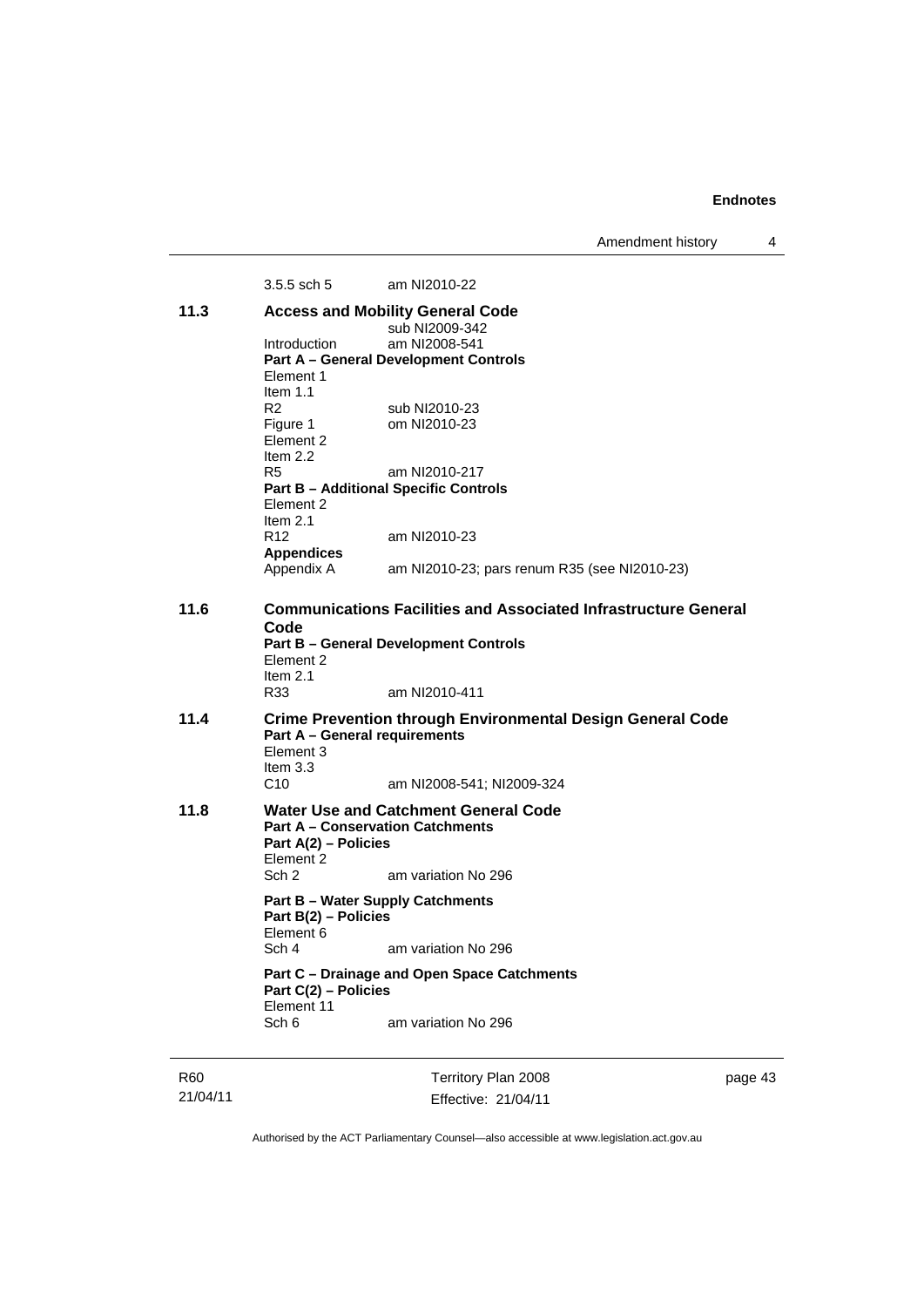| 4     | Amendment history                                                                                                                                                                                                                                                                                                                                                                                                                                                                                                                                                                                                                                                                                                                                                                                                                                                   |  |
|-------|---------------------------------------------------------------------------------------------------------------------------------------------------------------------------------------------------------------------------------------------------------------------------------------------------------------------------------------------------------------------------------------------------------------------------------------------------------------------------------------------------------------------------------------------------------------------------------------------------------------------------------------------------------------------------------------------------------------------------------------------------------------------------------------------------------------------------------------------------------------------|--|
| 11.10 | WaterWays: Water Sensitive Urban Design General Code<br>2.4 - Acceptable solutions<br>Option 2<br>Greywater system am NI2009-322                                                                                                                                                                                                                                                                                                                                                                                                                                                                                                                                                                                                                                                                                                                                    |  |
|       | Appendix B2<br>Stormwater quality am NI2009-322                                                                                                                                                                                                                                                                                                                                                                                                                                                                                                                                                                                                                                                                                                                                                                                                                     |  |
| 11.12 | <b>Residential Boundary Fences General Code</b><br><b>Part A - General Controls</b><br>Element 2<br>R1<br>am NI2008-290                                                                                                                                                                                                                                                                                                                                                                                                                                                                                                                                                                                                                                                                                                                                             |  |
| 12    | <b>Overlays</b><br>Title<br>am NI2008-541<br>Introduction<br>am NI2008-541<br>Special Requirements of the National Capital Plan<br>12.1<br>am NI2008-290<br><b>Future Urban Areas</b><br>12.2<br>am NI2008-541<br>Precincts<br>12.6<br>am variation No 281                                                                                                                                                                                                                                                                                                                                                                                                                                                                                                                                                                                                          |  |
| 13    | <b>Definitions</b><br>Umbrella Term Commercial Accommodation Use am<br>Part A<br>NI2009-37<br>def Animal husbandry ins NI2008-590<br>def Cemetery am NI2009-37<br>def Consolidation ins NI2009-37<br>def Guest house am NI2009-37<br>def Home business sub NI2009-324<br>2nd occurrence om NI2009-324<br>def <i>Minor Use</i> sub NI2008-290<br>am NI2009-99<br>def Outdoor education establishment ins NI2010-411<br>def Outdoor Recreation Facility am NI2008-541<br>def Playing Field am NI2010-217<br>def Religious associated use om NI2008-541<br>def Residential Care Accommodation am NI2009-37<br>def Service station sub NI2008-590<br>def Single dwelling housing reloc NI2009-37<br>def Store am NI2010-411<br>def Subdivision am NI2009-99<br>def Temporary Use sub NI2008-290<br>def Tourist Resort sub NI2010-22<br>def Transport Depot om NI2009-37 |  |

page 44 Territory Plan 2008 Effective: 21/04/11

R60 21/04/11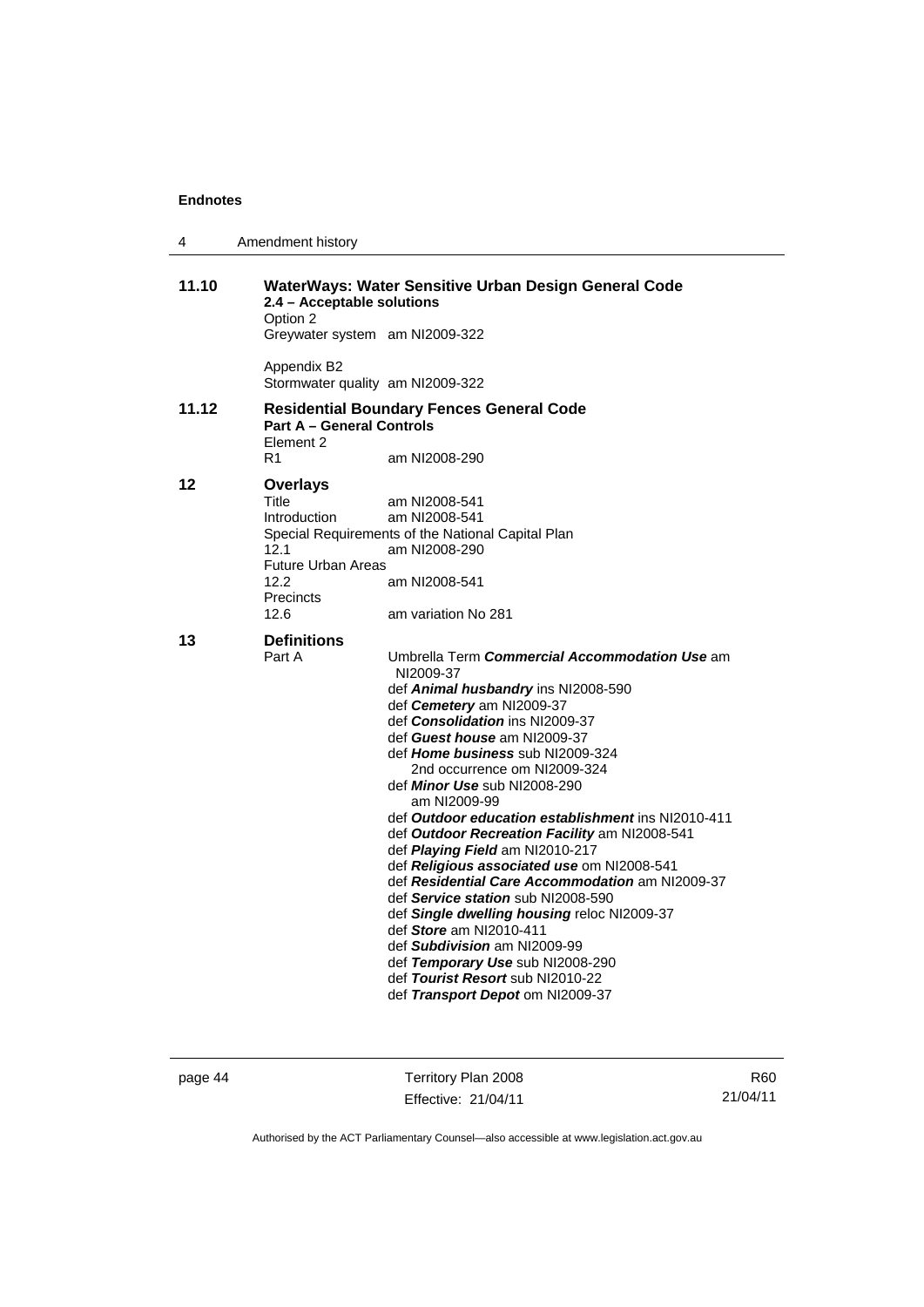| Amendment history |  |
|-------------------|--|
|-------------------|--|

| <b>R60</b> | Territory Plan 2008<br>page 45                                                                                                                                                                                                       |  |  |  |  |
|------------|--------------------------------------------------------------------------------------------------------------------------------------------------------------------------------------------------------------------------------------|--|--|--|--|
| 14.9       | <b>Gungahlin - Suburb of Crace</b><br>(prev 1.9) renum NI2008-590 R13                                                                                                                                                                |  |  |  |  |
|            | 1.2 Principles and Policies for East Gungahlin<br>1.2.2 Specific<br>Policies 4<br>am NI2010-217<br>1.2.3 Specific<br>Policies 1<br>am NI2010-217                                                                                     |  |  |  |  |
| 14.8       | East Gungahlin – Suburbs of Kenny, Throsby, Part Harrison and<br><b>Goorooyarroo Nature Reserve</b><br>(prev 1.8) renum NI2008-590 R13                                                                                               |  |  |  |  |
| 14.7       | <b>North Gungahlin</b><br>(prev 1.7) renum NI2008-590 R13                                                                                                                                                                            |  |  |  |  |
| 14.6       | <b>Gungahlin: Part of Nicholls including Gold Creek Tourist Area</b><br>(prev 1.6) renum NI2008-590 R13                                                                                                                              |  |  |  |  |
|            | <b>Urban Structure Principles Central Area</b><br><b>Central Area Land Use</b><br>7<br>am NI2010-217<br>Central Area Heritage<br>am NI2010-217<br>4<br>5<br>am NI2010-217                                                            |  |  |  |  |
| 14.5       | <b>Gungahlin Town Centre and Central Area</b><br>(prev 1.5) renum NI2008-590 R13                                                                                                                                                     |  |  |  |  |
| 14.4       | <b>North Watson</b><br>(prev 1.4) renum NI2008-590 R13                                                                                                                                                                               |  |  |  |  |
| 14.3       | <b>Kingston Foreshore</b><br>(prev 1.3) renum NI2008-590 R13<br><b>General Objectives</b><br>am NI2010-22                                                                                                                            |  |  |  |  |
| 14.2       | <b>Bruce Central Precinct</b><br>(prev 1.2) renum NI2008-590 R13                                                                                                                                                                     |  |  |  |  |
| 14.1       | West Belconnen<br>(prev 1.1) renum NI2008-590 R13                                                                                                                                                                                    |  |  |  |  |
| 14         | <b>Structure Plans</b><br>(prev 1) renum NI2008-590 R13                                                                                                                                                                              |  |  |  |  |
|            | Part B<br>def <b>Articulation Zone</b> ins NI2008-541<br>def Authority sub NI2010-22<br>def Dwelling sub NI2010-22<br>def Front loading block sub NI2009-99<br>def Front Zone sub NI2008-290<br>def Rear loading block sub NI2009-99 |  |  |  |  |
|            |                                                                                                                                                                                                                                      |  |  |  |  |

Authorised by the ACT Parliamentary Counsel—also accessible at www.legislation.act.gov.au

Effective: 21/04/11

21/04/11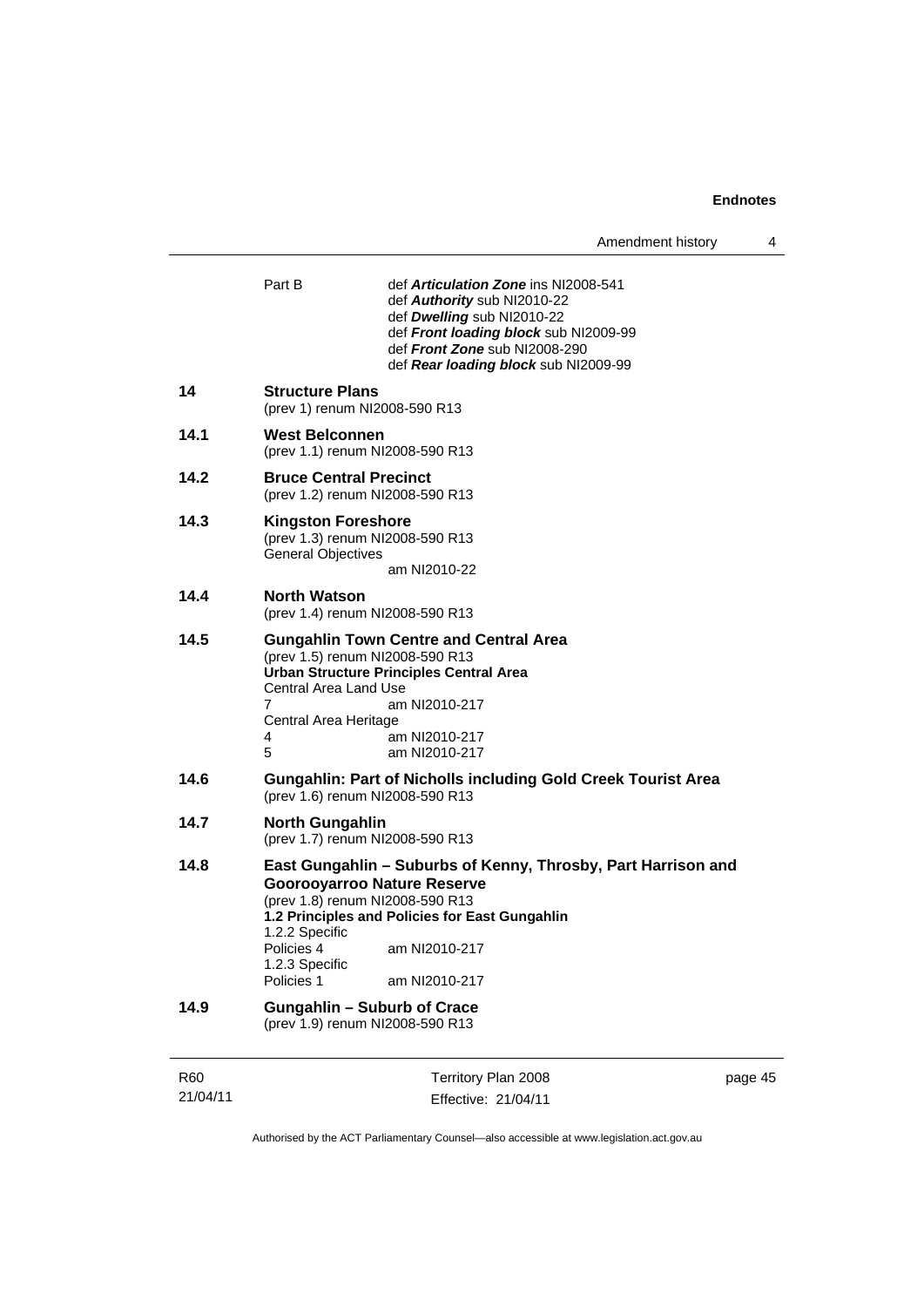| 4     | Amendment history                                                                                                                                                                                                                                                       |
|-------|-------------------------------------------------------------------------------------------------------------------------------------------------------------------------------------------------------------------------------------------------------------------------|
| 14.10 | <b>Molonglo and North Weston</b><br>(prev 1.10) renum NI2008-590 R13<br>ins variation No 281<br>3 - Prohibited Development<br>sub NI2010-219<br>Fig 1<br>5 - Policies for the development of the Molonglo and North Weston future<br>urban area<br>5.2<br>am NI2010-218 |
| 14.11 | <b>Lawson South</b><br>ins variation No 299                                                                                                                                                                                                                             |
| 14.12 | Holt section 99 block 11 (Belconnen Golf Course)<br>ins variation No 298                                                                                                                                                                                                |
| 15    | <b>Concept Plans</b><br>(prev 2) renum NI2008-590 R13                                                                                                                                                                                                                   |
| 15.1  | <b>Bonner</b><br>(prev 2.1) renum NI2008-590 R13                                                                                                                                                                                                                        |
| 15.2  | Casey<br>(prev 2.2) renum NI2008-590 R13                                                                                                                                                                                                                                |
| 15.3  | Crace<br>(prev 2.3) renum NI2008-590 R13                                                                                                                                                                                                                                |
| 15.4  | Forde<br>(prev 2.4) renum NI2008-590 R13                                                                                                                                                                                                                                |
| 15.5  | <b>Macgregor</b><br>(prev 2.5) renum NI2008-590 R13                                                                                                                                                                                                                     |
|       | <b>Dwelling Numbers</b><br>5.9<br>sub NI2009-321                                                                                                                                                                                                                        |
| 15.6  | <b>Flemington Road Corridor</b><br>(prev 2.6) renum NI2008-590 R13                                                                                                                                                                                                      |
|       | 2 – Flemington Road Concept Plan<br>2.2 Site<br>sub NI2010-601<br>2.4.12 Natural and Cultural Heritage<br><b>Features</b><br>am NI2010-217<br>2.4.13 Land<br>Program<br>sub NI2010-22<br>om NI2010-601                                                                  |
|       | 3.1.1 Building Height<br>Controls<br>am NI2009-272<br>3 - Development Control Requirements<br>sub NI2010-22                                                                                                                                                             |

page 46 Territory Plan 2008 Effective: 21/04/11

R60 21/04/11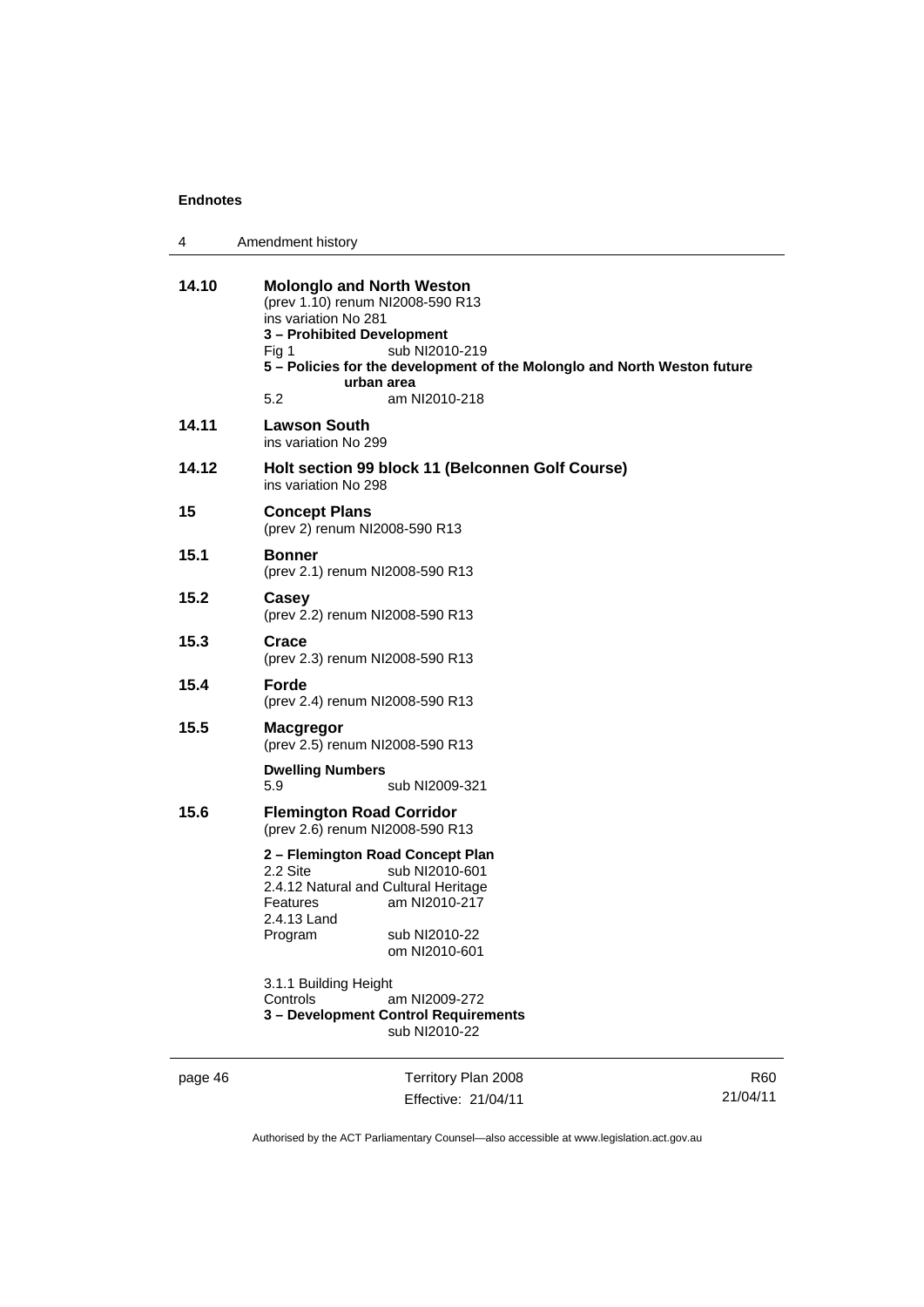Amendment history 4

**Part A – Land Use**  R1, C1 (prev R2, C2) renum NI2010-601 **Part B – Subdivision**  1 Dwelling Numbers hdg ins NI2010-601 2 Subdivision hdg (prev 1) renum NI2010-601 3 Density hdg (prev 2) renum NI2010-601 4 Bushfire Protection<br>hdg (I (prev 3) renum NI2010-601 **Part C – Buildings and Structures**  R11A ins NI2010-601 R16A ins NI2010-601 3 Increase in the Number of Dwellings Permitted by a Crown Lease hdg ins NI2010-601<br>R19A ins NI2010-601 ins NI2010-601 4 Commercial Gross Floor Area hdg (prev 3) renum NI2010-601<br>R20 sub NI201-601 sub NI201-601 5 Commercial Building Frontages hdg (prev 4) renum NI2010-601 6 Floor to Ceiling Heights hdg (prev 5) renum NI2010-601 7 Service Entries hdg (prev 6) renum NI2010-601 8 Articulation Zone hdg (prev 7) renum NI2010-601 9 Materials and Colours hdg (prev 8) renum NI2010-601 10 Verges hdg (prev 9) renum NI2010-601 11Street Interface hdg (prev 10) renum NI2010-601 12 Deep Root Planting Zones hdg (prev 11) renum NI2010-601<br>R29 sub NI2010-601 sub NI2010-601 R30 am NI2010-411<br>R30A. C30A ins NI2010-601 ins NI2010-601 13 Courtyard Walls hdg (prev 12) renum NI2010-601 14 Public Art (prev 13) renum NI2010-601 15 Communal Open Space hdg (prev 14) renum NI2010-601

R60 21/04/11 Territory Plan 2008 Effective: 21/04/11 page 47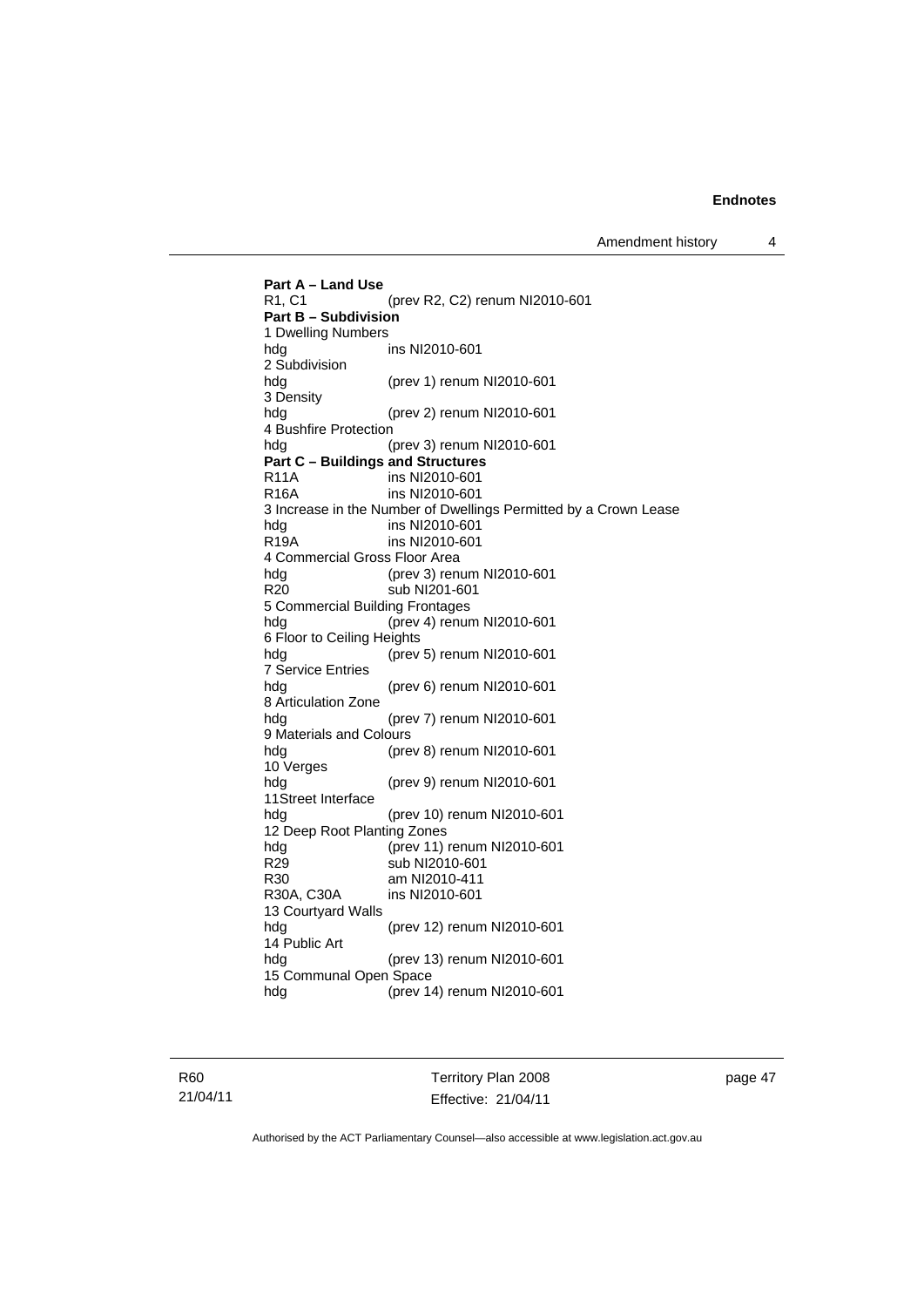| 4     | Amendment history                                                                                                                                                  |
|-------|--------------------------------------------------------------------------------------------------------------------------------------------------------------------|
|       | <b>Concept Plan Drawings</b><br>Flemington Road Concept Plan<br>sub NI2010-601<br>Study Area                                                                       |
| 15.7  | <b>Ngunnawal 2C</b><br>(prev 2.7) renum NI2008-590 R13                                                                                                             |
| 15.8  | Jacka<br>(prev 2.8) renum NI2008-590 R13                                                                                                                           |
| 15.9  | Moncrieff<br>(prev 2.9) renum NI2008-590 R13                                                                                                                       |
| 15.10 | <b>North Weston</b><br>(prev 2.10) ins variation No 281<br>renum NI2008-590 R13                                                                                    |
| 15.11 | <b>Coombs and Wright</b><br>(prev 2.11) ins variation No 281<br>renum NI2008-590 R13<br>sub NI2010-22                                                              |
|       | <b>Introduction</b><br>Definition of<br>terms<br>am NI2010-412                                                                                                     |
|       | <b>Part B - Subdivision</b><br>Element 9<br>R48<br>am NI2010-217                                                                                                   |
|       | <b>Part C - Buildings and Structures</b><br>Element 16                                                                                                             |
|       | hdg<br>ins NI2010-412<br>ins NI2010412<br>ltem 16.1<br>R62, C62<br>ins NI2010412<br>ins NI2010412<br>R63<br>Table 1<br>ins NI2010412<br>Figure A1<br>ins NI2010412 |
|       | Figure 4<br>sub NI2010-217; NI2010-602<br>sub NI2010-217<br>Figure 5                                                                                               |
| 15.12 | <b>Lawson South</b><br>(prev 2.12) ins variation No 281<br>renum NI2008-590 R13<br>om NI2010-22<br>ins variation No 299                                            |
| 15.13 | Holt section 99 block 11 (Belconnen Golf Course)<br>ins variation No 298                                                                                           |
|       |                                                                                                                                                                    |

page 48 Territory Plan 2008 Effective: 21/04/11

R60 21/04/11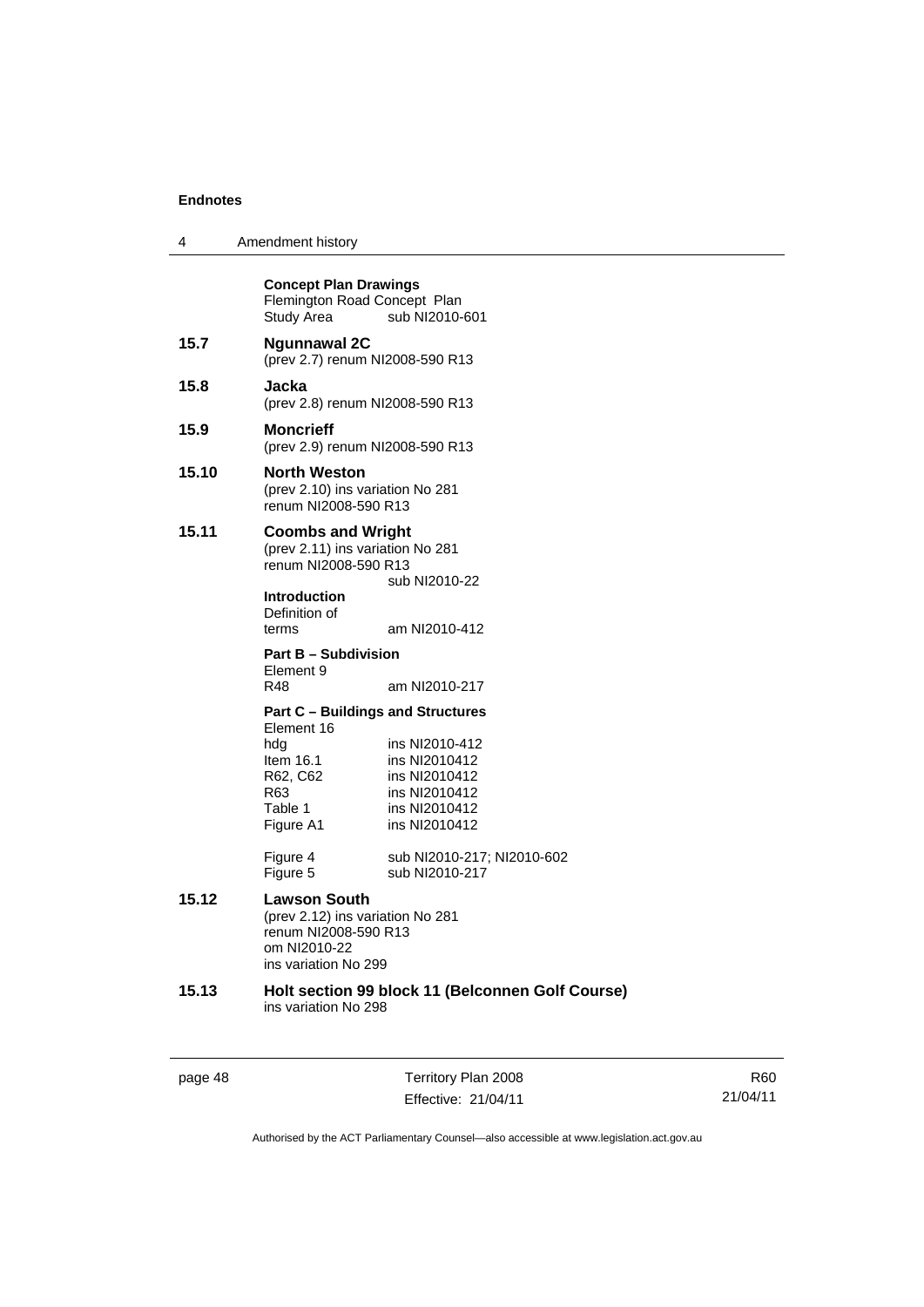| 16   | <b>Development codes</b><br>(prev 3) renum NI2008-590 R13                                                                              |                                                                   |  |  |  |  |
|------|----------------------------------------------------------------------------------------------------------------------------------------|-------------------------------------------------------------------|--|--|--|--|
| 16.1 | <b>Residential Subdivision Code</b><br>(prev 3.1) renum NI2008-590 R13<br>am NI2009-38<br><b>Part B - Subdivision Development Code</b> |                                                                   |  |  |  |  |
|      | Introduction                                                                                                                           | am NI2009-38                                                      |  |  |  |  |
|      |                                                                                                                                        | Part B(1) – Estate Development Plans supported by a Precinct Code |  |  |  |  |
|      | Flement 2                                                                                                                              |                                                                   |  |  |  |  |
|      | Item 2.8 hdg                                                                                                                           | sub NI2009-324                                                    |  |  |  |  |
|      | R26, C26                                                                                                                               | am NI2009-324                                                     |  |  |  |  |
|      | R27,C27                                                                                                                                | am NI2009-324                                                     |  |  |  |  |
|      | Element 6                                                                                                                              |                                                                   |  |  |  |  |
|      | Item 6.5 hdg                                                                                                                           | am NI2009-324                                                     |  |  |  |  |
|      | Part B(2) – Additional requirements that apply when an Estate                                                                          |                                                                   |  |  |  |  |
|      | Element 1                                                                                                                              |                                                                   |  |  |  |  |
|      | Item $1.4$                                                                                                                             |                                                                   |  |  |  |  |
|      | C <sub>109</sub>                                                                                                                       | am NI2008-541                                                     |  |  |  |  |
|      | Element 2                                                                                                                              |                                                                   |  |  |  |  |
|      | Item $2.1$                                                                                                                             | am NI2009-487                                                     |  |  |  |  |
|      | Element 5                                                                                                                              |                                                                   |  |  |  |  |
|      | Item $5.3$                                                                                                                             |                                                                   |  |  |  |  |
|      | C <sub>130</sub>                                                                                                                       | am NI2008-541                                                     |  |  |  |  |
|      | C131                                                                                                                                   | am NI2008-541                                                     |  |  |  |  |

## **5 Earlier republications**

Some earlier republications were not numbered. The number in column 1 refers to the publication order.

Since 12 September 2001 every authorised republication has been published in electronic pdf format on the ACT legislation register. A selection of authorised republications have also been published in printed format. These republications are marked with an asterisk  $(*)$  in column 1. Electronic and printed versions of an authorised republication are identical.

| <b>Republication</b><br>No and date | <b>Effective</b>            | Last<br>amendment<br>made by | <b>Republication</b><br>for |
|-------------------------------------|-----------------------------|------------------------------|-----------------------------|
| R1<br>31 Mar 2008                   | 31 Mar 2008-<br>17 Apr 2008 | not amended                  | new instrument              |

| R60      |  |
|----------|--|
| 21/04/11 |  |

Territory Plan 2008 Effective: 21/04/11

page 49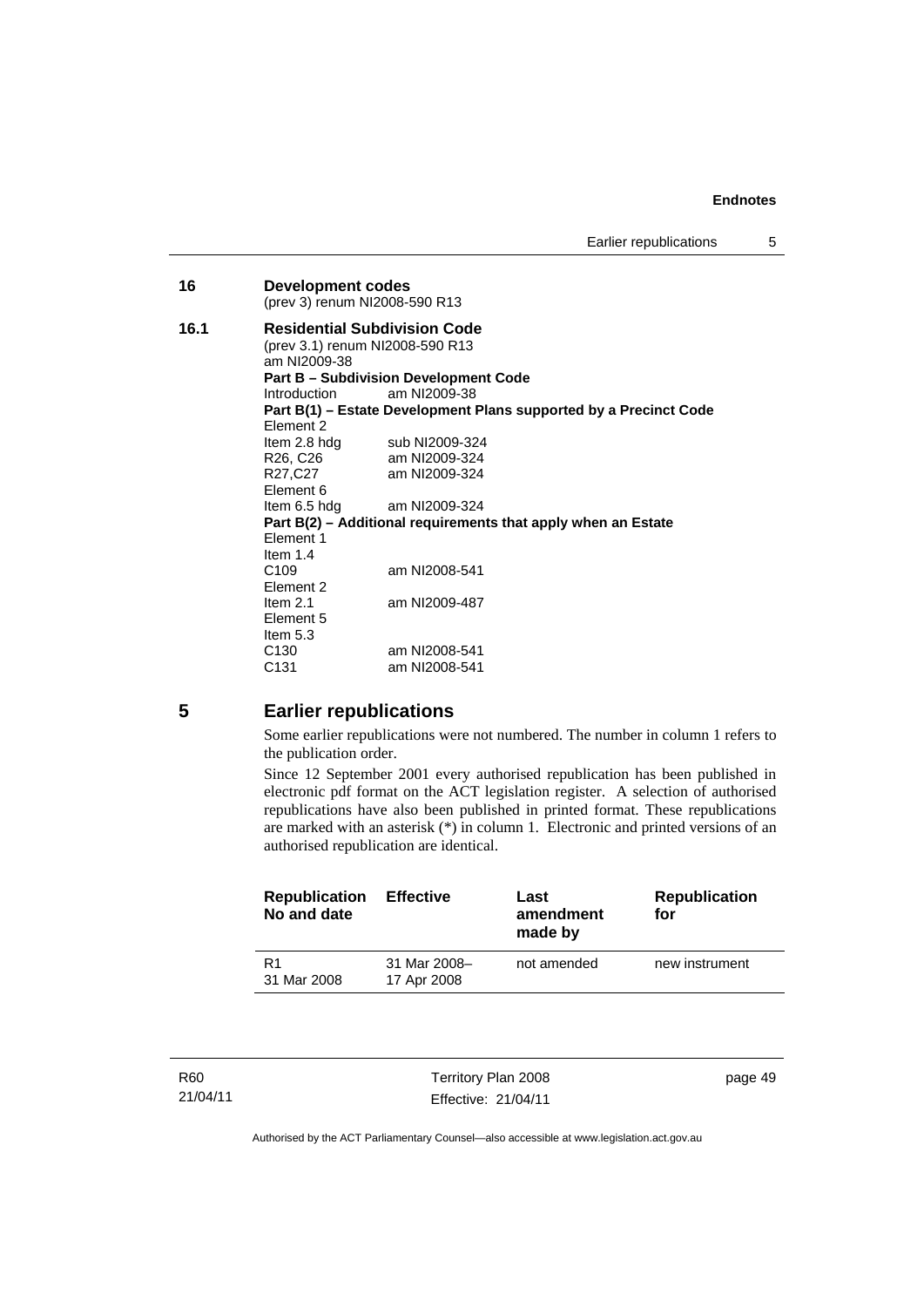## 5 Earlier republications

| <b>Republication</b><br>No and date | <b>Effective</b>              | Last<br>amendment<br>made by | <b>Republication</b><br>for                                                                          |
|-------------------------------------|-------------------------------|------------------------------|------------------------------------------------------------------------------------------------------|
| R <sub>2</sub><br>18 Apr 2008       | 18 Apr 2008-<br>5 June 2008   | NI2008-123                   | variations by<br>Variation No 285<br>(as notified in<br>NI2008-123)                                  |
| R <sub>3</sub><br>6 June 2008       | 6 June 2008-<br>10 July 2008  | NI2008-201                   | variations by<br>NI2008-201                                                                          |
| R4<br>11 July 2008                  | 11 July 2008-<br>31 July 2008 | NI2008-290                   | variations by<br>NI2008-289 and<br>NI2008-290                                                        |
| R5<br>1 Aug 2008                    | 1 Aug 2008-<br>14 Aug 2008    | NI2008-298                   | variations by<br>NI2008-298                                                                          |
| R <sub>6</sub><br>15 Aug 2008       | 15 Aug 2008-<br>28 Aug 2008   | NI2008-336                   | variations by<br>Variation No 293<br>(as notified in<br>NI2008-219),<br>NI2008-328 and<br>NI2008-336 |
| R7<br>29 Aug 2008                   | 29 Aug 2008-<br>4 Sept 2008   | NI2008-358                   | variations by<br>NI2008-358                                                                          |
| R <sub>8</sub><br>5 Sept 2008       | 5 Sept 2008-<br>30 Oct 2008   | NI2008-358                   | variations by<br>Variation No 289<br>(as notified in<br>NI2008-339)                                  |
| R9<br>31 Oct 2008                   | 31 Oct 2008-<br>6 Nov 2008    | NI2008-499                   | variations by<br>NI2008-499                                                                          |
| R <sub>10</sub><br>7 Nov 2008       | 7 Nov 2008-<br>20 Nov 2008    | NI2008-516                   | variations by<br>NI2008-516                                                                          |
| R <sub>11</sub><br>21 Nov 2008      | 21 Nov 2008-<br>11 Dec 2008   | NI2008-542                   | variations by<br>NI2008-541 and<br>NI2008-542                                                        |
| R <sub>12</sub><br>12 Dec 2008      | 12 Dec 2008-<br>18 Dec 2008   | NI2008-542                   | variations by<br>Variation No 281<br>(as notified in<br>NI2008-352)                                  |

page 50 Territory Plan 2008 Effective: 21/04/11

R60 21/04/11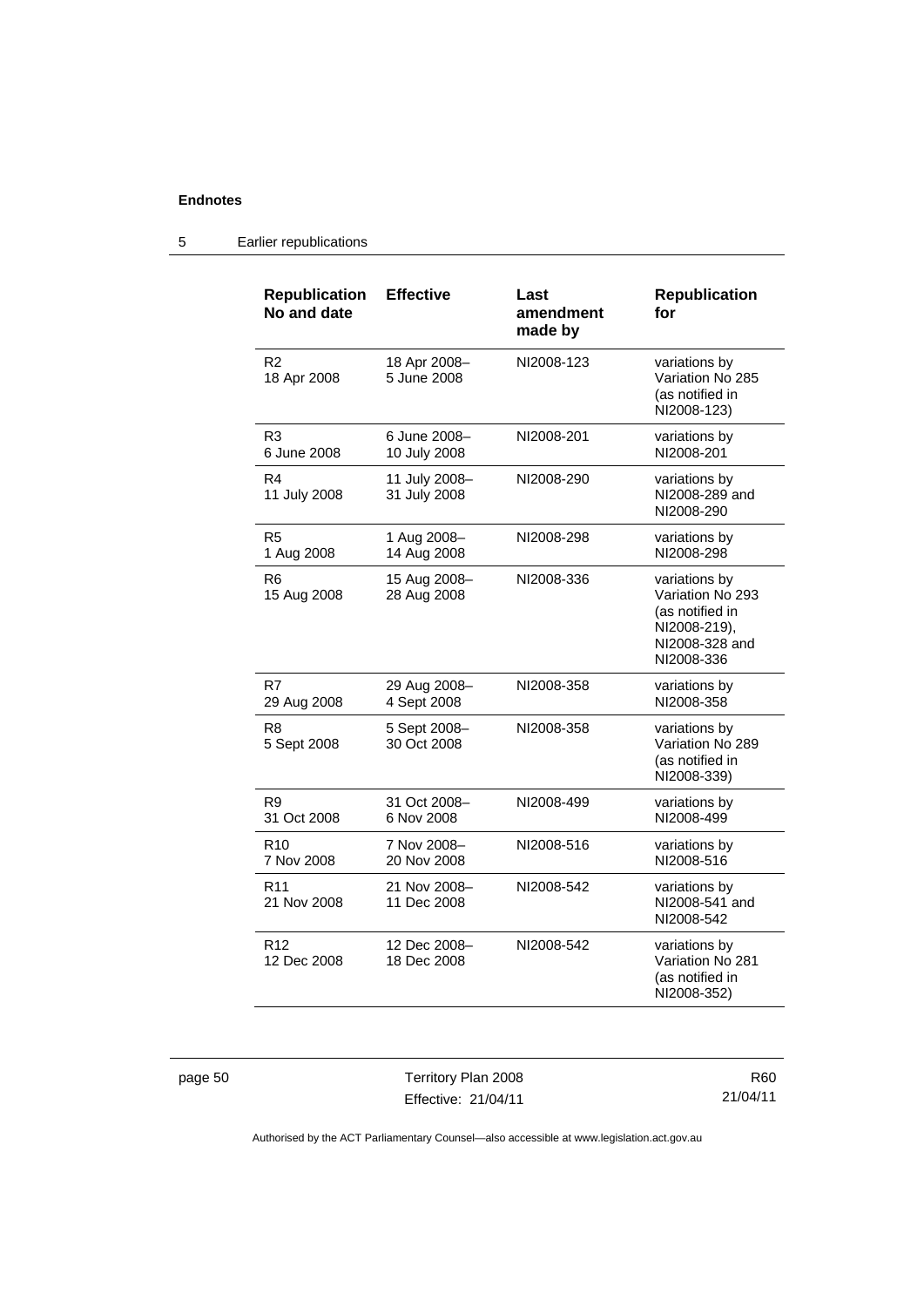Earlier republications 5

| <b>Republication</b><br>No and date | <b>Effective</b>             | Last<br>amendment<br>made by | <b>Republication</b><br>for                                                                                                     |
|-------------------------------------|------------------------------|------------------------------|---------------------------------------------------------------------------------------------------------------------------------|
| R13<br>19 Dec 2008                  | 19 Dec 2008-<br>8 Jan 2009   | NI2008-590                   | variations by<br>NI2008-590                                                                                                     |
| R <sub>14</sub><br>9 Jan 2009       | 9 Jan 2009-<br>15 Jan 2009   | NI2009-6                     | variations by<br>NI2009-6                                                                                                       |
| R <sub>15</sub><br>16 Jan 2009      | 16 Jan 2009-<br>5 Feb 2009   | NI2009-17                    | variations by<br>NI2009-17                                                                                                      |
| R <sub>16</sub><br>6 Feb 2009       | 6 Feb 2009-<br>12 Feb 2009   | NI2009-38                    | variations by<br>NI2009-37 and<br>NI2009-38                                                                                     |
| R <sub>17</sub><br>13 Feb 2009      | 13 Feb2009-<br>26 Feb 2009   | NI2009-59                    | variations by<br>NI2009-59                                                                                                      |
| R18<br>27 Feb 2009                  | 27 Feb 2009-<br>19 Mar 2009  | NI2009-70                    | variations by<br>NI2009-70                                                                                                      |
| R <sub>19</sub><br>20 Mar 2009      | 20 Mar 2009-<br>16 Apr 2009  | NI2009-99                    | variations by<br>NI2009-99                                                                                                      |
| R20<br>17 Apr 2009                  | 17 Apr 2009-<br>30 Apr 2009  | NI2009-181                   | variations by<br>Variation No 261<br>(as notified in<br>NI2009-107),<br>No 296 (as notified<br>in NI2009-108) and<br>NI2009-181 |
| R <sub>21</sub><br>1 May 2009       | 1 May 2009-<br>14 May 2009   | NI2009-200                   | variations by<br>NI2009-199 and<br>NI2009-200                                                                                   |
| R <sub>22</sub><br>15 May 2009      | 15 May 2009-<br>21 May 2009  | NI2009-217                   | variations by<br>NI2009-216 and<br>NI2009-217                                                                                   |
| R <sub>23</sub><br>22 May 2009      | 22 May 2009-<br>4 June 2009  | NI2009-238                   | variations by<br>NI2009-237 and<br>NI2009-238                                                                                   |
| R <sub>24</sub><br>5 June 2009      | 5 June 2009-<br>18 June 2009 | NI2009-256                   | variations by<br>NI2009-254,<br>NI2009-255 and<br>NI2009-256                                                                    |

### R60 21/04/11

Territory Plan 2008 Effective: 21/04/11 page 51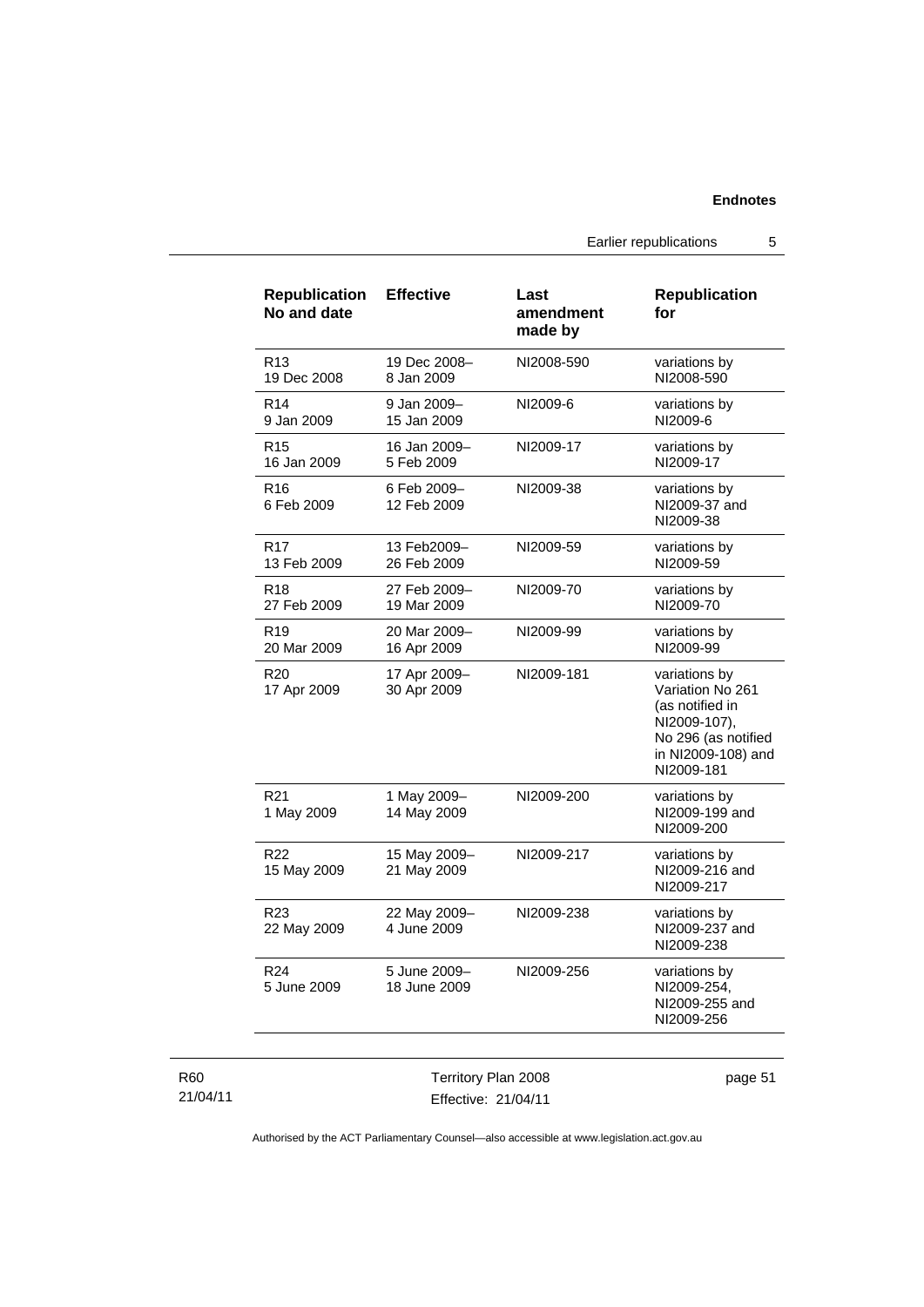## 5 Earlier republications

| <b>Republication</b><br>No and date | <b>Effective</b>              | Last<br>amendment<br>made by | <b>Republication</b><br>for                                                           |
|-------------------------------------|-------------------------------|------------------------------|---------------------------------------------------------------------------------------|
| R <sub>25</sub><br>19 June 2009     | 19 June 2009-<br>9 July 2009  | NI2009-272                   | variations by<br>NI2009-272                                                           |
| R <sub>26</sub><br>10 July 2009     | 10 July 2009-<br>16 July 2009 | NI2009-324                   | variations by<br>NI2009-321,<br>NI2009-322 and<br>NI200-324                           |
| R27<br>17 July 2009                 | 17July 2009-<br>23 July 2009  | NI2009-338                   | variations by<br>NI2009-323 and<br>NI2009-338                                         |
| R <sub>28</sub><br>24 July 2009     | 24 July 2009-<br>20 Aug 2009  | NI2009-342                   | variations by<br>NI2009-342                                                           |
| R <sub>29</sub><br>21 Aug 2009      | 21 Aug 2009-<br>27 Aug 2009   | NI2009-392                   | variations by<br>NI2009-392                                                           |
| R <sub>30</sub><br>28 Aug 2009      | 28 Aug 2009-<br>3 Sept 2009   | NI2009-410                   | variations by<br>NI2009-409 and<br>NI2009-410                                         |
| R31<br>4 Sept 2009                  | 4 Sept 2009-<br>1 Oct 2009    | NI2009-418                   | variations by<br>Variation No 288<br>(as notified in<br>NI2009-391) and<br>NI2009-418 |
| R32<br>2 Oct 2009                   | 2 Oct 2009-<br>12 Nov 2009    | NI2009-488                   | variations by<br>NI2009-487 and<br>NI2009-488                                         |
| R33<br>13 Nov 2009                  | 13 Nov 2009-<br>3 Dec 2009    | NI2009-570                   | variations by<br>NI2009-570                                                           |
| R34<br>4 Dec 2009                   | 4 Dec 2009-<br>21 Jan 2010    | NI2009-619                   | variations by<br>NI2009-617,<br>NI2009-618 and<br>NI200-619                           |
| R35<br>22 Jan 2010                  | 22 Jan 2010-<br>4 Feb 2010    | NI2010-23                    | variations by<br>NI2010-21,<br>NI2010-22 and<br>NI2010-23                             |

page 52 Territory Plan 2008 Effective: 21/04/11

R60 21/04/11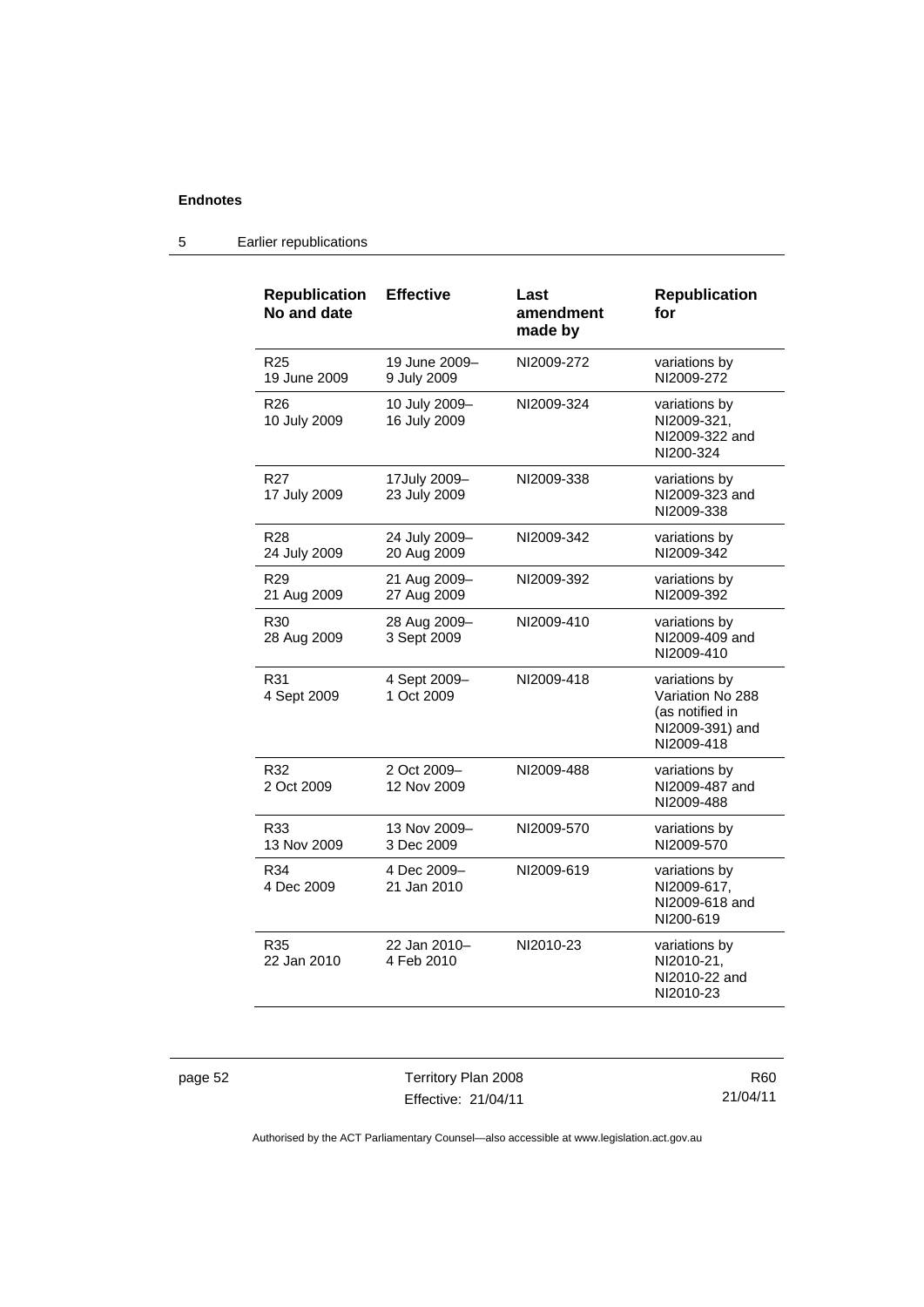Earlier republications 5

| <b>Republication</b><br>No and date | <b>Effective</b>              | Last<br>amendment<br>made by | <b>Republication</b><br>for                                                 |
|-------------------------------------|-------------------------------|------------------------------|-----------------------------------------------------------------------------|
| R36<br>5 Feb 2010                   | 5 Feb 2010-<br>25 Feb 2010    | NI2010-45                    | variations by<br>NI2010-45                                                  |
| R37<br>26 Feb 2010                  | 26 Feb 2010-<br>18 Mar 2010   | NI2010-84                    | variations by<br>NI2010-82,<br>NI2010-83 and<br>NI2010-84                   |
| R38<br>19 Mar 2010                  | 19 Mar 2010-<br>6 May 2010    | NI2010-125                   | variations by<br>NI2010-123,<br>NI2010-124 and<br>NI2010-125                |
| R39<br>7 May 2010                   | 7 May 2010-<br>27 May 2010    | NI2010-219                   | variations by<br>NI2010-217,<br>NI2010-218 and<br>NI2010-219                |
| R40<br>28 May 2010                  | 28 May 2010-<br>3 Jun 2010    | NI2010-258                   | variations by<br>NI2010-243,<br>NI2010-244 and<br>NI2001-258                |
| R41<br>4 Jun 2010                   | 4 Jun 2010-<br>24 Jun 2010    | NI2010-258                   | variations by<br>NI2010-246                                                 |
| R42<br>25 Jun 2010                  | 25 Jun 2010-<br>8 Jul 2010    | NI2010-321                   | variations by<br>NI2010-321                                                 |
| R43<br>9 July 2010                  | 9 July 2010-<br>15 July 2010  | NI2010-371                   | variations by<br>NI2010-370 and<br>NI2010-371                               |
| R44<br>16 July 2010                 | 16 July 2010-<br>22 July 2010 | NI2010-382                   | variations by<br>NI2010-382                                                 |
| R45<br>23 July 2010                 | 23 July 2010-<br>29 July 2010 | NI2010-409                   | variations by<br>NI2010-409                                                 |
| R46<br>30 July 2010                 | 30 July 2010-<br>12 Aug 2010  | NI2010-426                   | variations by<br>NI2010-410,<br>NI2010-411,<br>NI2010-412 and<br>NI2010-426 |

R60 21/04/11

Territory Plan 2008 Effective: 21/04/11 page 53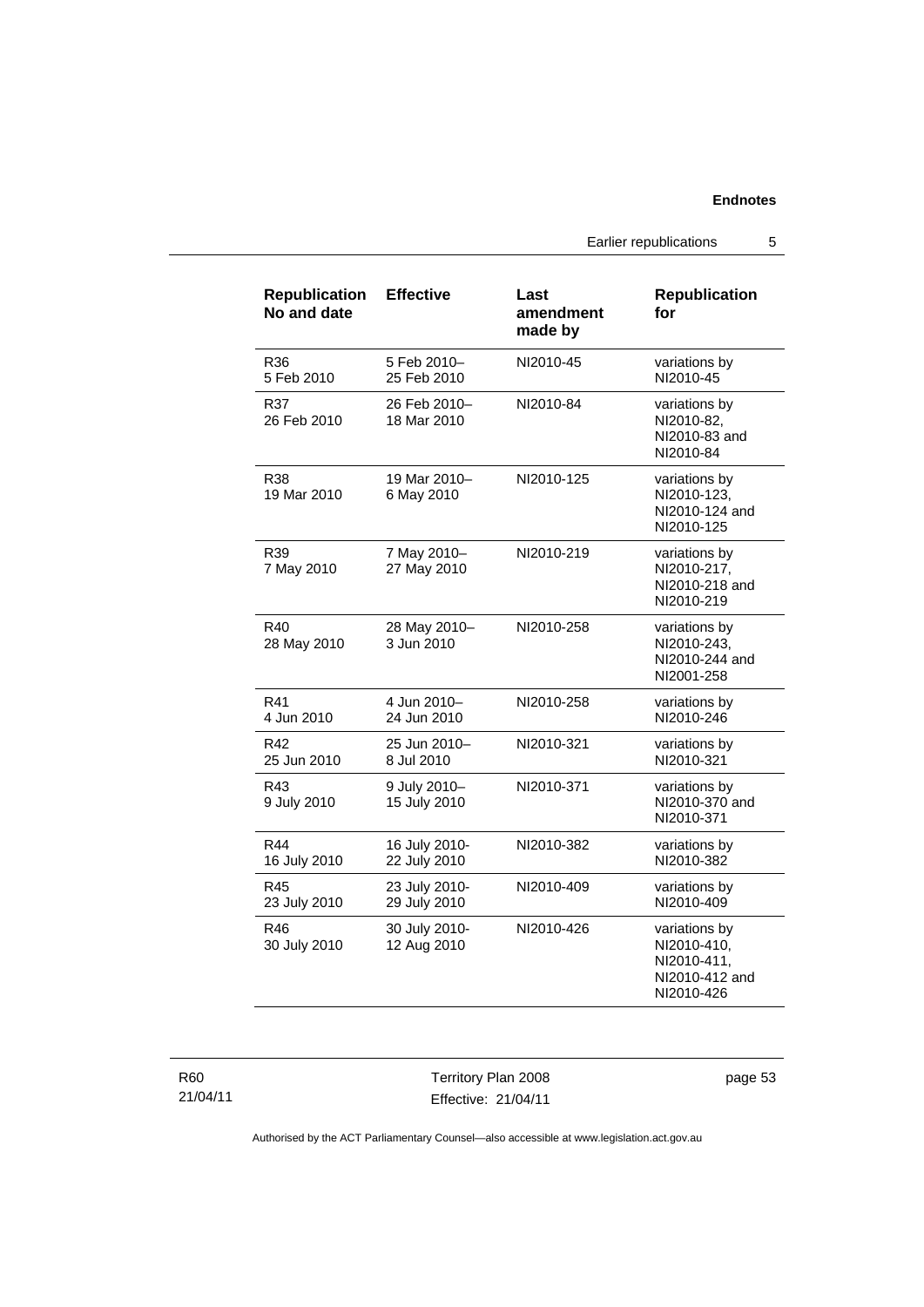## 5 Earlier republications

| <b>Republication</b><br>No and date | <b>Effective</b>             | Last<br>amendment<br>made by | <b>Republication</b><br>for                                                           |
|-------------------------------------|------------------------------|------------------------------|---------------------------------------------------------------------------------------|
| R47<br>13 August 2010               | 13 Aug 2010-<br>23 Sept 2010 | NI2010-441                   | variations by<br>NI2010-440 and<br>NI2010-441                                         |
| R48<br>24 Sept 2010                 | 24 Sept 2010-<br>7 Oct 2010  | NI2010-540                   | variations by<br>NI2010-538,<br>NI2010-539 and<br>NI2010-540                          |
| R49                                 | 8 Oct 2010-                  | NI2010-566                   | variations by                                                                         |
| 8 Oct                               | 28 Oct 2010                  |                              | NI2010-566                                                                            |
| <b>R50</b><br>29 Oct 2010           | 29 Oct 2010-<br>4 Nov 2010   | NI2010-602                   | variations by<br>NI2010-601 and<br>NI2010-602                                         |
| R <sub>51</sub><br>5 Nov 2010       | 5 Nov 2010-<br>21 Dec 2010   | NI2010-602                   | variations by<br>Variation No 299<br>(as notified in<br>NI2010-575)                   |
| R <sub>52</sub>                     | 22 Dec 2010-                 | NI2010-697                   | variations by                                                                         |
| 22 Dec 2010                         | 1 Feb 2011                   |                              | NI2010-697                                                                            |
| R <sub>53</sub>                     | 2 Feb 2011-                  | NI2011-23                    | variations by                                                                         |
| 2 Feb 2011                          | 3 Feb 2011                   |                              | NI2011-23                                                                             |
| <b>R54</b>                          | 4 Feb 2011-                  | NI2011-30                    | variations by                                                                         |
| 4 Feb 2011                          | 10 Feb 2011                  |                              | NI2011-30                                                                             |
| R55                                 | 11 Feb 2011-                 | NI2011-42                    | variations by                                                                         |
| 11 Feb 2011                         | 3 Mar 2011                   |                              | NI2011-42                                                                             |
| <b>R56</b>                          | 4 Mar 2011-                  | NI2011-81                    | variations by                                                                         |
| 4 Mar 2011                          | 10 Mar 2011                  |                              | NI2011-81                                                                             |
| R57                                 | 11 Mar 2011-                 | NI2011-126                   | variations by                                                                         |
| 11 Mar 2011                         | 17 Mar 2011                  |                              | NI2011-126                                                                            |
| R58<br>18 Mar 2011                  | 18 Mar 2011-<br>14 Apr 2011  | NI2011-153                   | variations by<br>Variation No 298<br>(as notified in<br>NI2011-152) and<br>NI2011-153 |

page 54 Territory Plan 2008 Effective: 21/04/11

R60 21/04/11